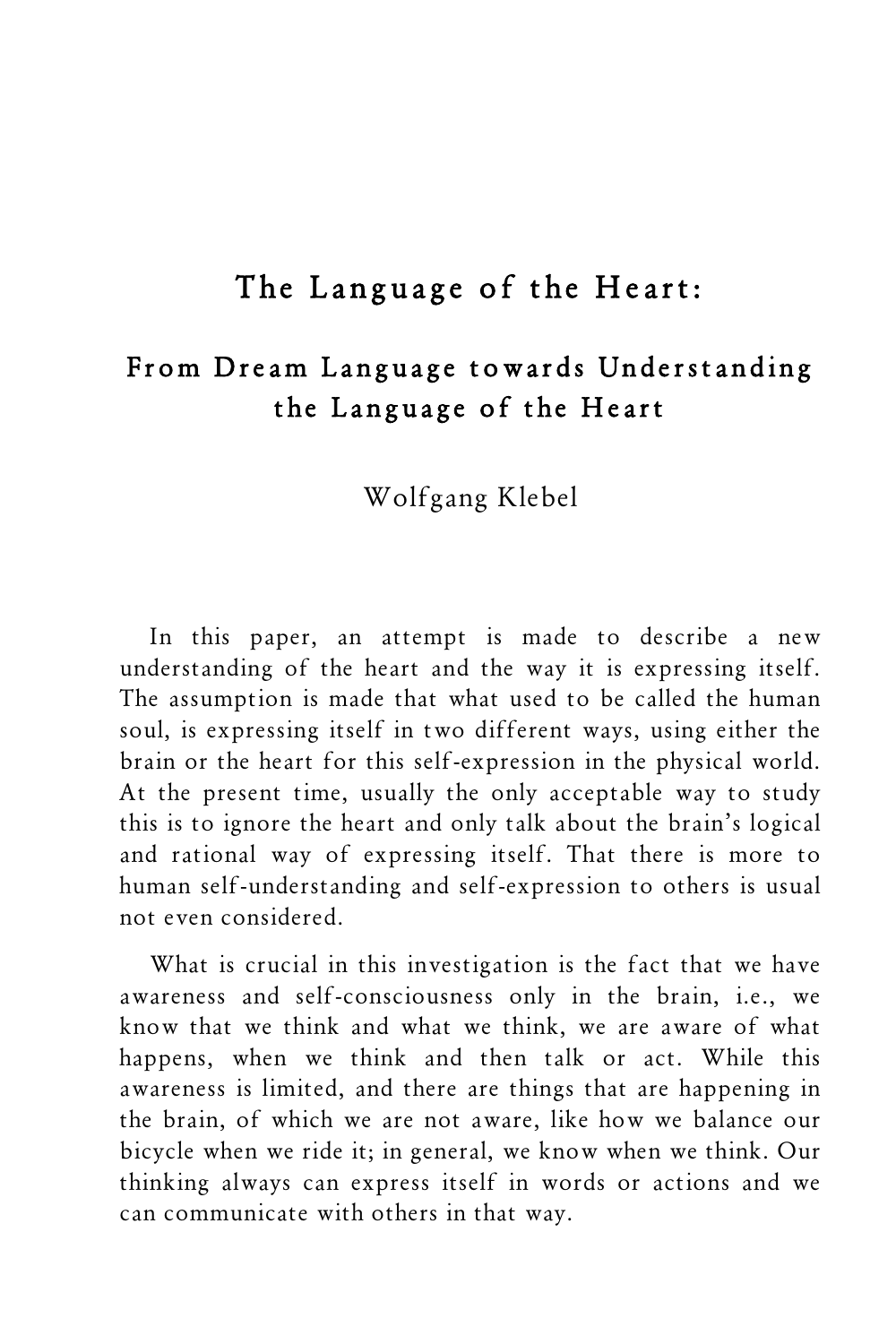What happens in the heart is usually not in our awareness. Different from the brain, the heart does not express itself in words, but in feelings only. We get angry, or loving, we feel disgust or annoyance etc. When these feelings become aware in the brain we know about them, but we still do not know what had happened in the heart to create these feeling. It is important that the heart expresses these feelings and they are expressed in body language, even before the brain becomes aware of it.

We all are familiar of the person who gets angry and who shows the anger so that others can see it. When they tell him, you are angry, he would scream back, "I am not angry," because his body shows the anger, but his brain was not yet aware of it. The conclusion of this event is evident, the feelings start in the heart, are expressed in the body first, and only later will the brain become aware of these feelings. Every good actor knows that the bodily expression must happen before the feelings are verbally expressed; otherwise, the acting looks wooden and artificial. Only when the bodily expression is prior to the verbal expression does the acting look natural. The same is true for a singer and we like dancing, because we can feel what the dancer expresses.

Another issue must be stated before the findings of this paper are described and correlated with the Writings of the Bahá'í Faith. When this writer presents his understanding of any statement of the Bahá'í Faith, i.e., of the Writings of the Báb, Bahá'u'lláh or of their official interpreters, 'Abdu'l-Bahá or Shoghi Effendi, he only expresses his personal understanding and does not in any way speak for the faith, leaving it always open to every reader to find other or different interpretations of the same Writings. It is hoped that the difference of opinions will find a conclusion, as in any true consultation, which is coming closer to the truth, and can be found helpful to others.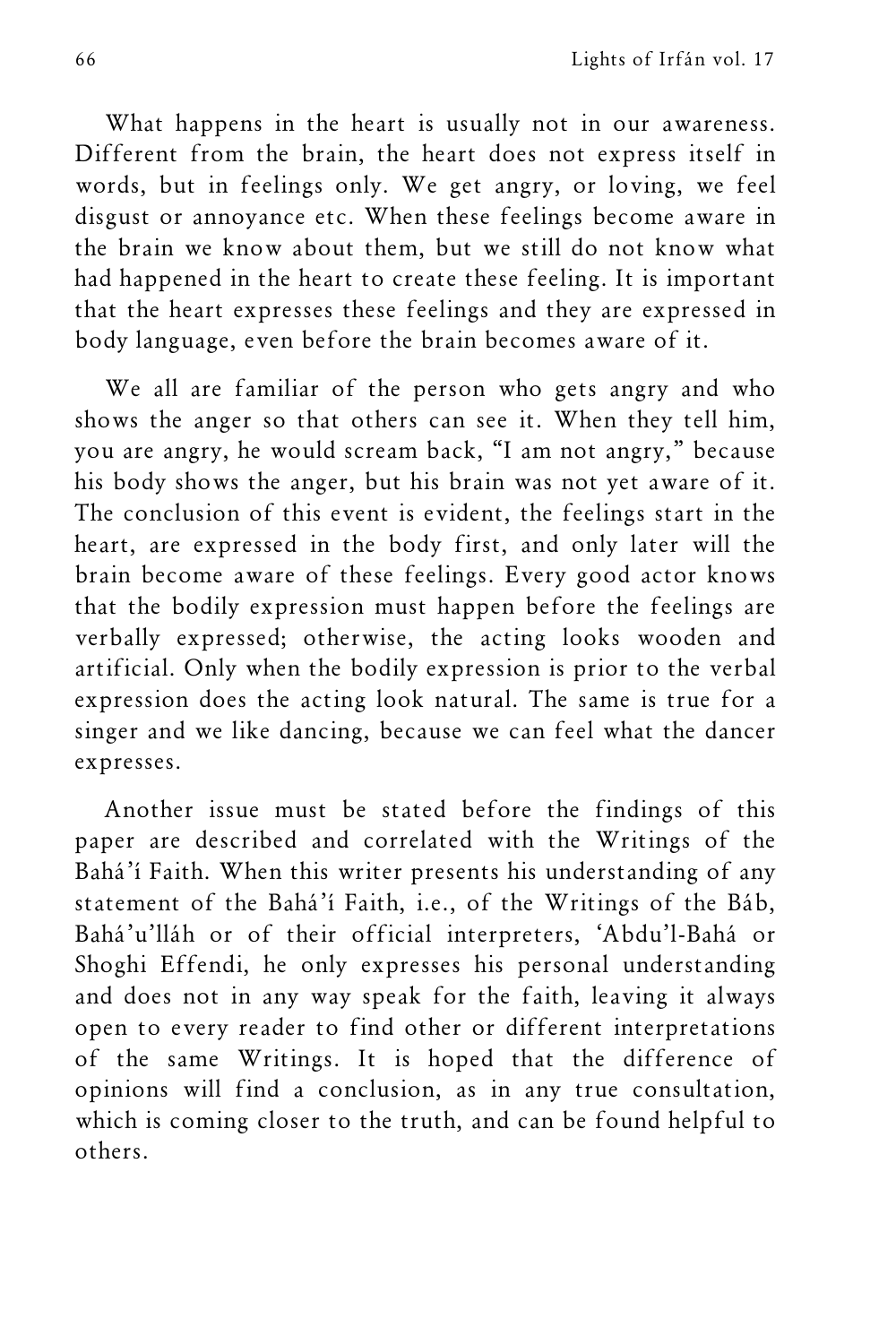The ability to correlate the Bahá'í Revelation with modern thinking in science and philosophy was encouraged by Shoghi Effendi in several places like the following.

It is useful to review a number of statements written by Shoghi Effendi on this subject. To a believer who had completed advanced academic studies in a subject related to the Teachings the Guardian stated, in a letter written on his behalf:

It is hoped that all the Bahá'í students will follow the noble example you have set before them and will, henceforth, be led to investigate and analyze the principles of the Faith and to correlate them with the modern aspects of philosophy and science. Every intelligent and thoughtful young Bahá'í should always approach the Cause in this way, for therein lies the very essence of the principle of independent investigation of  $truth<sup>1</sup>$ 

Returning to the theme of this article, there is a connection between the heart and the word. 'Abdu'l-Bahá states that language is opening the box of the heart, which contains the heart's mysteries and secrets. Language is unlocking the heart so we can be aware and understand what is in the heart.

... the function of language is to portray the mysteries and secrets of human hearts. The heart is like a box, and language is the key. Only by using the key can we open the box and observe the gems it contains. [PUP 60]

Bahá'u'lláh tells us in the Seven Valleys that the wayfarer in his mystical travel after having reached the Valley of Unity with the True One, experiences the new mystical life and asserts that this can only be communicated from heart to heart.

The tongue faileth in describing these three Valleys, and speech falleth short. The pen steppeth not into this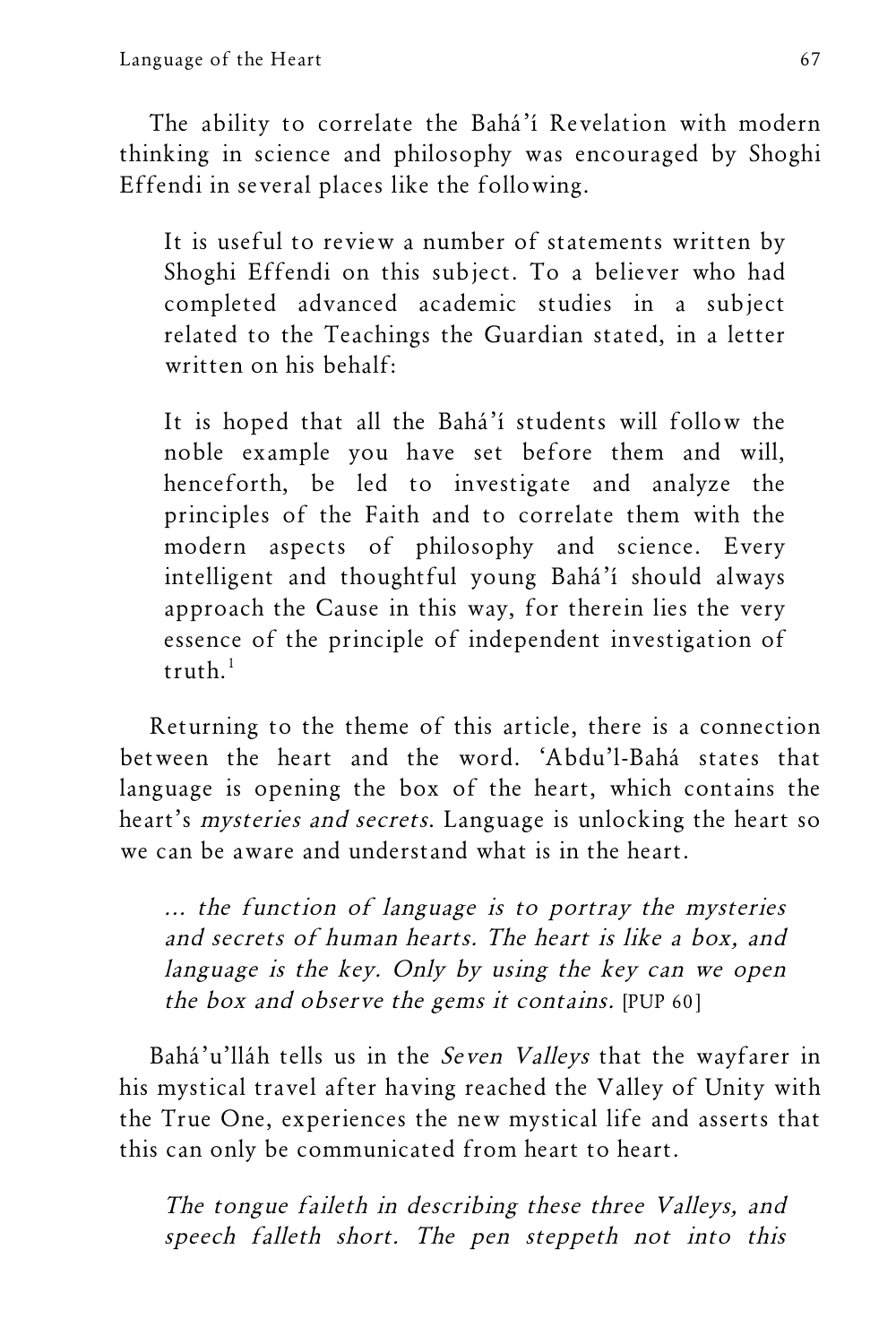region; the ink leaveth only a blot. In these planes, the nightingale of the heart hath other songs and secrets, which make the heart to stir and the soul to clamor, but this mystery of inner meaning may be whispered only from heart to heart, confided only from breast to breast. Only heart to heart can speak the bliss of mystic knowers... [SVFV 30]

Clearly language is not only connected with the heart, but there is a language of the heart, which is distinct from the regular logical and discursive language we call the language of the brain. In this paper we will look into this difference between the brain language and the heart language and will explore how they work together.

The heart in the Bahá'í Writings is given a special meaning; concepts like the city of the heart and the citadel of the heart are emphasizing the importance of the heart. The heart is described as possessing sensory capacities. Bahá'u'lláh talks about the "eye of thine heart" [KI 90], "ear of his inmost heart" [SLH 86], "hearts have been sorely shaken" [PM 12] and the "wise and understanding heart" [ESW 65] and suggests that one "Ponder this in thine heart" [ESW 74].

Bahá'u'lláh seems to speak about the senses of the heart, attributing to the heart sensual capacity like it exists in the sense of hearing.

The senses of hearing, of the heart, and the like, are similarly to be reckoned among the gifts with which the human body is endowed. [GWB 193]

Bahá'u'lláh's use of the concept of the heart as a metaphor is not scientifically or logically inconsistent with recent research on the heart as a physical organ. There is no necessary conflict between the two so in this paper I will demonstrate how the metaphorical and literal concepts of the heart can work together. In this writer's opinion, there is a new understanding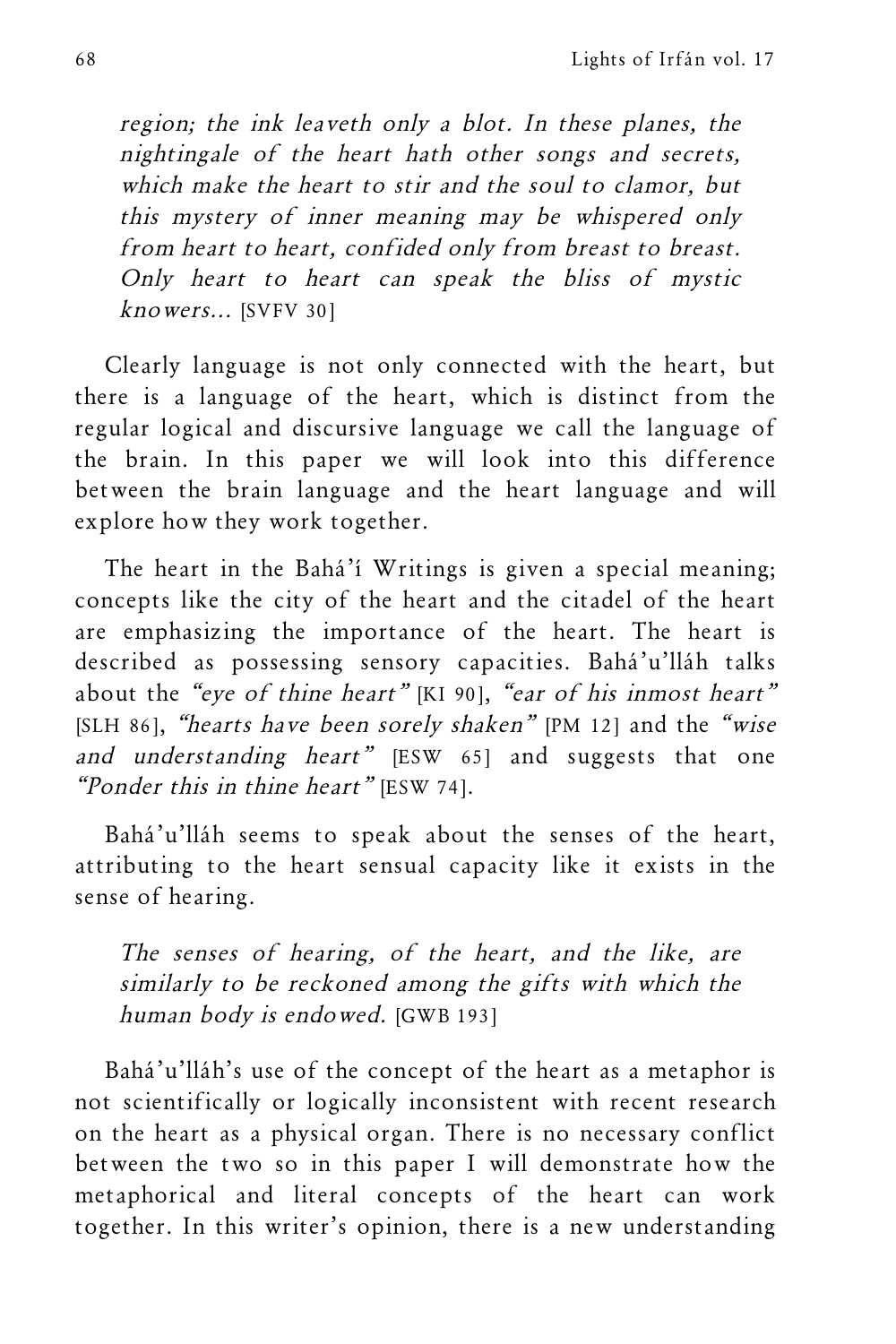of the relationship between the material and the spiritual presented in the Bahá'í Writings, which is often expressed in statements about the seen and the unseen, or the manifest and the hidden of reality. Since this affects the understanding of the heart, it will be presented first, before we can talk about the language of the heart.

Based on this understanding, Bahá'u'lláh's statements can be correlated with the findings of modern neurocardiology, which describes the "little brain" of the heart possessing perception, memory and decision making ability.

Recent work in the relatively new field of Neurocardiology has firmly established that the heart is a sensory organ and a sophisticated information encoding and processing center. Its circuitry enables it to learn, remember, and make functional decisions independent of the cranial brain.<sup>2</sup>

Considering the role of the heart, the question raised in this presentation is about the form and style of the language of the heart. Another issue is the question, in what way is this language different from our normal language and thinking as it is developed in the human brain? There are about 2,000 heart transplants made in the USA annually, giving us a sufficiently large number to study what is in the physical heart and how the recipients of these transplants experience the new heart. There is evidence that dreams can be transplanted together with the heart from one person to another. Therefore, it can be concluded that the language of the heart is similar to the language of dreams.

Studying dream language the following distinction needs to be made.

The logic that we miss in the dream work is the syntactical logic of speech—the syntactical logic that is essential for the framing and testing of propositions and reasoning from them.<sup>3</sup>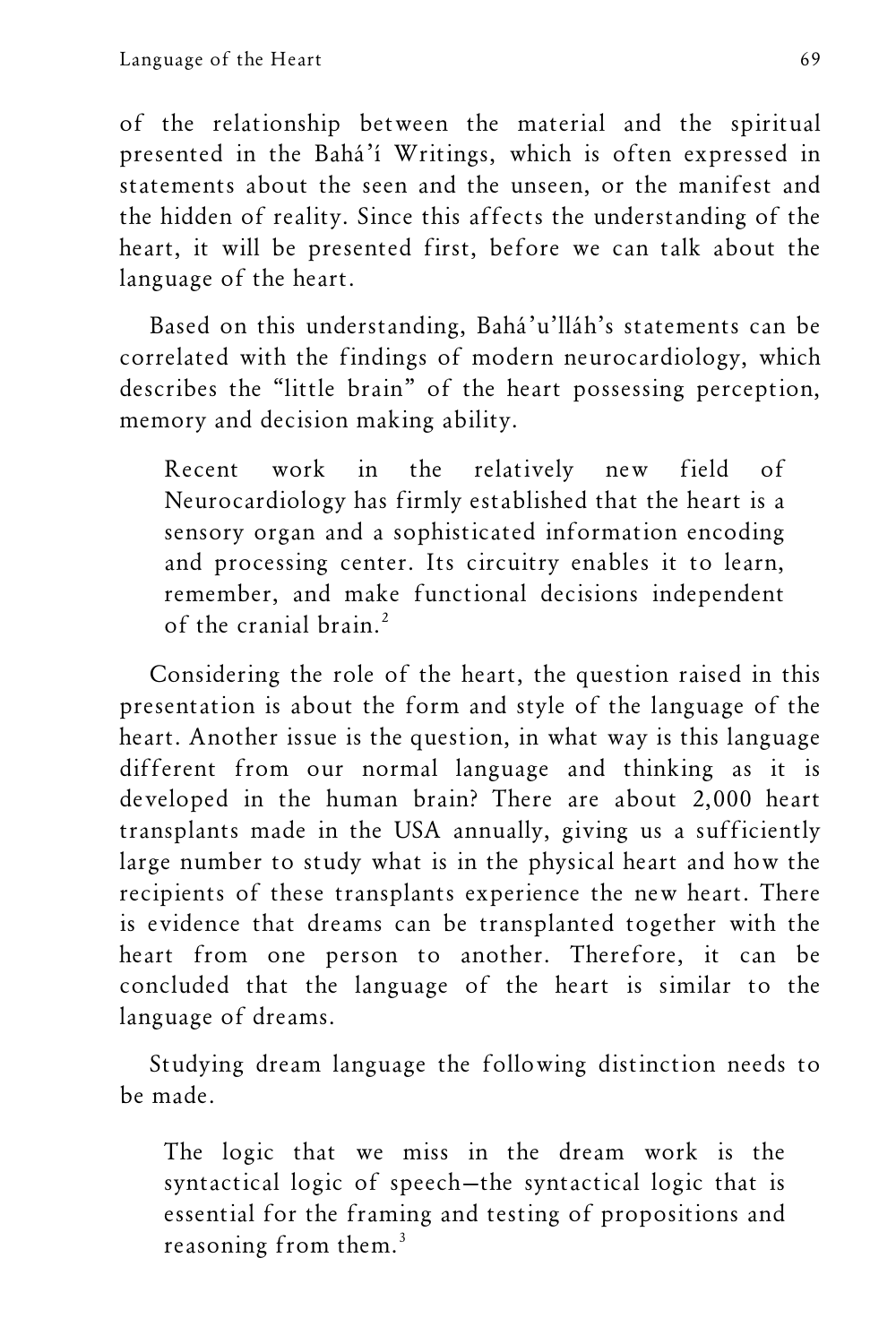Consequently, dreams express syntactical logic differently, for example, causality is expressed in terms of continuity, contradictions and conflicts are described by following pictures that are contradictory, as will be exemplified below.

Another conclusion is made by this author from seeing many patients with Post Traumatic Stress Disorder (PTSD). Memories heavily loaded with emotions seem to be located in the heart and not in the brain; therefore, they can be transplanted with the heart and are difficult to remove and will disturb the patient for a long time. This sheds some light at some fundamental truth about the heart revealed in the Bahá'í Writings.

It can be stated that the therapy based on this idea was almost always successful in eliminating the disturbing intrusive memories and nightmares of these patients, suffering from Posttraumatic Stress Disorder. When my patients wholeheartedly remembered, or actually re-lived the emotions connected with these disturbing memories, the feelings were released and the memories stopped being intrusive and disturbing. That this process happens in the heart is an assumption this psychologist made, because in regular memories, there is no connection of memory with strong and disturbing feelings, and placing feelings in the heart suggests that these memories need to be placed there too. Additionally, as will be explained below, heart transplants tell us that dreams, especially traumatic dreams, are transplanted with the heart to the recipient patient.

That there is more going on in the heart than previously known, is expressed by the Báb as well, because He has placed the ability to understand the middle way between extremes exclusively into the heart.

Such conclusive truth hath been revealed through the gaze of the heart, and not that of intellect. For intellect conceives not save limited things. Verily, bound by the realm of limitation, men are unable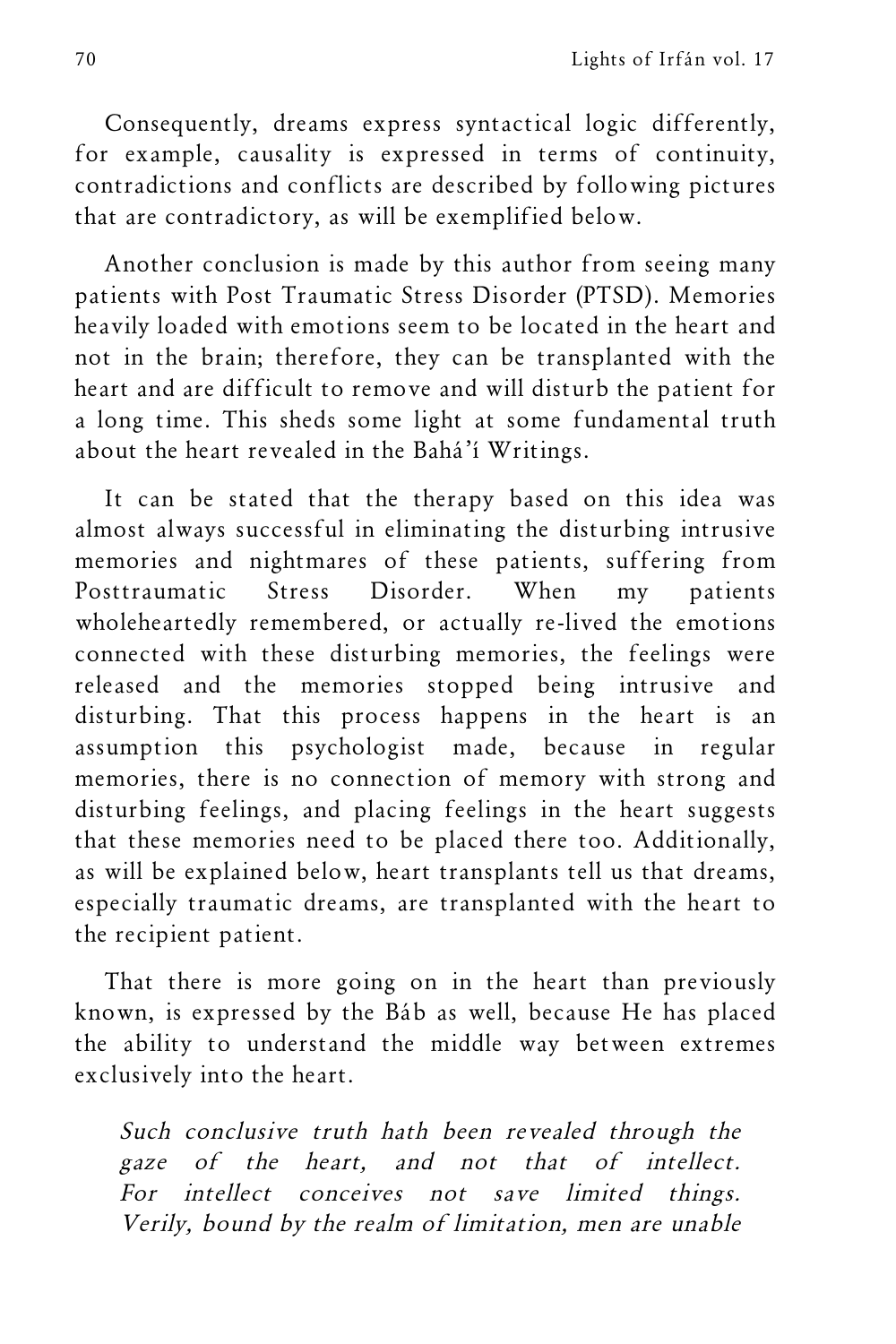to gaze upon things simultaneously in their manifold aspects. This it is perplexing for them to comprehend that lofty station. No one can recognize the truth of the Middle Way between the two extreme poles except after attaining unto the gate of the heart and beholding the realities of the worlds, visible and unseen. [Provisional translation by Nader Saiedi] 4

When Bahá'u'lláh reveals that the heart is the seat of the Revelation, we need to consider that it is the human heart where this connection between the spiritual message and the physical experience happens and we need to understand the language of the heart to understand the Revelation as it is written in the books and scriptures:

Unlock, O people, the gates of the hearts of men with the keys of the remembrance of Him Who is the Remembrance of God and the Source of wisdom amongst you. He hath chosen out of the whole world the hearts of His servants, and made them each a seat for the revelation of His glory. [GWB 296]

In conclusion, it needs to be said that the faculty of reason, which is an endowment of the spiritual soul, uses different bodily instruments, i.e., the brain and the heart. They always need to work together, but they have different languages, so that spiritual truth has to be reasonable even in the logical linguistic sense, and the heart has to be pure in a moral sense. Otherwise, it will contaminate logical reason or even pervert it. Clearly we need both, a pure heart and clear mind to understand the Revelation of Bahá'u'lláh.

The relationship between matter and spirit has occupied philosophers throughout history, from materialisms of Democritus to Hobbes' Leviathan and finally to Karl Marx and the dialectical materialism of Communism, as described by Stalin. There is the dualistic solution as presented by Descartes, which is dominating modern science and modern thinking, and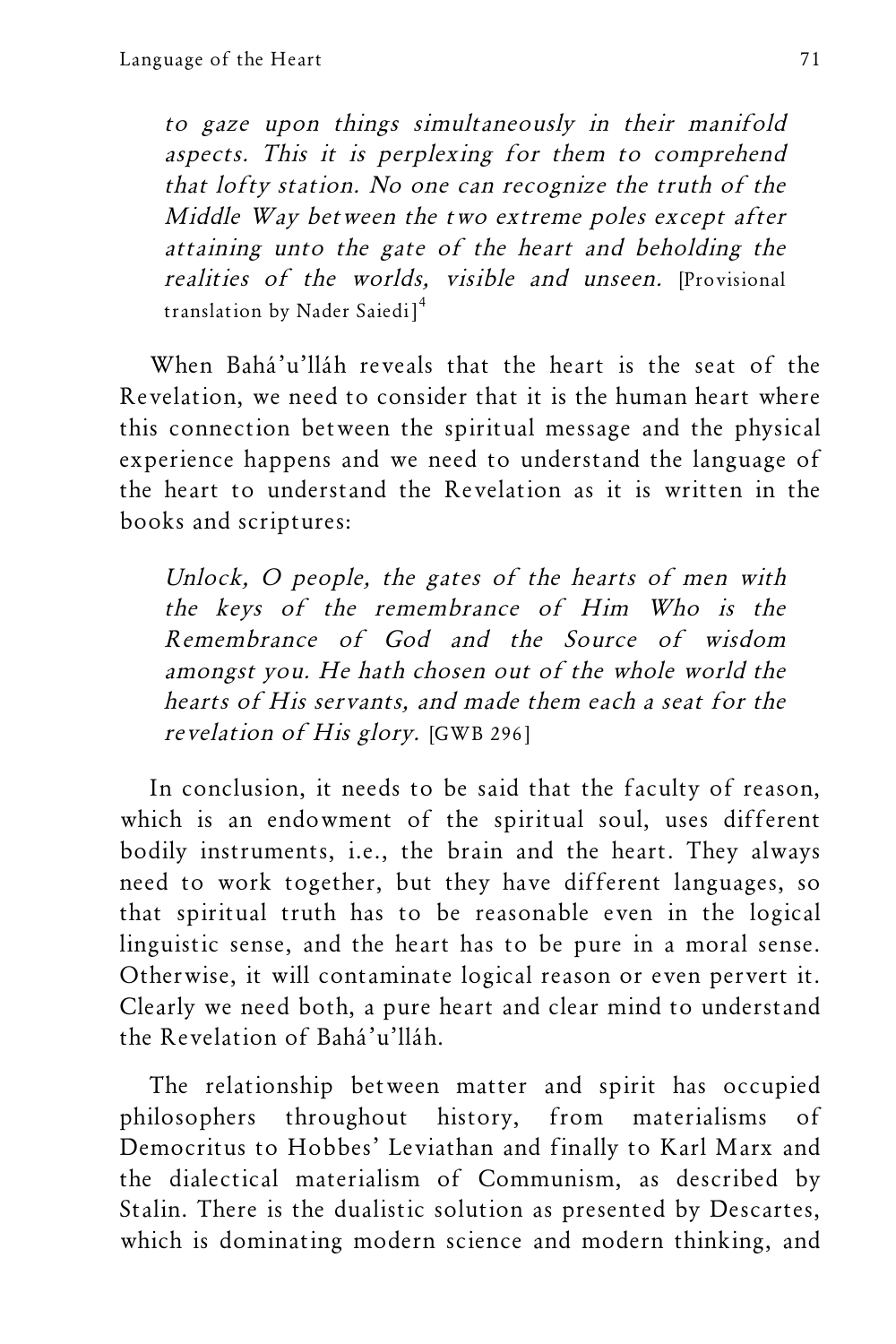the conflict between Plato and Aristotle, about what is reality, the eternal ideas of Plato or the concrete reality as presented in the physics and metaphysics of Aristotle, which conflict has never really been resolved.

In recent times, Teilhard de Chardin has attempted a novel solution by stating that matter and spirit are fundamentally connected, are dependent on each other and are in a process of development that has come in our days to a significant solution. Teilhard does not see matter as very different from spirit; like Descartes, he acknowledges an essential connection between matter and spirit.

It [the spirit] in no way represents some entity, which is independent of matter or antagonistic to it, some force locked up in, or floating in, the physical world. By spirit I mean 'the spirit of synthesis and sublimation', in which is painfully concentrated, through endless attempts and setbacks, the potency of unity scattered throughout the universal multiple: spirit, which is born within, and as a function of matter.<sup>5</sup>

Here we have an understanding that matter can be described as diverse and multiple, while spirit presents unity and integration. Both spirit and matter are together born from each other in this description. The Bahá'í concept of Unity in Diversity can be applied to this description of matter and spirit as well. They need to be seen together and not separated. They are different and the same, as Bahá'u'lláh stated when describing the origin of the world.

That which hath been in existence had existed before, but not in the form thou seest today. The world of existence came into being through the heat generated from the interaction between the active force and that which is its recipient. These two are the same, yet they are different.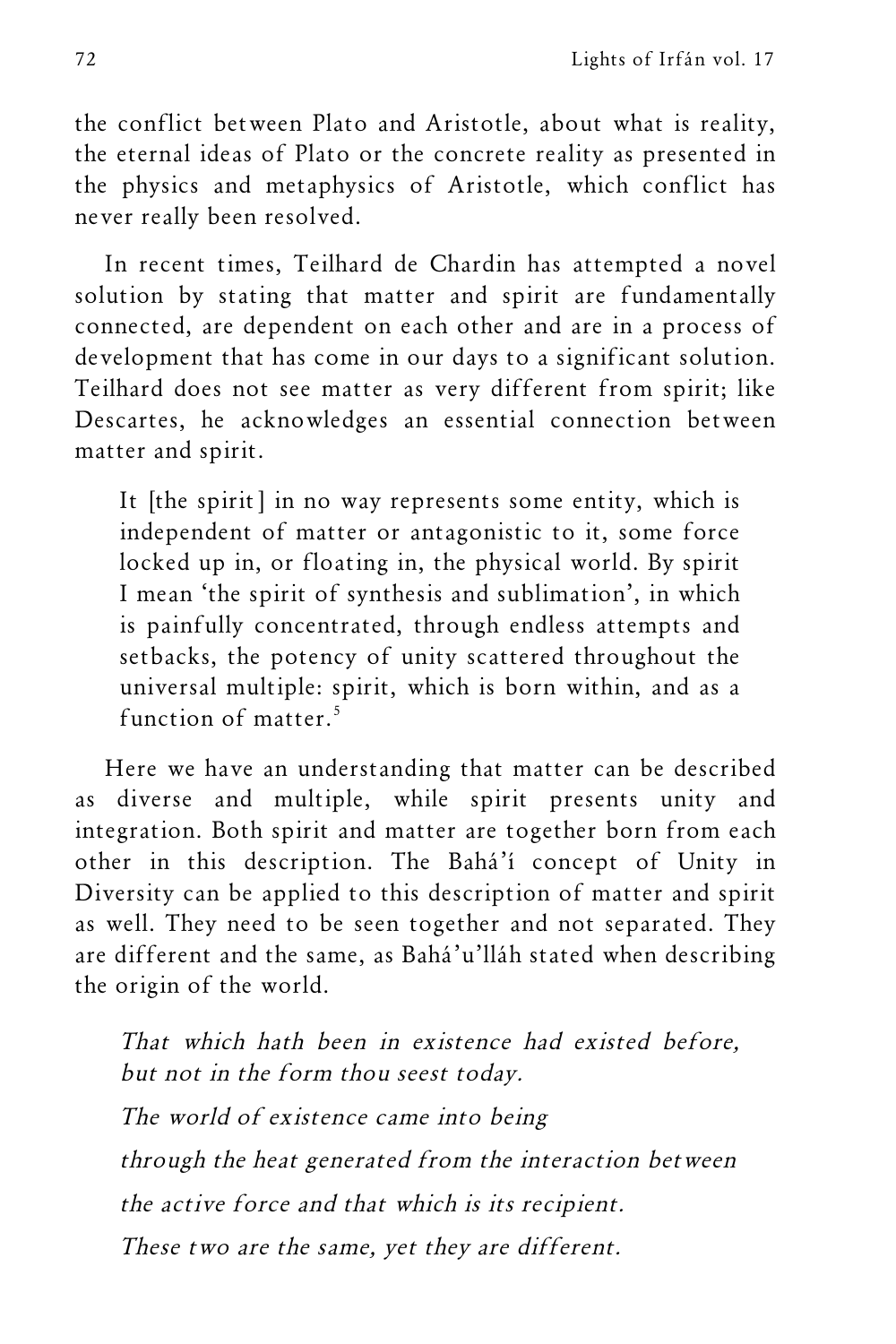Thus doth the Great Announcement inform thee about this glorious structure. Such as communicate the generating influence and such as receive its impact are indeed created through the irresistible Word of God which is the Cause of the entire creation, while all else besides His Word are but the creatures and the effects thereof. Verily thy Lord is the Expounder, the All-Wise. [TB 140]

This verse from the Tablet of Wisdom by Bahá'u'lláh was originally one paragraph and is here separated into its meaningful parts for better understanding. I will present here my personal understanding of this verse, Bahá'u'lláh calls a glorious structure. This certainly is not the only possible understanding of this verse, nor is it of any authority. Yet, it is the best I can present and it is open to critique. Needless to say, it follows the prompting of my heart and has become for me a guidance into the Writings of Bahá'u'lláh. Here is my understanding as related to the topic of this paper.

The reason, I think that this is an important statement is the fact that it is a change from the Worldview as presented in the Christian tradition towards a new worldview as presented in the Bahá'í Writings. For Christian philosophy, which follows the Platonic tradition, the spirit is good and the matter is bad, or at least less valuable. Dealing with the world is less valuable than going in the monastery and dedicating oneself to the contemplative life. Bahá'u'lláh told monks to leave the monastery and become active in the world. Work in the world is regarded by Him as equal to prayer if it is performed in the right intention. Consequently, both spirit and matter are created by God, are valuable and the difference is only that the heart should be pure and dedicated to God, while it is detached from everything that is worldly. The difference is in the ethic, in the direction of the life towards God not in the matter as such. The main obstacle for this is vain imagination that places our desire into something worldly and false.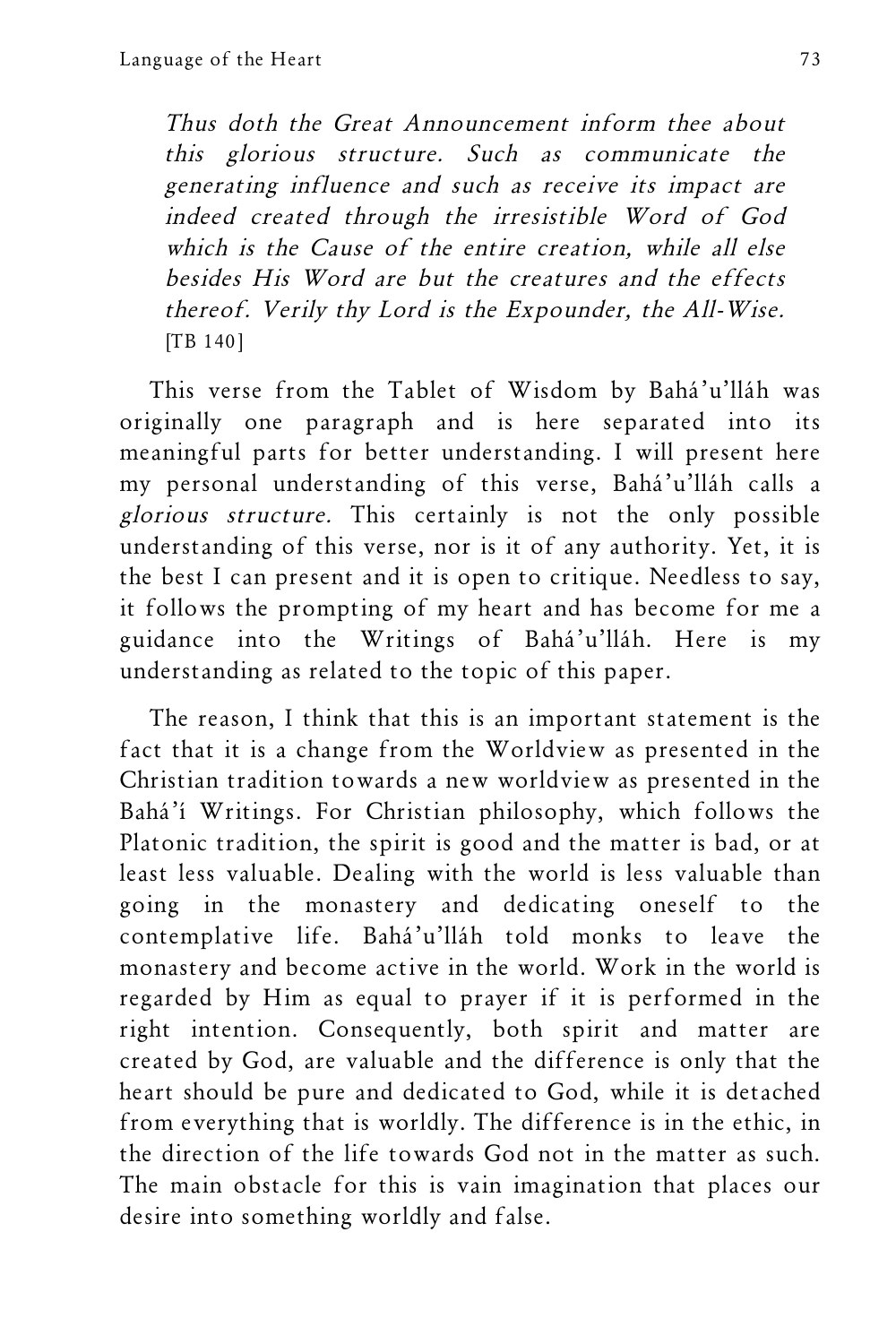Bahá'u'lláh, in this verse, responds to a question about the origin of this world. He speaks of two principles, the active force and that which is its recipient, in this description following seemingly the Aristotelian idea of form and primal matter. What differentiates this verse from Aristotle is clearly stated as well. For one, Bahá'u'lláh introduces heat into this understanding, somehow comparable with the idea of modern physics about the role of energy in the creation and in the development of the world.

Then He says something surprising, namely: These two are the same, yet they are different. Does that not mean they are different in one aspect and the same in another? When questioning how they are the same, Bahá'u'lláh answers this later when stating, they are indeed created through the irresistible Word of God which is the Cause of the entire creation, this means they are the same because they are equally created by God. Their difference is in their function of being polar opposites. Here again we have Unity in Diversity. Two opposite principles exist in Unity of being created.

Then Bahá'u'lláh describes further that all differences of reality are caused by these two principles, created by God's Word when stating all else besides His Word are but the creatures and the effects thereof. This understanding fits well into the Bahá'í concept of inwardness versus outwardness, or hidden versus manifest, or seen versus unseen, which describe the external, material aspect of this world and the internal spiritual aspect of reality. The world is always both seen and unseen as in this Verse:

Glorified be God Who hath vouchsafed this grace that encompasseth all things, whether seen or unseen! [SLH 25]

Bahá'u'lláh uses these words frequently and is always describing this created world in those terms as seen and unseen, as hidden and manifest. Concluding we must say that spirit and matter in the Bahá'í understanding are not separate, they rather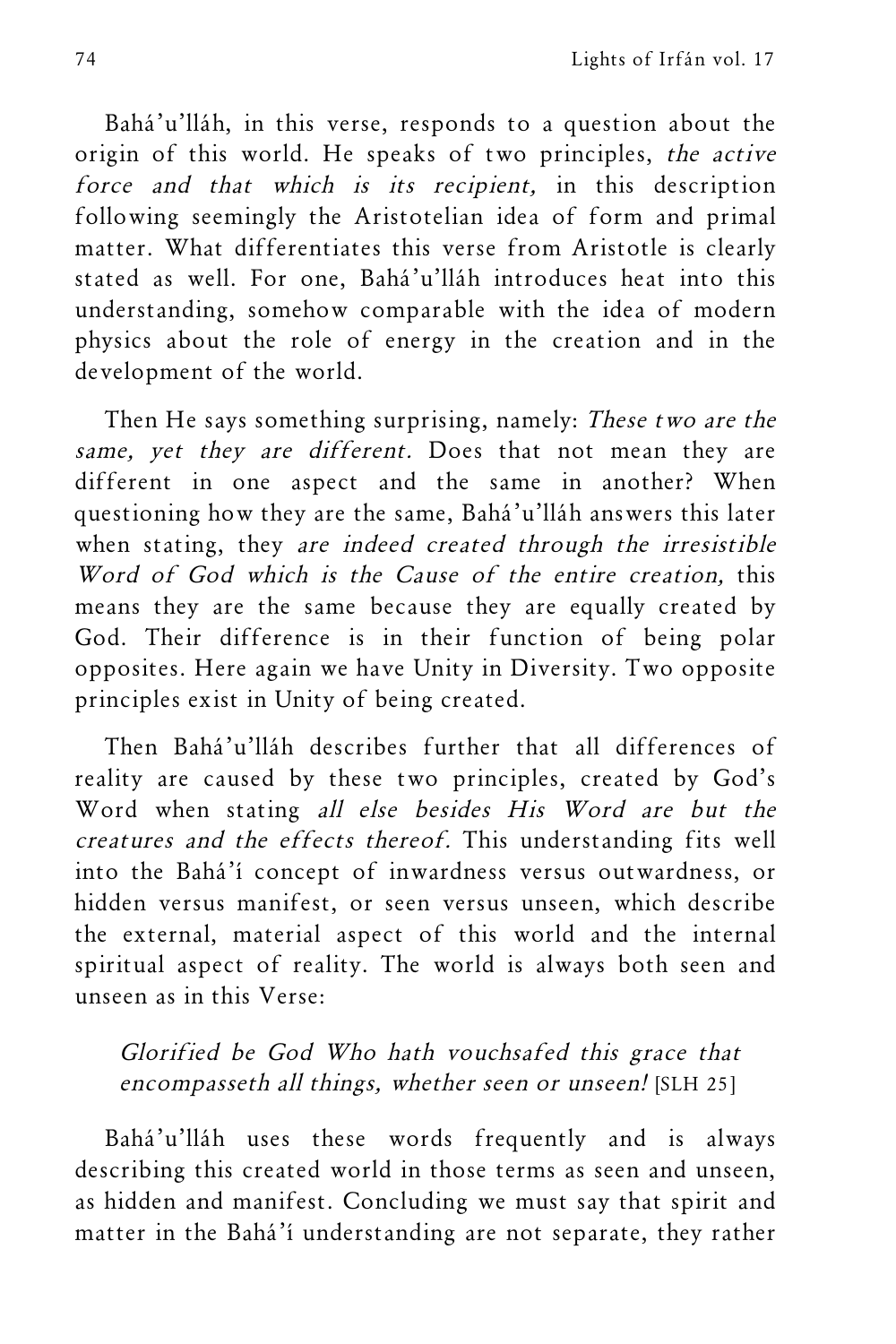constitute a unity in their opposition. This understanding needs to be applied to the human person as well, because Bahá'u'lláh has stated

And thus firstness and lastness, outwardness and inwardness are, in the sense referred to, true of thyself... [SVFV 27]

From this consideration, we should conclude that the heart is constituted in this inwardness and outwardness as well; so that the material heart is the seen aspect and what we may call the spiritual heart, is expressing the inwardness of the human reality. This is much more than a metaphor or an analogy combining the different use of the word heart. Therefore, Bahá'u'lláh stated that the heart is one and undivided [PB 52] and the direction of the heart needs to be as well one and undivided towards God and not towards the world.

In the following verse, Bahá'u'lláh describes the world in a specific way as "the worlds of unity and diversity, of variation and oneness, of limitation and detachment." In my personal understanding of this Verse, Bahá'u'lláh appears to explain what He said in the other statement about the two aspects of creation, i.e., "the active force and its recipient." Here as well always both sides are mentioned, the inner and outer side of reality.

Please God, that we avoid the land of denial, and advance into the ocean of acceptance, so that we may perceive, with an eye purged from all conflicting elements, the worlds of unity and diversity, of variation and oneness, of limitation and detachment, and wing our flight unto the highest and innermost sanctuary of the inner meaning of the Word of God. [KI 160]

The three statements about 'Unity and Diversity', 'Variation and Oneness', 'Limitation and Detachment' always speak about the same two reality principles in different words. Unity is in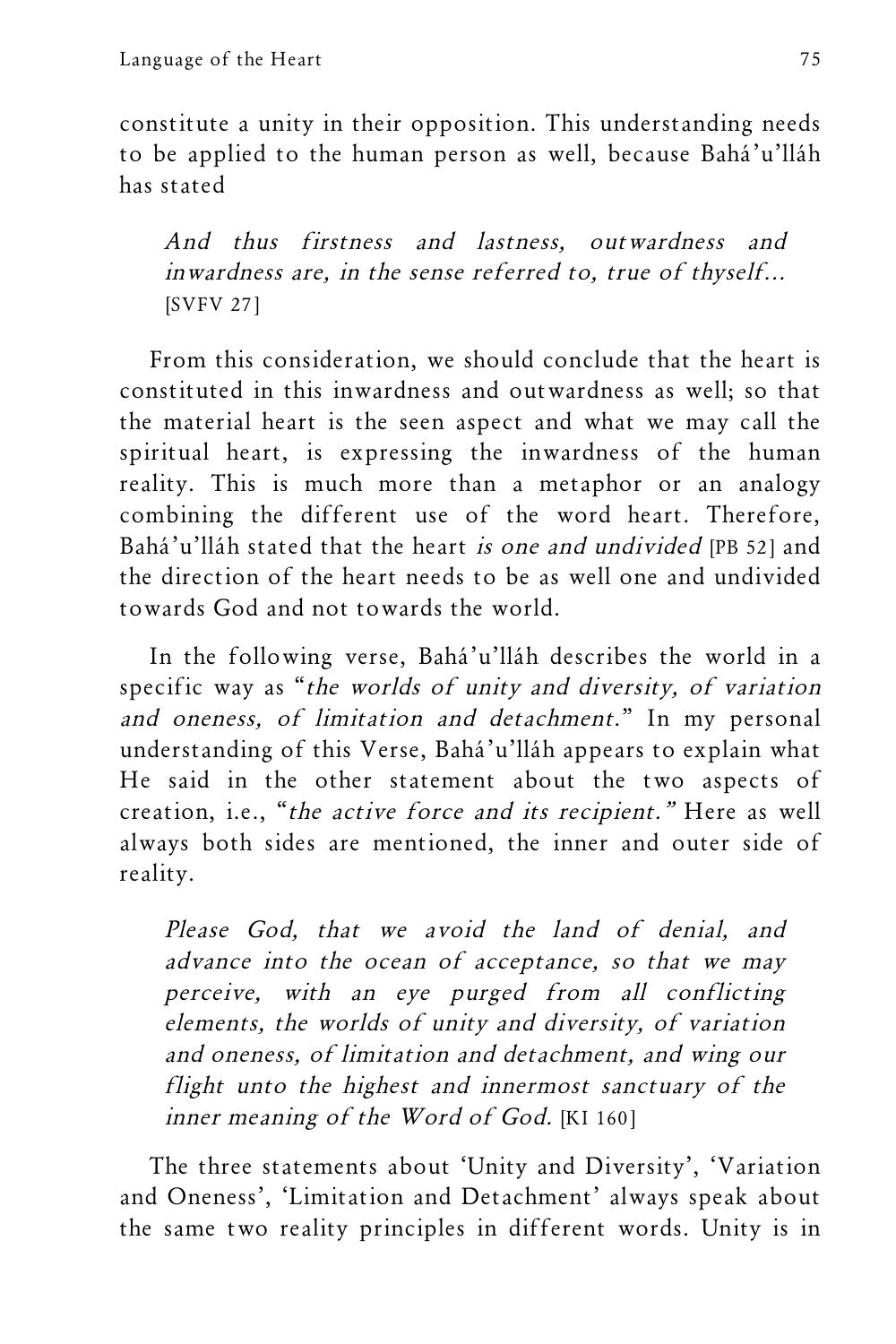polar opposition to Diversity, as Oneness is to Variation. The dynamic side of this opposition is explained in the next word, when Bahá'u'lláh speaks about Limitation and Detachment. The physical aspect of reality, expressed in variation and multiplicity, is the limited aspect of the world and needs to be treated with detachment, in order that we experience the Divine Unity and Oneness in the spiritual realm. This is indicated by the last sentence that we wing out flight in this process unto "the highest and innermost sanctuary of the inner meaning of the Word of God." This Word of God is the Revelation of Bahá'u'lláh that is experienced in our heart.

'Abdu'l-Bahá explains this twofold aspect of reality further when He is talking about physical atoms held together by love.

As we look upon the universe, we observe that all composite beings or existing phenomena are made up primarily of single elements bound together by a power of attraction. Through this power of attraction, cohesion has become manifest between atoms of these composing elements. The resultant being is a phenomenon of the lower contingent type. The power of cohesion expressed in the mineral kingdom is in reality love or affinity manifested in a low degree according to the exigencies of the mineral world. [FWU 88]

'Abdu'l-Bahá describes that the power of connection in the physical world is the power of attraction, He leaves no doubt, that this is a spiritual power, when he said that it is actually love of a lower degree that has this effect. In other words, he claims that the universe is held together by a spiritual force, something that can be compared with the unseen aspect in Bahá'u'lláh's description of the world of existence.

Writing in Star of the West, an early Bahá'í, Mírzá 'Abu'l-Fa∂l, in a speech given to Mrs. Corinne True, in the summer of 1914, explained it this way and placed the human heart in the middle of this connection between spirit and matter. He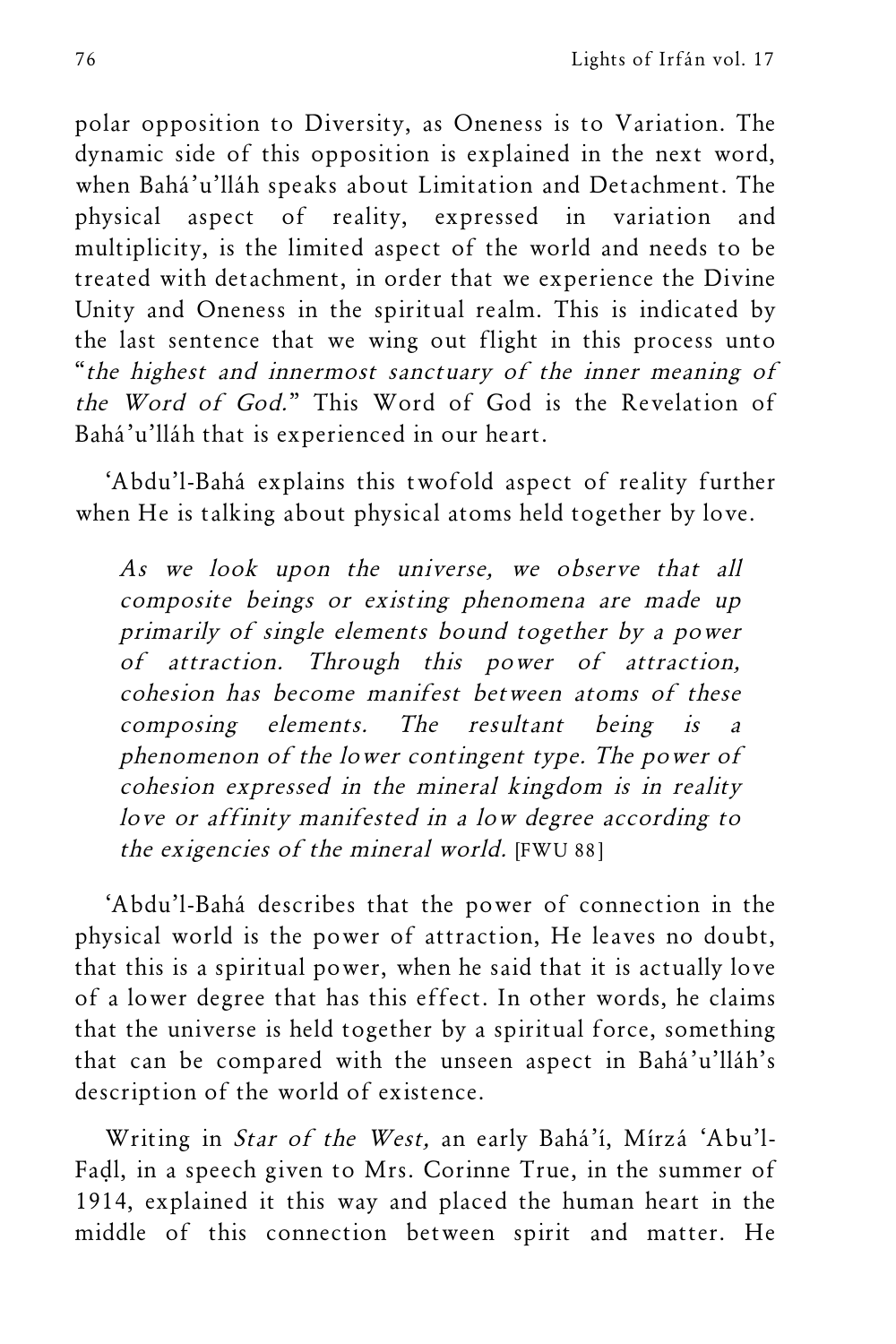compared the world with the body of man, seeing the world as an organism, as a unity composed of spirit and matter and the heart as being the place where these two aspects connect.

The likeness of the world is like the body of man; the likeness of God is like the spirit in the body. As the spirit pervades and controls the whole body, so likewise God pervades and controls the whole universe. As none of the limbs on the body of man are in communication with the spirit in the body of man and not one of the five senses can ever feel the spirit, therefore, God has created the heart in man to be the central ruler and has endowed it with two phases, spiritual and material. Through its spiritual phase the hearts absorbs the commandments of the spirit, and then through its material phase it transmits them to all parts of the body through the agency of the organs, veins, arteries, muscles, etc. $^6$ 

Historically, it needs to be remembered here, that philosophy until recently has never understood this unity in diversity of matter and spirit, in this way. Only in the Bahá'í writings, and much later in the writings of Teilhard Chardin, this rather new and revolutionary idea was presented. Therefore, in this paper we will not make the conventional separation of the heart as a physical concept, and the word "heart" used in a metaphorical sense for the spiritual aspect of man, following the statement quoted above: "God has created the heart in man to be the central ruler and has endowed it with two phases, spiritual and material."

These statements seem to be based on a description of the sympathetic nervous system by 'Abdu'l-Bahá, who answered a question about the autonomous nervous system with a brief but interesting statement about this connection in the autonomic nervous system that is connected in the heart.

The powers of the sympathetic nerve are neither entirely physical nor spiritual, but are between the two. The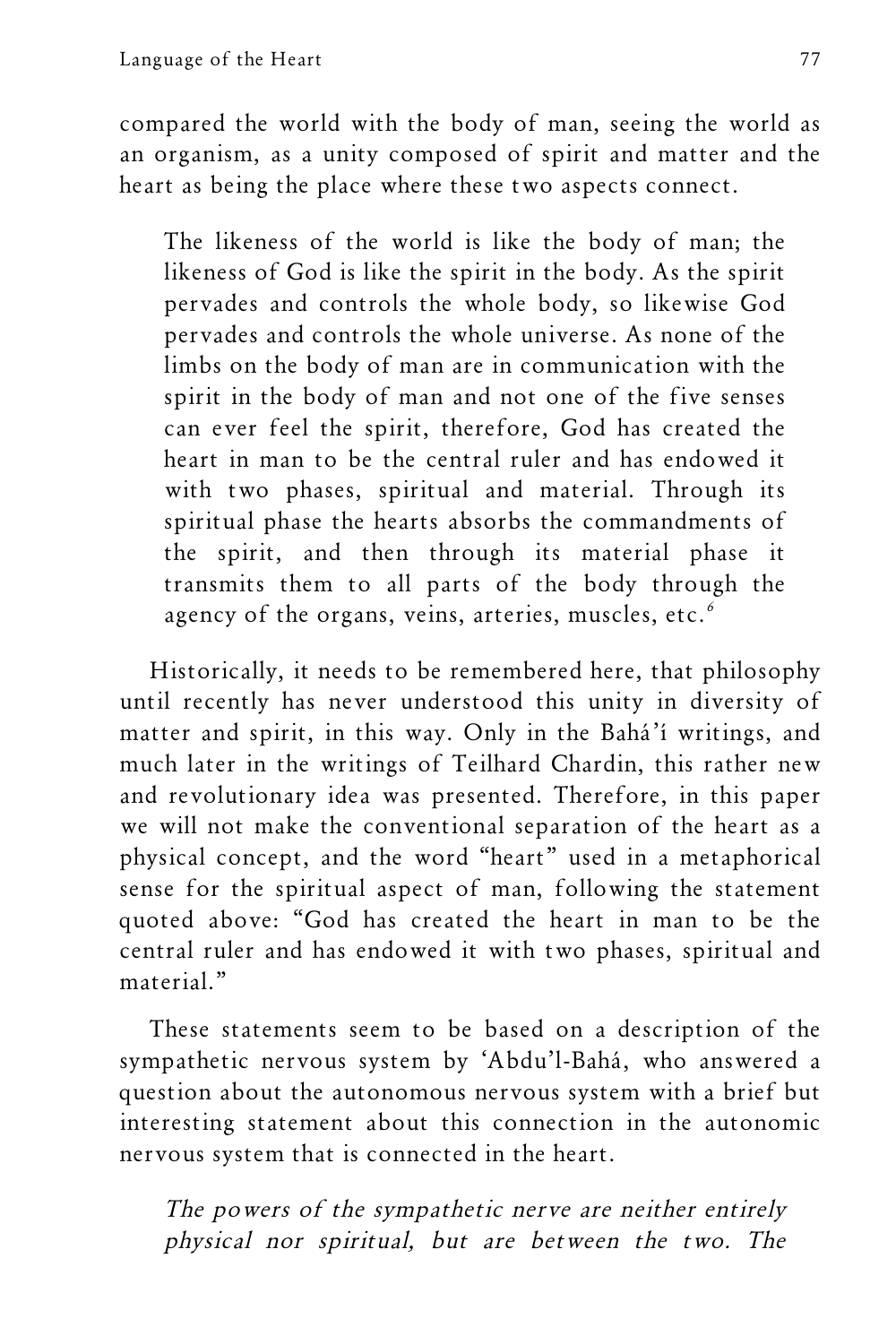nerve is connected with both. Its phenomena shall be perfect when its spiritual and physical relations are normal.

When the material world and the divine world are well co-related, when the hearts become heavenly and the aspirations grow pure and divine, perfect connection shall take place. Then shall this power produce a perfect manifestation. Physical and spiritual diseases will then receive absolute healing.

The exposition is brief. Ponder and thou shalt understand the meaning. Although, on account of lack of time, the answer is short, by close reflection it shall be made long. [TAB 308]<sup>7</sup>

These and similar statements seem to be based on the following statement of Bahá'u'lláh, Who in my opinion, attributes to the heart all the spiritual qualities, seemingly not distinguishing what we today call the spiritual concept of heart as a metaphor, which is taken from the physical heart. Obviously, when he describes the heart as the seat of His Revelation or when He stated that God regards the human heart as His possession, this can only be attributed to the spiritual aspect of the heart, yet as Bahá'u'lláh said, these two aspects of creation, the seen and the unseen are the same and are different which we here apply to the heart as well.

In my opinion this is expressed by Bahá'u'lláh in the following quote, where He states that the spirit, mind, soul, is one single reality which uses the body faculties and senses as its instruments. Does that not mean that the human body, being an instrument of the spirit, is directly connected with this spiritual power, which makes us do and act according to our will?

Say: Spirit, mind, soul, and the powers of sight and hearing are but one single reality, which hath manifold expressions owing to the diversity of its instruments. As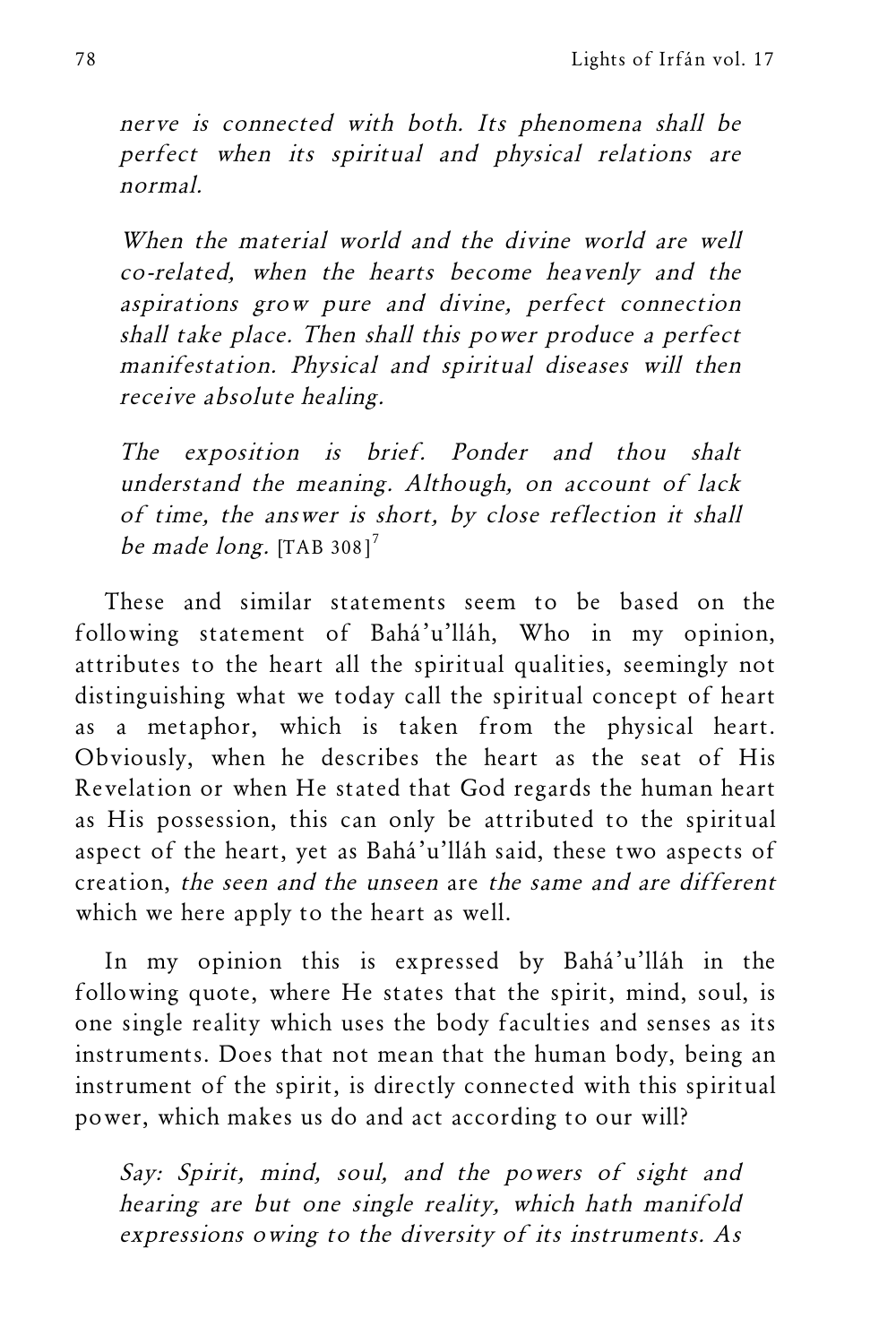thou dost observe, man's power to comprehend, move, speak, hear, and see all derive from this sign of his Lord within him. It is single in its essence, yet manifold through the diversity of its instruments. This, verily, is a certain truth. [SLH 235]

Here again Bahá'u'lláh seems to uses the concept of unity in diversity, when He said It is single in its essence, yet manifold through the diversity of its instruments. What must not be forgotten, in my opinion, is the fact that this unity of the spirit and diversity of the bodily instruments needs to be seen together or better it must be seen one in the other and not artificially separated as modern thinking usually does. When in the following the heart is mentioned we need to look into the instrumentality of the heart as defined by neurocardiology and make the conclusion towards the spirituality, which is using this instrument for its spiritual purpose.

It needs to be explained how the science of quantum physics can contribute to the understanding of Bahá'u'lláh's statement that the spirit or the soul uses the body, in our case the heart and the brain as an instrument. The dualism of Descartes cannot really explain this instrumentality of the body towards the spiritual in the human person.

Descartes suggested that the body works like a machine, that it has material properties. The mind (or soul), on the other hand, was described as a nonmaterial and does not follow the laws of nature. Descartes argued that the mind interacts with the body at the pineal gland. Leibniz introduced the monad, a preprogrammed entity where this interaction occurred more or less by itself. Neither of these solutions really solved the problem.

In the interpretation of quantum mechanics, a new solution to this problem seems to be presented. There, the possibility is described that the nerve connections, the synapses in the brain are so small, that quantum effects are happening. By definition,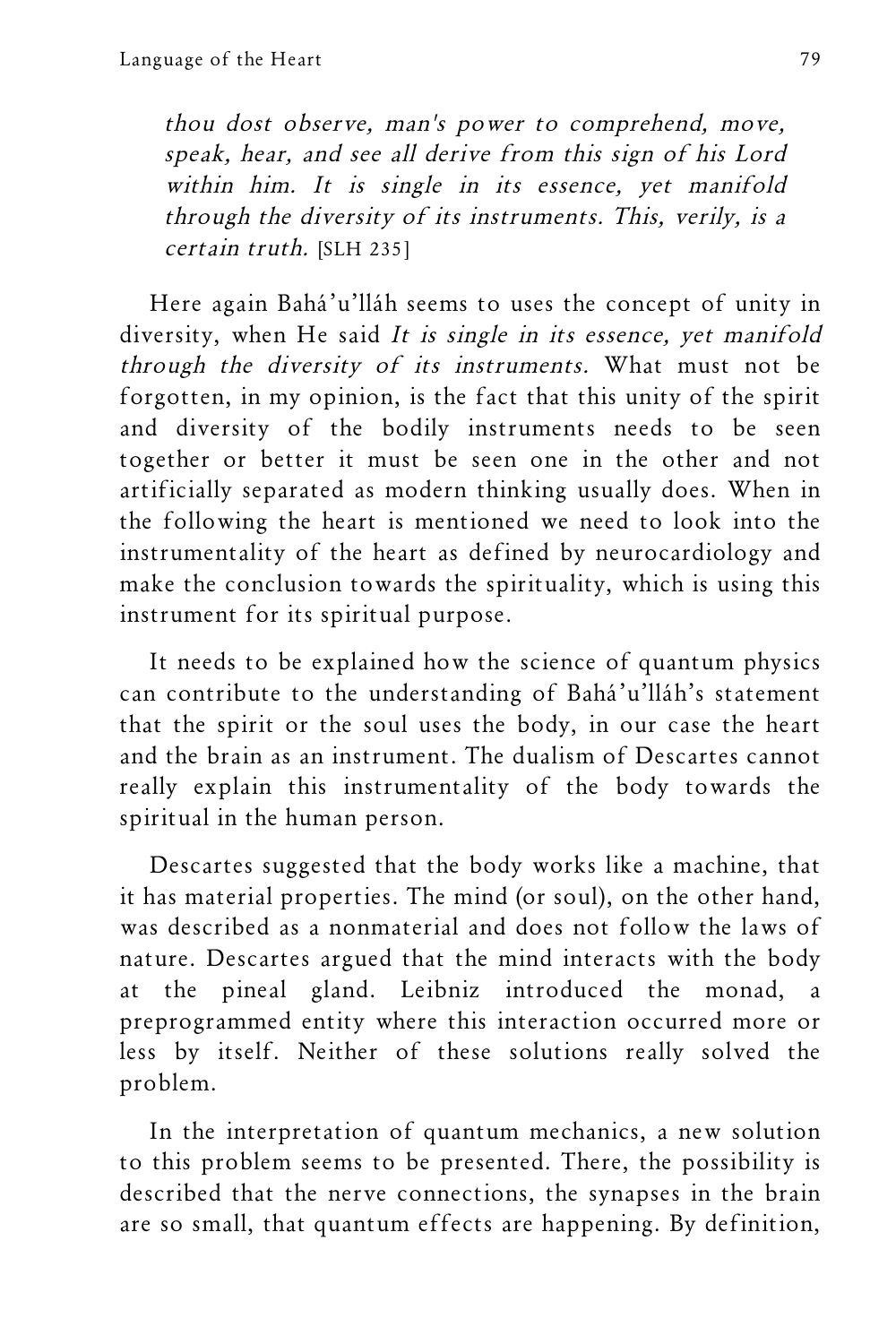quantum effects are not physically determined, but are determined by human consciousness, actually by the instrument that forces one or the other complementary effects to become observable. Since the instruments are manmade, it is the human consciousness that causes these effects. Depending on the instrument, light shows its wave aspect or its particle aspect. This is called complementarity; the two aspects are complementary.

When this is applied to the quantum effects in the nerve endings, in the synapses, than it appears possible that the human consciousness makes the difference and therefor it can be said that the human spirit or will does influence the quantum mechanical effects in the brain and similarly in the little brain of the heart to cause the body to do what the spirit wants. If this idea is carried to its conclusions, then this would be the mechanism by which the mind directs the body. This way, it is explained how the body becomes an instrument of the spirit as stated by Bahá'u'lláh.

This is described by Evan Harris Walker in his book The Physics of Consciousness, The Quantum Mind and the Meaning of Life: 8

Consciousness is the collation of potentialities that develop as these electrons and these structures of the brain interact (as quantum elements). By creating the possibilities, that we experience as consciousness, and by selecting—by willing—which synapse will fire, mind brings into reality each moment's thoughts, experiences and actions.

Correlating this interpretation of quantum mechanics with the Writings of Bahá'u'lláh about the instrumentality of the body gives a deeper understanding to theses scientific findings. On the other hand, it is suggested here, that this explanation can be helpful in understanding what Bahá'u'lláh stated, that the mind uses the body as an instrument. The transition from the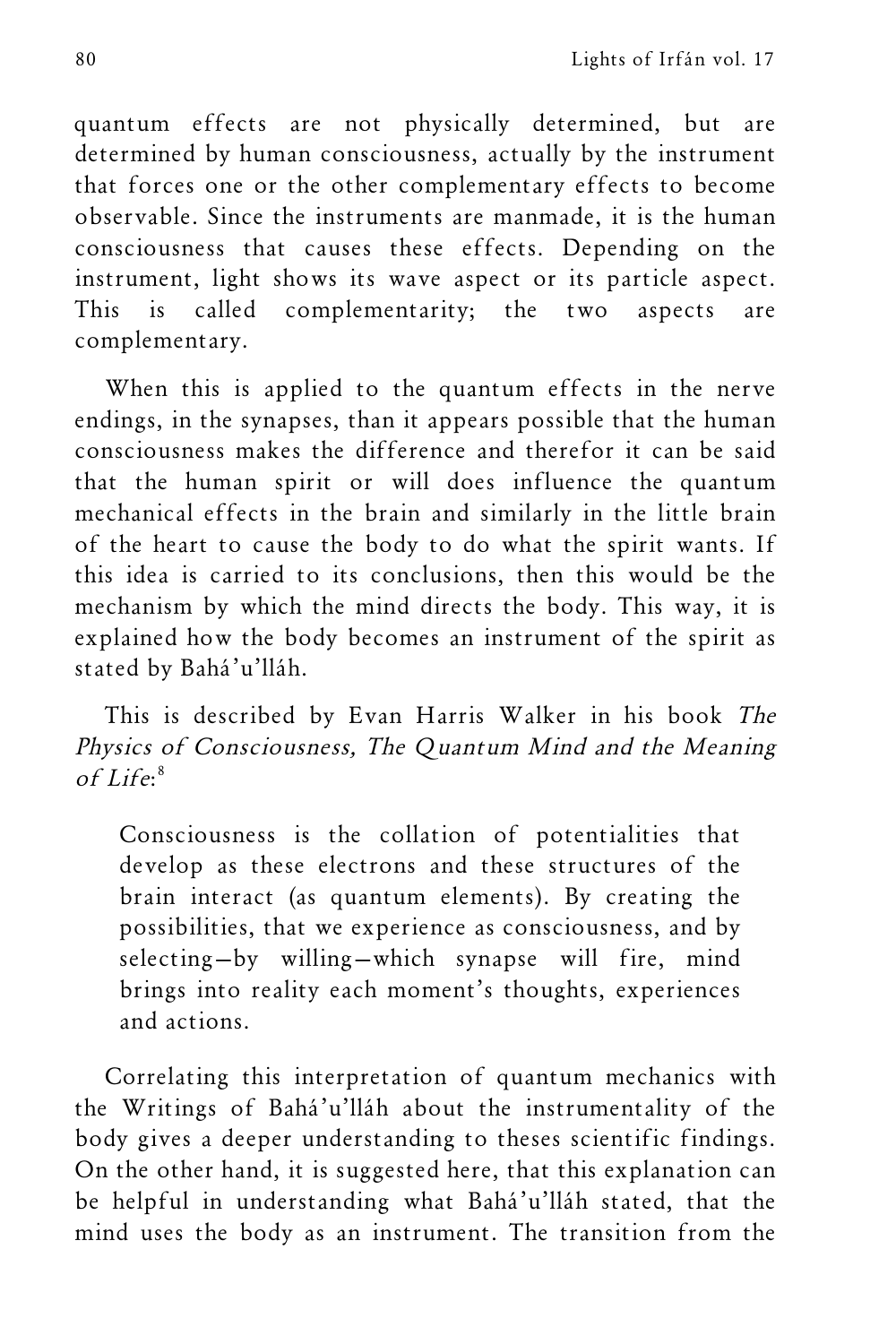spiritual mind to the physical brain becomes understandable, when we assume that there are quantum effects involved. This makes sense, because quantum effects even in physical experiments, are not physically determined, but are caused by human conscious decisions. In these physical experiments, it is the human consciousness that causes one or the other of the complimentary aspects of reality to become evident.

As I understand this, and this is my personal opinion, without any authority, the following can be stated. An instrument shapes what it does according to the shape of the instrument. The physical shape of an instrument is certainly in relation with its function and use. Therefore, the physical quality of the instrument is important and needs to be related to its use.

Unfortunately, today, people see the spiritual and the material as separated and the connection is only in the fact that the material provides the metaphor to express the spiritual. The following monograph about the heart is based on this outdated understanding.

As the muscle which is the original source of these metaphorical applications brings life to the whole body, so heart refers to the core-force of personality at the center of its life. Because we do not want to limit the self with the name of intellect alone, or will alone, or feeling alone, nor to see these as separate, we have invented the sensibly opaque name of heart for the identifying core of our agency.<sup>9</sup>

A new and fundamentally different understanding of reality is what is guiding me in this and other papers about the heart and I have developed this understanding when trying to understand the Bahá'í Writings. Therefore, the metaphorical use of the concept heart is actually based on more than external similarity; it is based on a real essential connection between the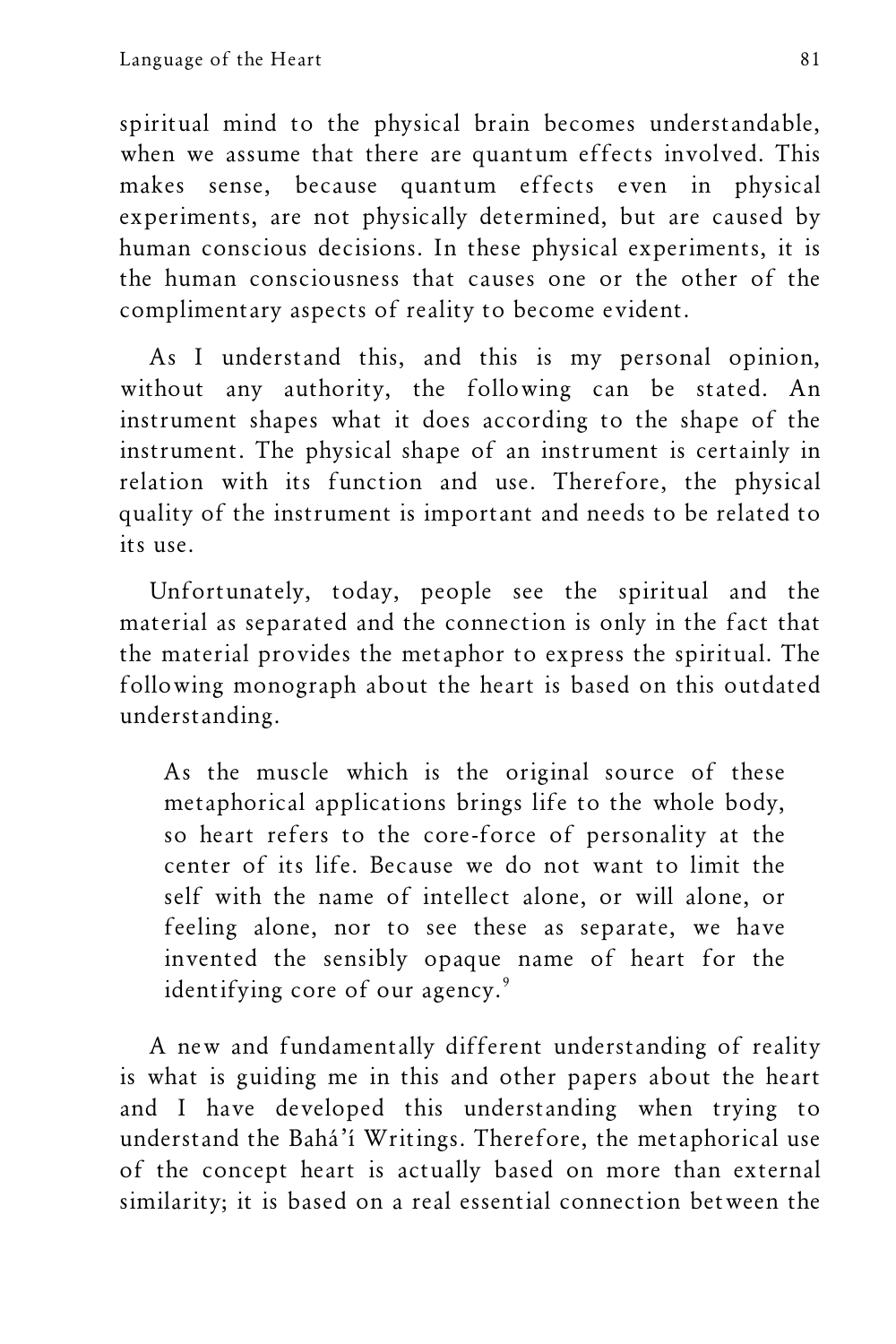seen and the unseen, the spiritual and the material as the fundamental principles of reality.

From this very specific point of view, I have tried to understand what the different instrumentality of the heart is, as compared with that of the brain. The following findings are to be understood in this way and the formulation of the language of the heart is based on this difference. This difference between the heart and the brain becomes apparent in the little child and in dreams where the brain does not play an important role, because it is shut down in sleep and yet undeveloped in the child.

The heart does not sleep and is fully functioning when the child is born; so we now turn our attention to the language of the dream and the little child. Michael Robinson, in analyzing Freud's The Interpretation of Dreams, comes to a new understanding of the primary process thinking as it is expressed in dreams. He finds that the primary process thinking is essentially different from the secondary or normal process of reasoning. Freud had developed the understanding that there is a difference between primary process thinking, which is the thinking of the little child and which is present in dreams as well and secondary thinking, which is the logical discursive thinking of the adult.

Beginning with Freud, a number of authors have attempted to articulate the grammatical or syntactic structure of dreaming, and there is general agreement that it is qualitatively distinctive from that of ordinary language. Dream language depicts causality in terms of sequence or contiguity, and contradiction, contrast, or conflict in terms of such things as difference in imagery or pace of action. There seems to be no way to depict time or to distinguish the past and memory from the present. In other words, dream language lacks the abstract, reflective, comparative, multilevel, or parallelprocessing quality of ordinary language that enables such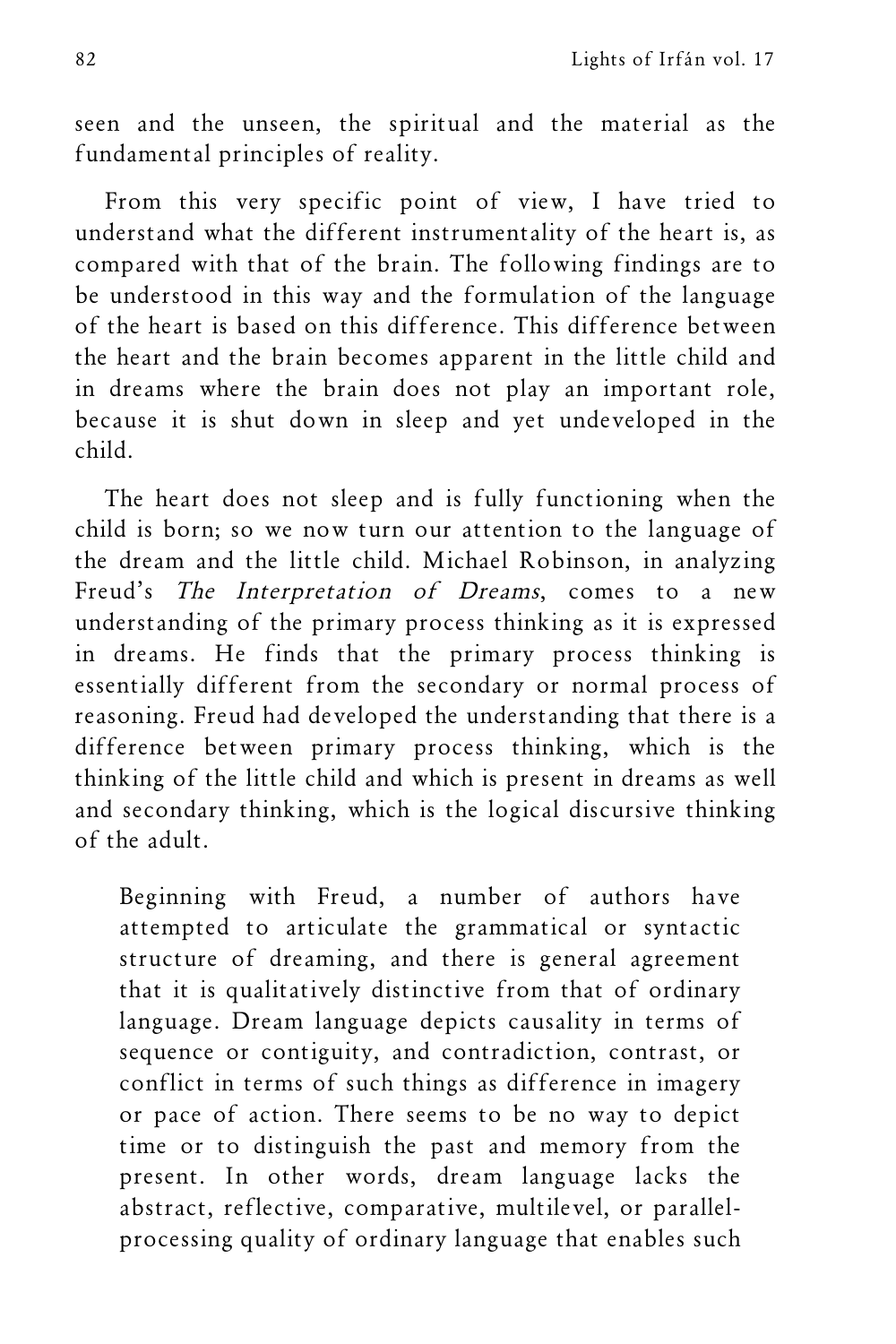things as conflict, ambivalence, simultaneous conscious and unconscious thought past and present tense, action and contemplation. French and Fromm (1964) summarize this distinctive feature of dream language as follows: "The logic that we miss in the dream work is the syntactical logic of speech—the syntactical logic that is essential for the framing and testing of propositions and reasoning from them."10

Let us follow up on this consideration that primary process thinking is found in dreams and in little children. In both cases, the thinking is concentrated in the heart. The brain of the little child is not much developed before the age of two and the development of higher logical thinking is possible only after the age of twelve, according to Piaget. A similar situation is found in dreams, when the brain is sleeping, but the heart is still working normally.

As stated before, according to modern neurocardiology there is a "little brain" of the heart, which has perception, memory and decision making ability.

Recent work in the relatively new field of Neurocardiology has firmly established that the heart is a sensory organ and a sophisticated information encoding and processing center. Its circuitry enables it to learn, remember, and make functional decisions independent of the cranial brain. $^{11}$ 

The question we need to ask her is the following: Is this "little brain" of the heart involved in dreaming? We must ask because from evidence gathered from heart transplant patients we know that some of them dream dreams of the previous owner of the heart. This cannot be explained any other way then by assuming that the dream memory was transplanted with the heart. One especially significant case is reported in a book by Paul Pearsall: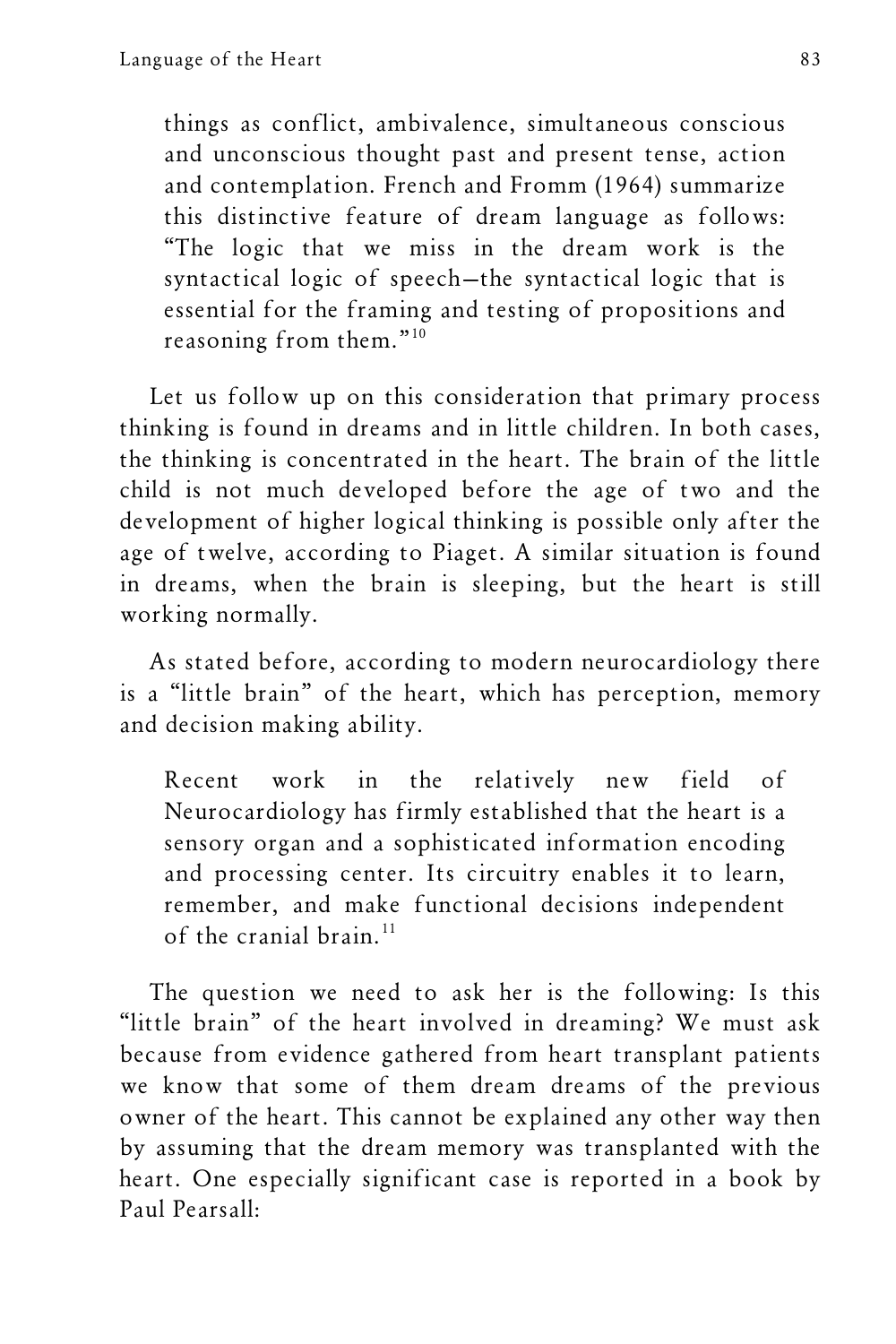### The Heart That Found Its Body's Killer

I recently spoke to an international group of psychologists, psychiatrists, and social workers meeting in Houston, Texas. I spoke to them about my ideas about the central role of the heart in our psychological and spiritual life, and following my presentation, a psychiatrist came to the microphone during the question and answer session to ask me about one of her patients whose experience seemed to substantiate my ideas about cellular memories and a thinking heart. The case disturbed her so much that she struggled to speak through her tears.

Sobbing to the point that the audience and I had difficulty understanding her, she said, I have a patient, an eight-year-old little girl who received the heart of a murdered ten-year-old girl. Her mother brought her to me when she started screaming at night about her dreams of the man who had murdered her donor; she said her daughter knew who he was. After several sessions, I just could not deny the reality of what this child was telling me. Her mother and I finally decided to call the police and, using the descriptions from the little girl they found the murderer. He was easily convicted with evidence my patient provided. The time, the weapon, the place, the clothes he wore, what the little girl had said to him... everything the little heart transplant recipient reported was completely accurate.

As the therapist returned to her seat; the audience of scientifically trained and clinically experienced professionals sat in silence.... The very real possibility of a heart that remembers seemed to touch all of us in our  $\alpha$ wn hearts<sup>12</sup>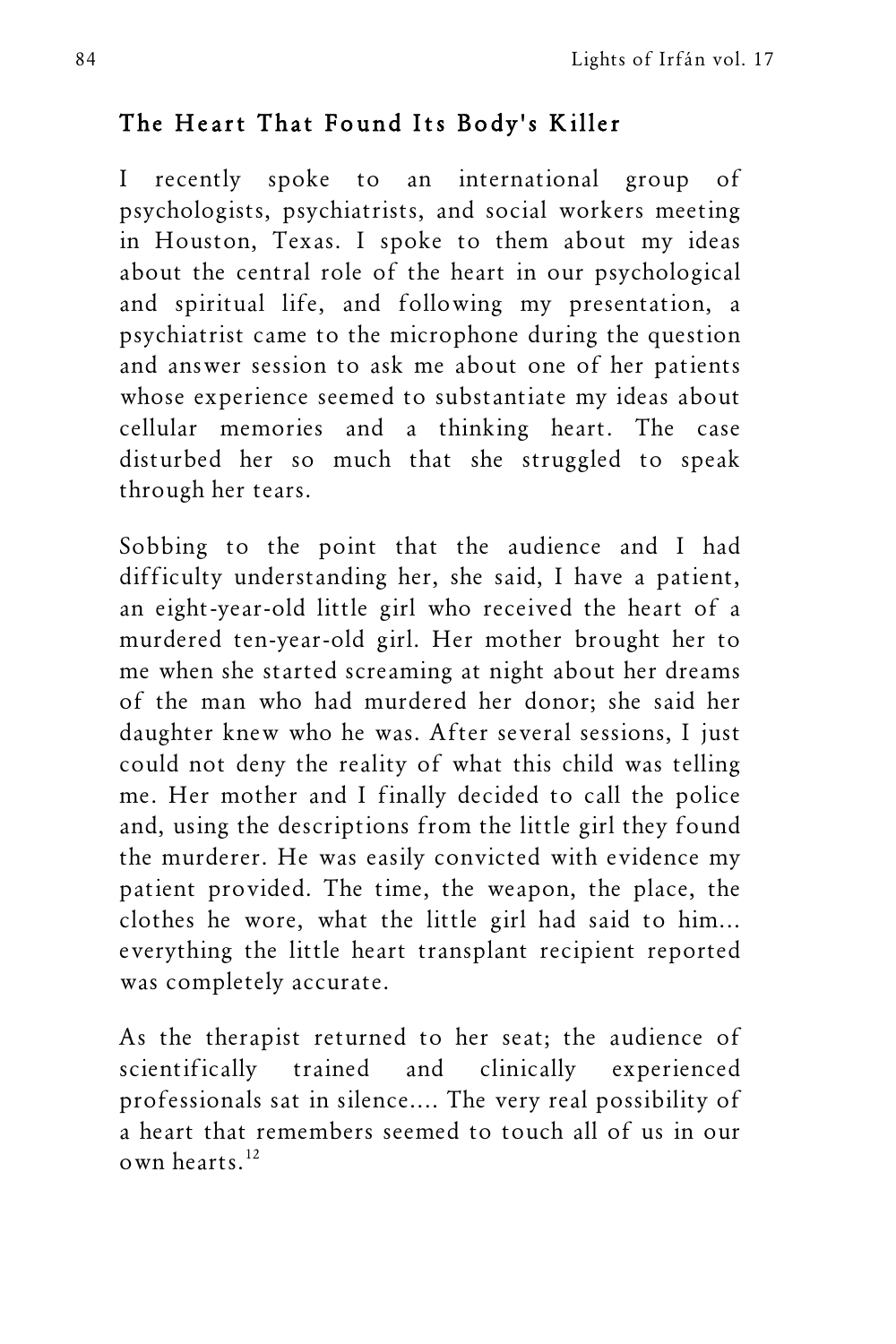The fact that the heart after a transplant can remember dreams, and details of traumatic events, as reported in several other cases of this book as well,<sup>13</sup> seems proof that the memories located in the heart can be remembered as dreams. It is reported in this book that a heart transplant patient had "surprisingly accurate dreams about her donor" together with other changes, such as food tastes, music preferences, and emotional states, which these patients never experienced before.

In contrast to normal memories that are probably located in the brain and can be reached by association, memories which happened under severe emotional stress are located in the heart and remembered in dreams or in intrusive memories, as is known in the Post-traumatic Stress Disorder. Having treated many patients with this disorder, the explanation that traumatic memories are in the heart seems to explain best what could be observed in their treatment. That is what happened to the girl in question. She remembered the traumatic experience of the previous owner of the heart in her dreams, just like this girl would have remembered it if she was not killed. The heart survived and did the same what it would have done in the other girl, i.e., remembering the traumatic experience in recurring nightmares.

If this is the case, then we have to conclude that the dreamwork that produces the dream is located in the "little brain of the heart" also or better, that the heart is used by the mind of the dreamer, when she is dreaming. That means that dreams are not made up and remembered by using the brain but the heart, they are following the primary process of thinking, not the normal secondary process. Yet, when dreams are remembered, they are remembered in the brain and translated into the normal language of the brain, which makes it difficult to interpret them. Therefore, the conclusion seems to be convincing that they are originally not in the brain, but in the heart.

An example of this primary process dream thinking can be presented by a communication from a patient to this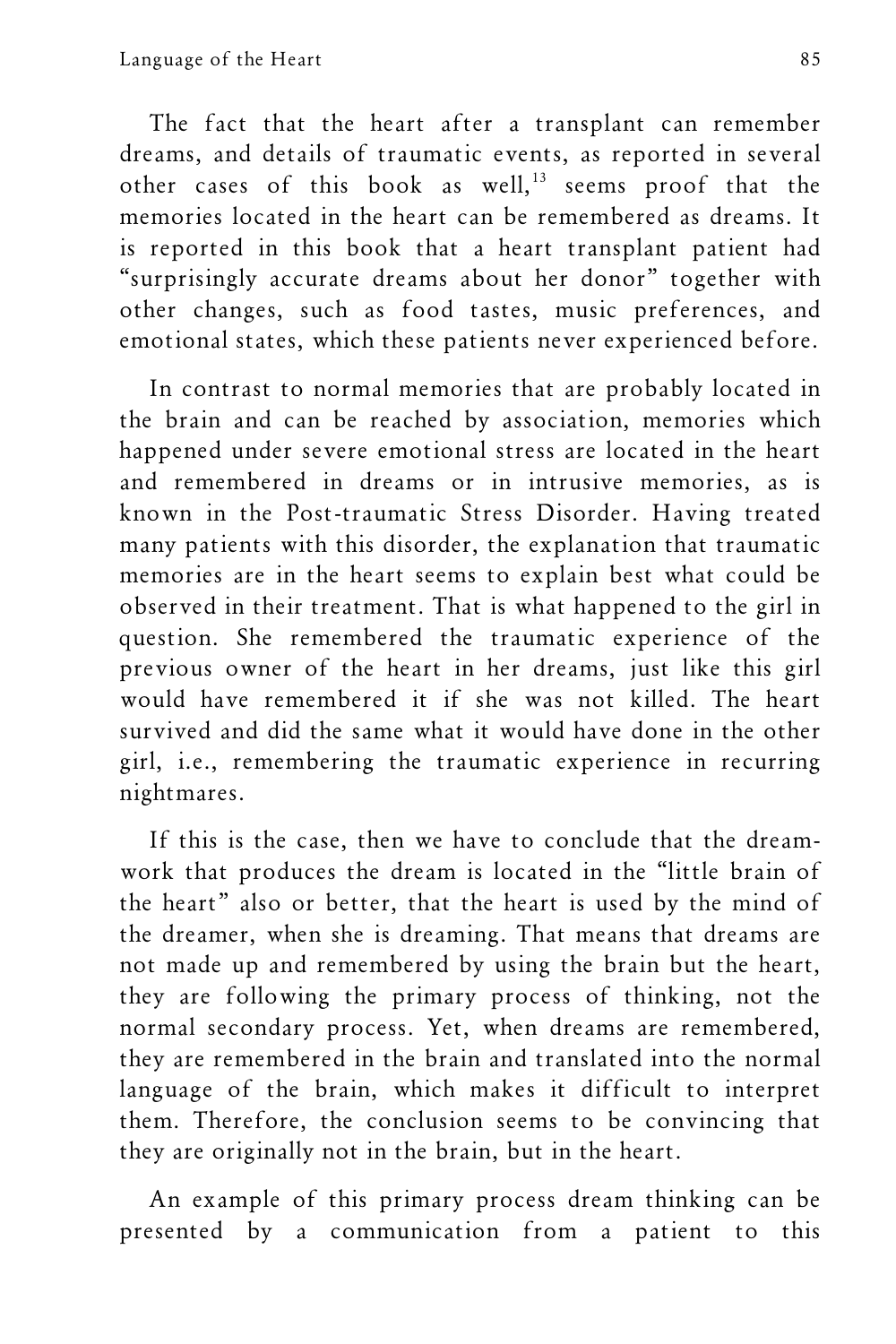psychologist. Here a conditional situation is presented in two opposing dreams following immediately each other. The patient reported several experiences where she had dreamed about the future death of family members, with the details of the time and the circumstances of their death.

Then she reported another situation, where she had dreamed about the death of her son, who was a teenager and involved at the time in gang violence and one time was almost killed. She reported that she had two dreams about him; one was that her son is being killed and in the immediately following dream, her son was being placed in detention. Following this dream message, she reported to the therapist that she called daily the police about her son's illegal activities until the police arrested him and placed him into custody.

She further told this psychologist that her son did well after that and is now a responsible adult with a nice family. Interestingly enough, she reported that her son never forgave her for putting him into prison. She, on the other hand, understood the message of her heart given her in the dream as correct and never regretted what she needed to do.

Another dream told by a Bahá'í friend tells another way how a dream can solve a problem of the dreamer not in logical explanations but in presenting an action, which is solving the problem. This Bahá'í friend reported that as child she was the only Bahá'í in school and could not understand why nobody understood the truth about religion. She blamed Christ who had not educated Christians well enough so they could understand. Many years later, she had the following dream:

First, she was at the sermon of the mount, and tried to get close to Christ and tell him of her concern, but could not get near to him to tell him. This picture depicts her frustration about Christ not having informed Christians well about the fact of progressive revelation.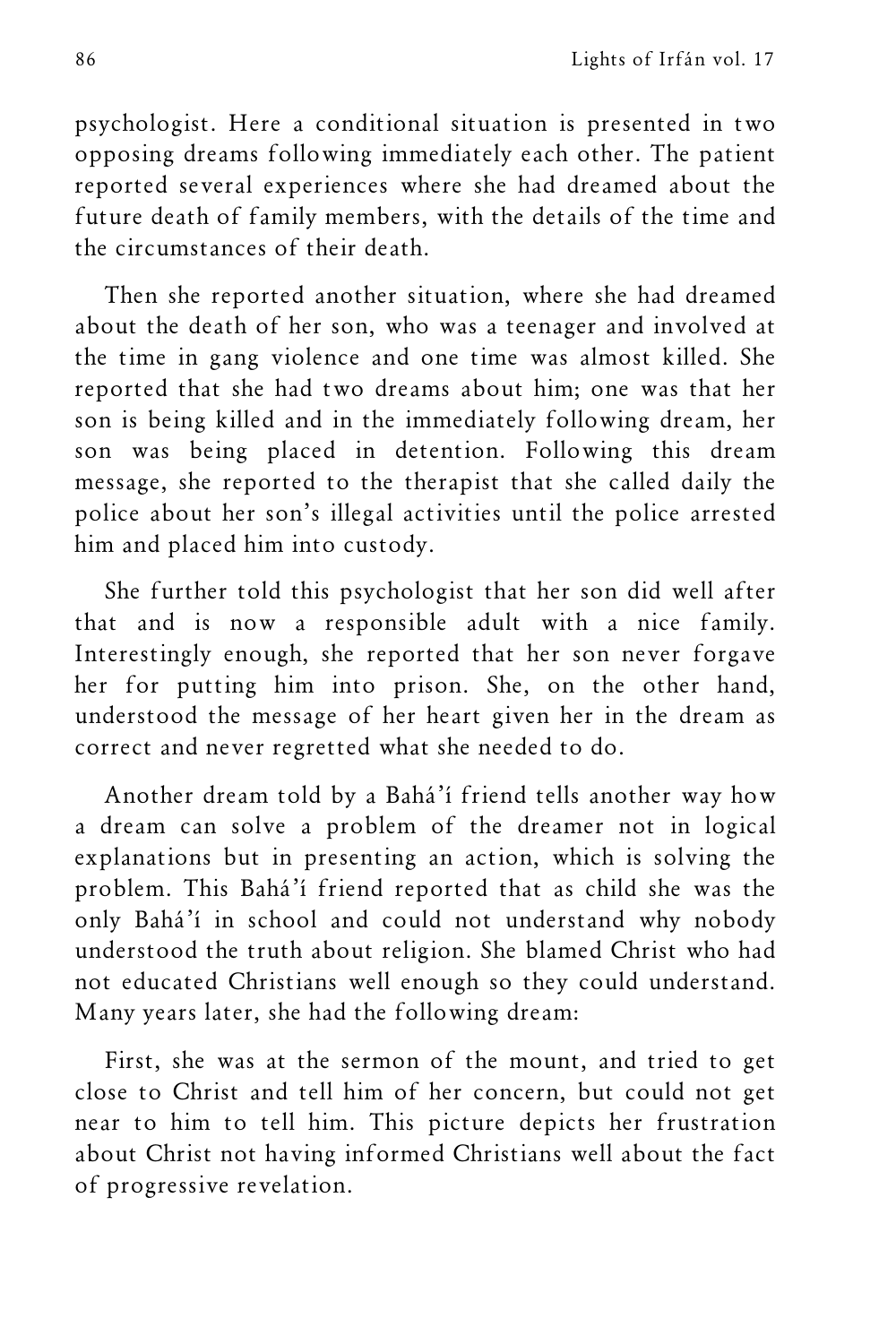In the next picture she was at the Garden of Ridván, the place near Bagdad where Bahá'u'lláh announced his prophetic claims to his followers. She was at the entrance wall near a door, hoping to see Bahá'u'lláh in the tent in the midst of the Garden. Suddenly Christ came and walked into the garden and then turned into the Tent where Bahá'u'lláh was.

So she understood that Christ and Bahá'u'lláh in their Divine station, are the same person, like all the other Manifestations of God as Bahá'u'lláh has stated, describing progressive revelation:

Viewed in this light, they are all but Messengers of that ideal King, that unchangeable Essence. And were they all to proclaim, "I am the Seal of the Prophets," they, verily, utter but the truth, beyond the faintest shadow of doubt. For they all are but one person, one soul, one spirit, one being, one revelation. [GWB 53]

The unity of all Divine Manifestations is presented in this dream by the fact that wanting to see Bahá'u'lláh she only observed Christ going to where she expected Bahá'u'lláh to be.

These dreams explain that in the primary process thinking, conditional thoughts and complex relationships cannot be expressed directly, except, like in this case, as describing one event or a complex relationship in two opposing or different pictures, following immediately after each other. In the first situation the dreamer decided in her heart that her son needs to be in custody, otherwise, he would be killed, and she followed this extremely difficult decision, as soon she has become aware of it during the remembering of her dream.

In the dream of the Bahá'í lady, one Manifestation going into the tent of another Manifestation expressed the fact that they are in their divine station one, as is described in the Bahá'í Writings. Both these dreams tell us how dream language expresses thoughts that are difficult to understand in the logical discursive way of thinking, but can also be presented in a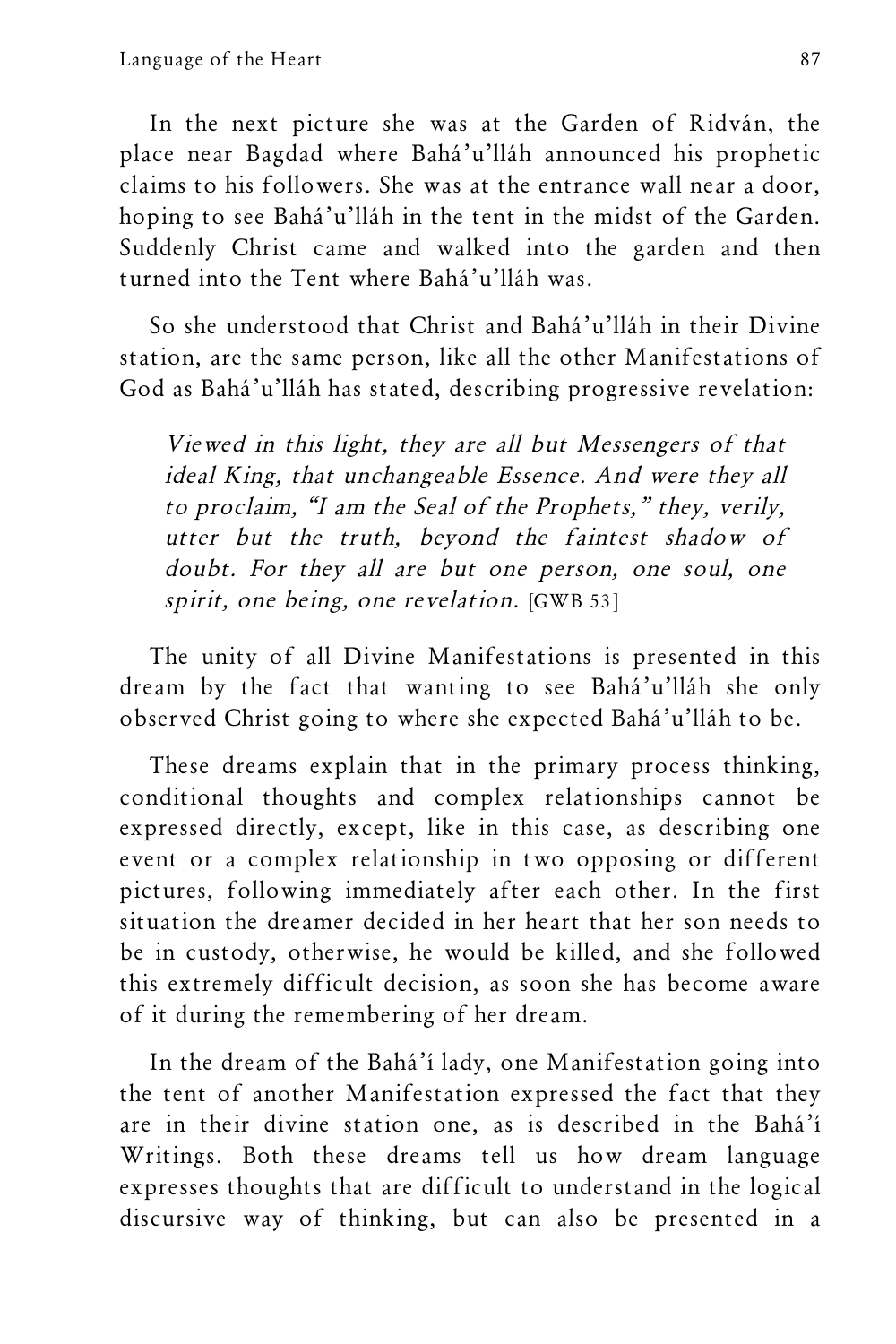language using pictures and events expressing the same truth. This way of understanding is deeper and afterwards may be expressed and available to the logical mind. The implications of these pictures are that they have a higher degree of understanding and certitude, which logical discursive language and thinking cannot give.

When considering these two ways of thinking as a Gegensatz or Polar Opposites, we must realize that in human thinking always both ways are present in a balanced but always changing mixture. This fact gives human thinking a quality that is not only deeper than computer logic, but also able to reach into areas of reality where logic alone cannot go very far, especially into the spiritual realm where the deepest truths about man and reality are considered. Most Westerners are raised in the scientific way of thinking, which generally does not regard the human heart as more than a blood-pump and uses simple deductions and logical structures, unable to go deeper and listen to the heart.

When people first read the Bahá'í Writings, they are difficult to understand until one opens the heart and follows the language of the heart; usually then understanding follows and the Writings become valuable and personally meaningful. The same is true about other religious writings like the Bible or the Qur´an. This issue needs much more investigation and scientific verification, but is here mentioned because it opens up the issue of consciousness and of different ways of thinking that underlie some of the Bahá'í Writings.

Another understanding of this way of thinking and of its importance is the story of scientific inventions being made in dreams, like the following story of the invention of the chemical formula of benzene by Kekulé in the so-called ouroboros dream as described in Wikipedia under the name Kekulé: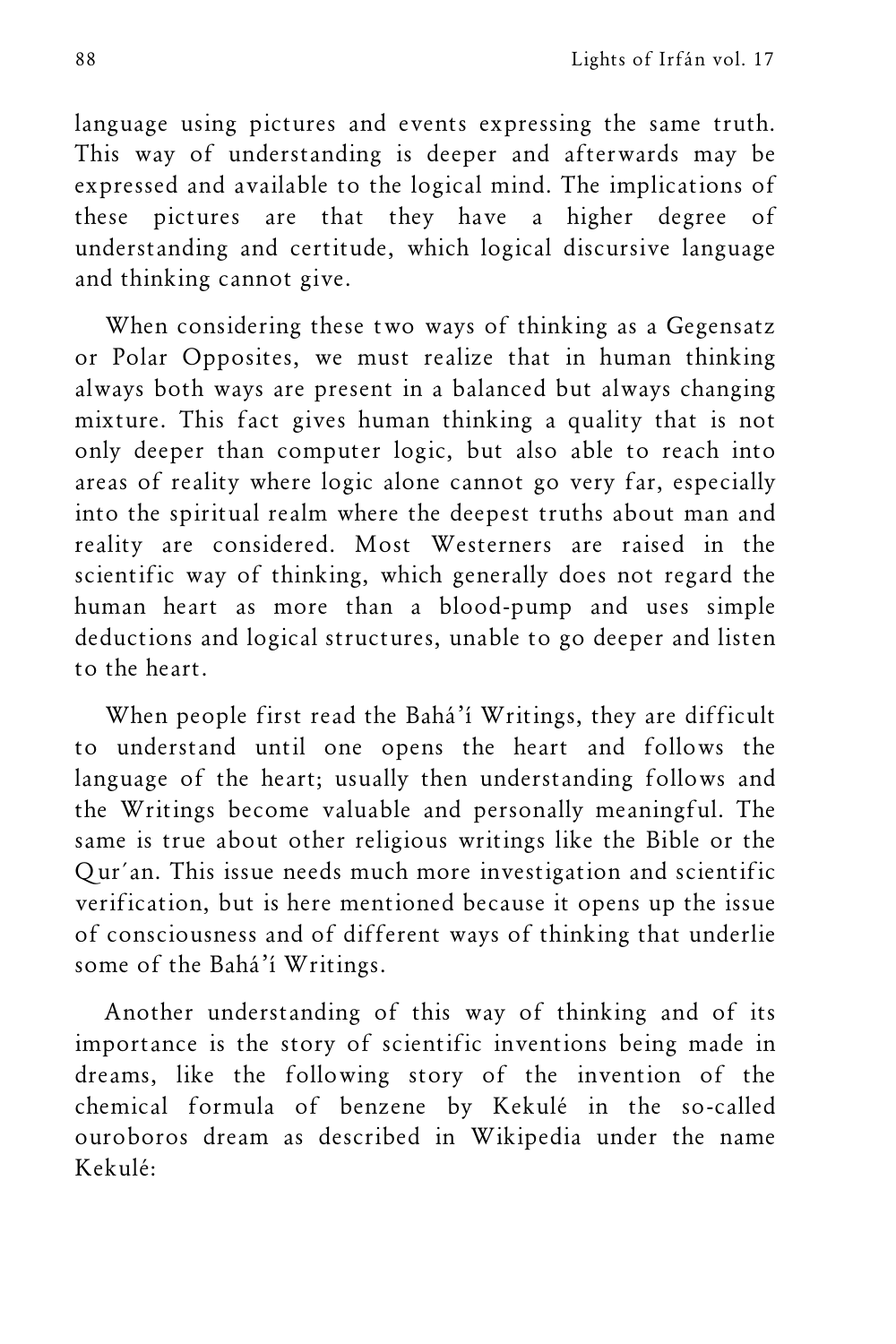

The new understanding of benzene, and hence of all aromatic compounds, proved to be so important for both pure and applied chemistry after 1865 that in 1890 the German Chemical Society organized an elaborate appreciation in Kekulé's honor, celebrating the twenty-

fifth anniversary of his first benzene paper. Here Kekulé spoke of the creation of the theory. He said that he had discovered the ring shape of the benzene molecule after having a reverie or day-dream of a snake seizing its own tail (this is an ancient symbol known as the ouroboros.) This vision, he said, came to him after years of studying the nature of carbon-carbon bonds.<sup>14</sup>

In this picture, we can see the heart's way of thinking in the primary process in the picture of the snake swallowing her own tail, which Kekulé then translated into the secondary or logical secondary process of thinking as the solution of a chemical formula organized in a circular way as a ring.

Here we encounter again the issue of the difference between the heart as a biological organ with what is called "the little brain of the heart" and the distinct existence of a mind, in this case using the heart and not the brain to express itself. This different instrument of the mind seems to result in a different kind of language that is called primary process thinking in the psychoanalytic theory. The reason to place this thinking into the heart has to do with findings from heart transplants, where dreams, which could only belong to the original owner of the heart, are dreamt by the person who received the heart transplant.

We need to assume that the memory of dreams is in the heart, so it stands to reason that the actual dream work is done be the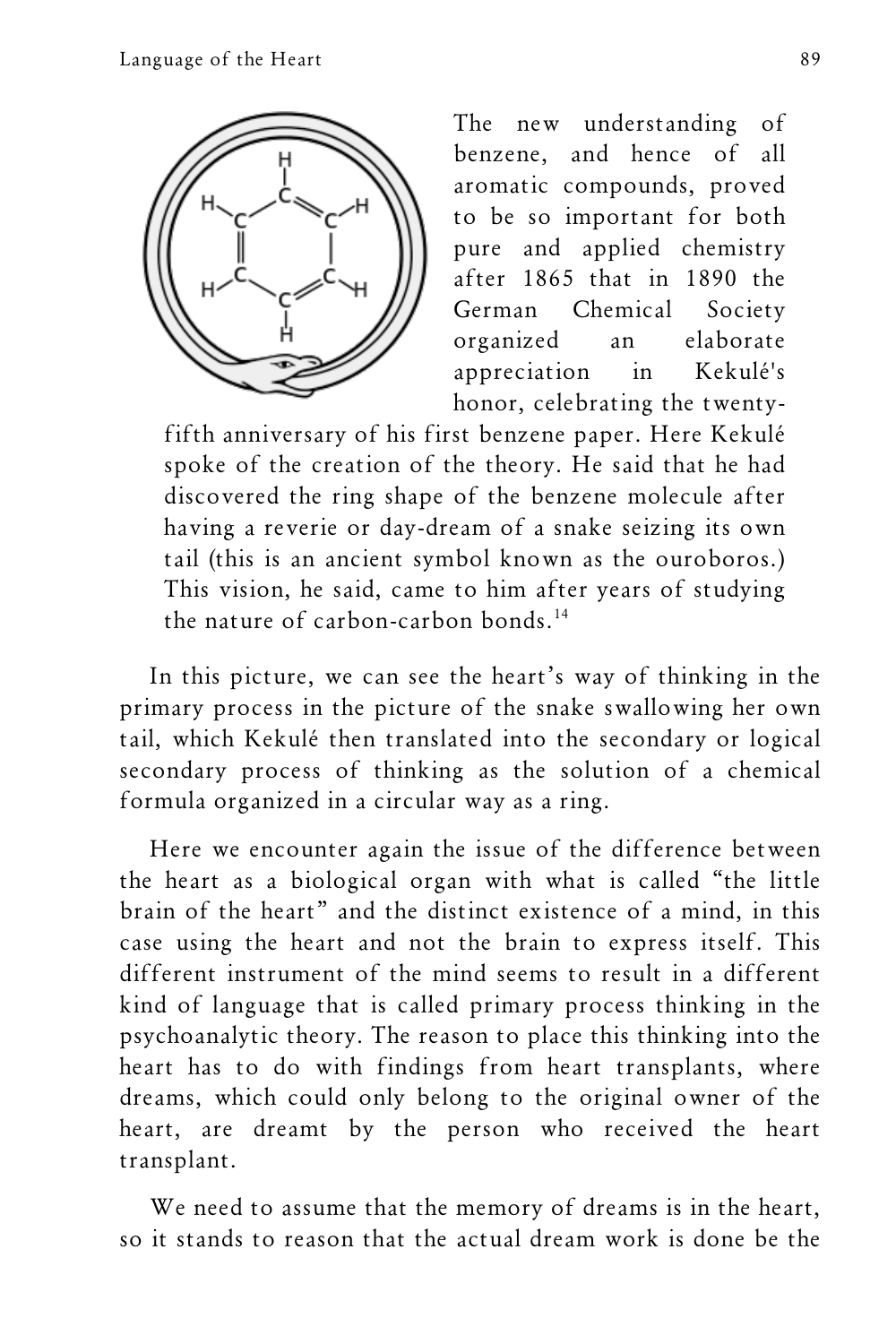heart as well, but can only become aware in the mind. The mind using the brain then understands the dream that originally is expressed in primary process thinking now in secondary process thinking. In fact, that is the theme of the article of Michael Robins. Placing all of this thinking of the heart as the instrument of primary process thinking, solves this problem and explains how this thinking that happens outside of awareness is eventually translated into the normal thinking and language in using the brain.

In this understanding, we use the mind or consciousness as encompassing two different styles of thinking, i.e. the primary process of dream thinking and the normal secondary process of logical thinking. What makes this understanding so difficult is the fact that consciousness or awareness is only present in the normal or secondary process thinking and we have only indirect access to the primary process thinking if it is translated into secondary process thinking.

Correlating this to the Bahá'í Writings we can make the assumption that the special way of understanding that is placed in the heart has to do with this difference. It further can be assumed that the primary process thinking of the heart, as evident in dreams, might not totally describe all what is happening when the mind uses the heart's way of thinking.

The following statement is the epistemological explanation of why there are different meanings possible of the same statement. The answer is clear: because of the different ways of understanding. In a one-dimensional world, only one meaning is possible, if there are more than one dimensions or levels of understandings of the world then more than one meaning is possible, which relate to the different dimensions of the world and of the understanding of the world.

The German Theologian Romano Guardini at the end of his book Der Gegensatz<sup>15</sup> presents another interesting consideration about the way concrete reality is understood. He distinguishes three levels of understanding: rational, trans-rational and super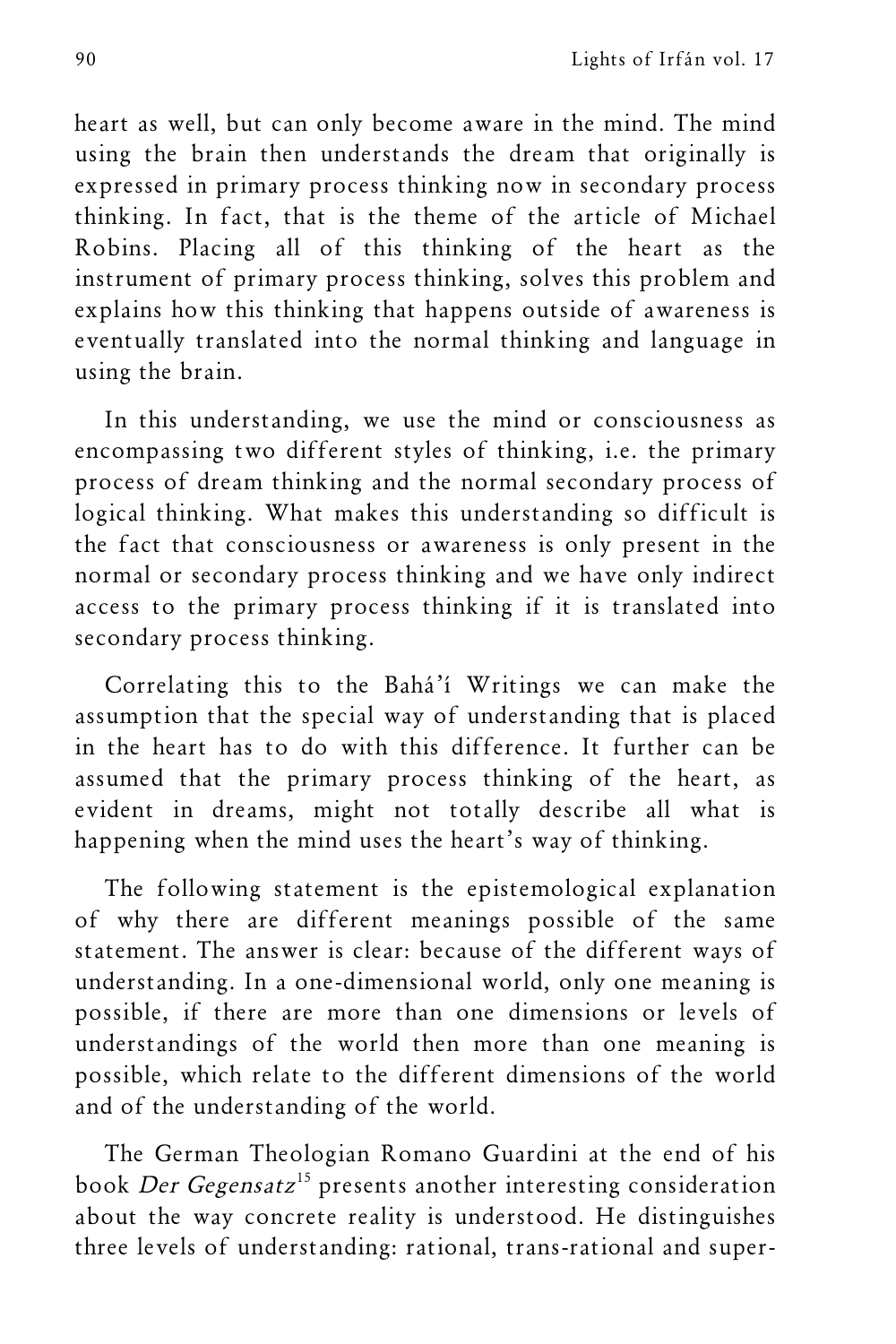rational (in German: "Rational," "Außer-Rational" and "Über-Rational").

This consideration is essential to the topic of this paper. It is the self, it is the human consciousness that attempts to understand the reality of this world, the method of this understanding is part and partial of what reality is all about. Strangely enough, most scientific inquiries into the issue about reality do not seem even to consider this question.

When science excludes anything besides materiality from investigation, when the mind is understood as a function of physical nerves and their interaction, then such questions can be avoided totally. This gives us the classical understanding of reality as organized like a machine, no wholeness, no meaning, just efficient cause and effect. This picture is then applied to the mind; the way they understand reality and consciousness becomes an epiphenomenon of the nervous system, but has no reality other than a material, which can then be described as functioning strictly in a causal sense, excluding free will and purpose, meaning and beauty from serious considerations. Man is nothing more than a reacting physical entity, reacting to stimuli like the pigeon in the Skinner box or like a mechanical machine to the forces impinging on it in the environment.

In contrast to this so-called "scientific" understanding and its corresponding epistemology, Guardini describes three ways of understanding reality. The first is the rational understanding forming concepts, which abstracts from the concrete individual reality and forms a general idea. In order to individualize we have to give this thing, this animal or person a name or indicate that we mean this house and not the other house next to it. Fortunately, houses have numbers and people and pets have names, otherwise we could not speak about an individual person without describing some features that are specific to that individual, or pointing to that individual, like in criminal court.

Guardini describes another way of understanding, which he calls intuition. This way of understanding Guardini calls trans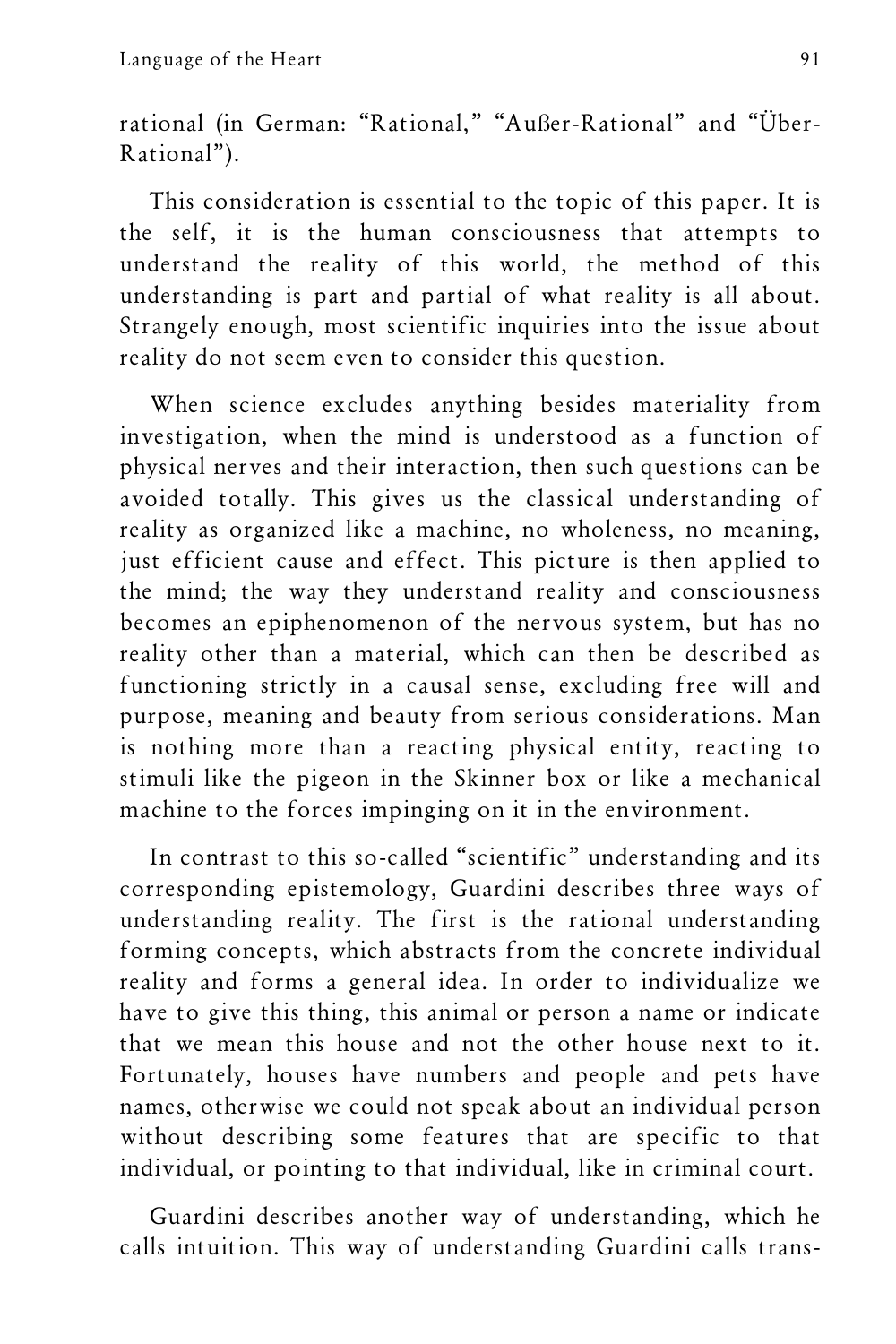rational ("Auser-Rational"), which he describes as a clear and normal way of understanding. Additionally, he places these two ways of understanding in polar opposition, so that the conceptual, abstract way of understanding can never be totally separated from the intuitive concrete way of understanding.

Whenever we think of a general abstract concept, like that of "cat", or felineness, we somehow have the concrete experience and picture of a specific individual cat or cats in mind. Only that makes the abstract thought possible and meaningful.

And whenever we think or talk about an individual cat, for example, the abstract concept of cat is in the horizon of our understanding as well, because we know always both, the focus and concentration may be on the individual or on the abstract concept, but both cannot be thought about without the other side, i.e., its opposite being included and in some way this defines the idea of either a particular animal or person or, on the other hand, the idea of animal-ness, or humanness which is considered. Even if we invent a fictitious animal, like the unicorn, we have to make a picture of it in our mind, and this picture will be concrete of such an animal and not abstract as the concept of unicorn-ness would be.

We can say that these two ways of understanding are complementary. The word intuition is used in the German language and in English in the same way, as defined in dictionaries and as presented here from Wikipedia.

Intuition, a phenomenon of the mind, describes the ability to acquire knowledge without inference or the use of reason. The word "intuition" comes from Latin verb 'intueri' translated as consider or from late Middle English word intuit, "to contemplate". Intuition is often interpreted with varied meaning from intuition being glimpses of greater knowledge to only a function of mind; however, processes by which and why they happen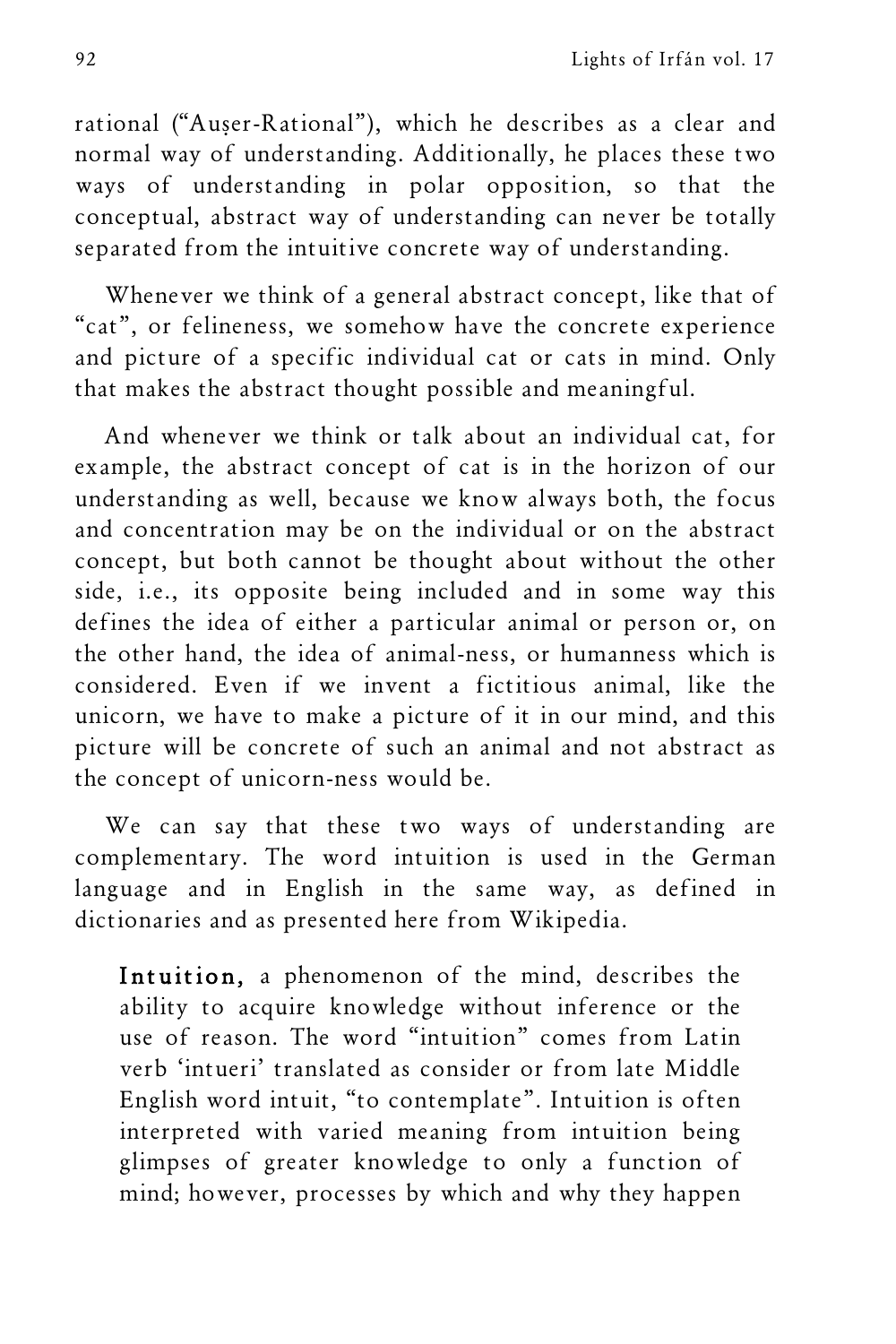typically remain mostly unknown to the thinker, as opposed to the view of rational thinking.

After that discussion, the third way of understanding is mentioned by Guardini with some caution. He claims that the mystery of the living is not in the intuitive versus the rational understanding, but in this third way of understanding that he calls super-rational. It is a higher understanding than reason or intuition, it is the understanding of the whole, of the unity of reality and it is achieved in the tension between rational and intuitive understanding. It is not a Hegelian synthesis, which abolishes the other ways of understanding; it is an original, a first and essential understanding, which is actually very simple in its complicatedness. Any attempt to define this logically, is bound to fail. The core and the mystery of the concrete reality can only be understood in an act of knowing, that has the same structure as the reality, and this is what Guardini calls vision (Anschauung):

To understand the core of the living reality and to approach its mystery is not a nebulous imagination, it rather takes vision (Anschauung), which is possible only in the tension, and in respect of the mystery, which requires discipline and self-control.<sup>16</sup>

Guardini describes further this concept and indicates that any one-sidedness destroys this tension of understanding reality; that it leads to erroneous simplifications, and to false explications and failure to understand truthfully. Only the oppositeness of this relationship allows the human mind to grasp the whole and to use rational understanding and intuitive perception in a scientific and philosophically correct way in approaching reality. Rationalism and intellectualism, if used one-sidedly, will be opposed by Intuitionism, or Romanticism and Mysticism and both will fail to understand reality as it really is.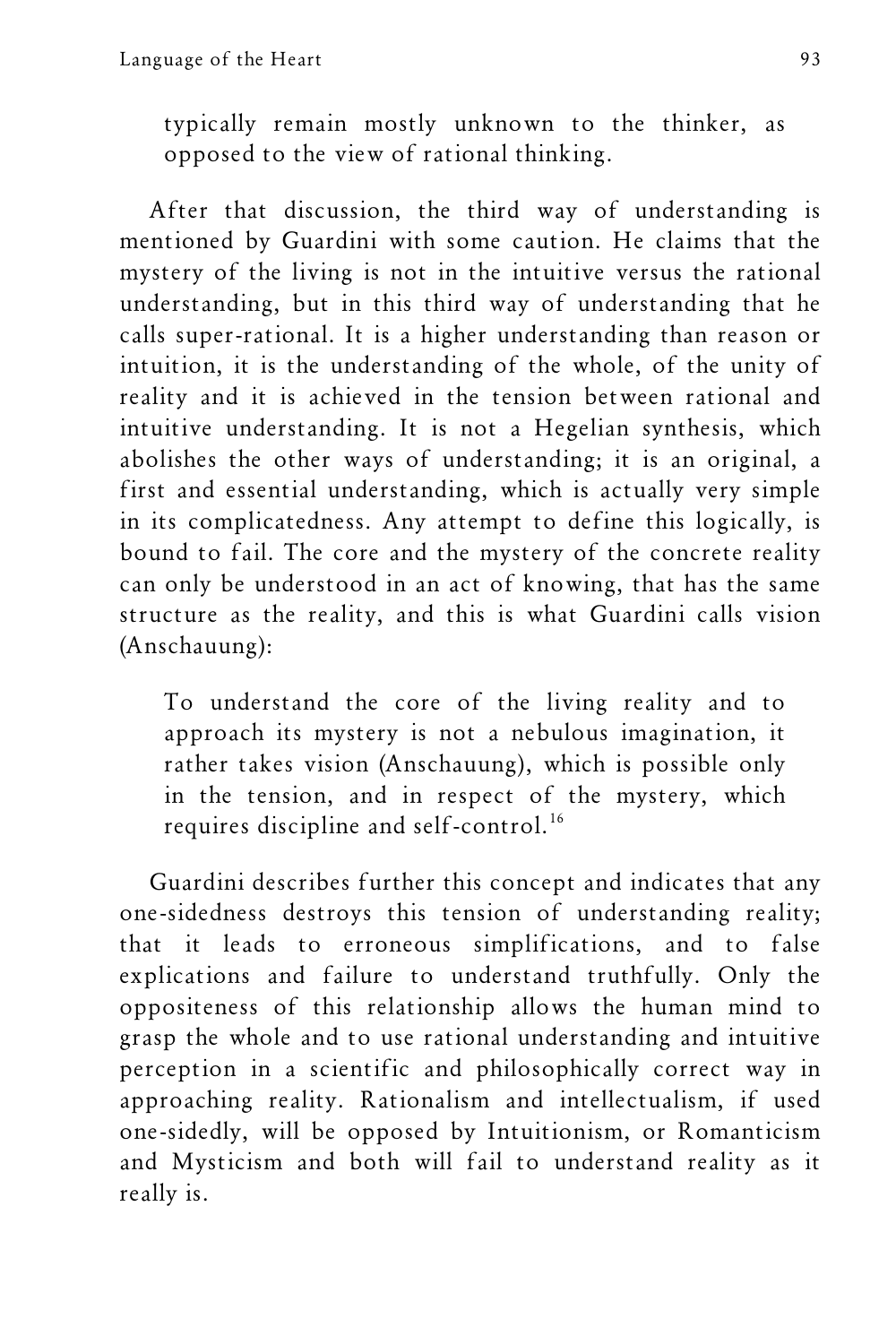Three quarters of a century before Guardini described the three ways of understanding reality, Bahá'u'lláh had talked about three differing planes of understanding in the Seven Valleys. In the following these statements of Bahá'u'lláh and Guardini will be correlated with each other to better understand both, even though these two statements have been made in different centuries.

Here is the statement of Bahá'u'lláh:

Thus, for that they move on these three differing planes, the understanding and the words of the wayfarers have differed; and hence the sign of conflict doth continually appear on earth.

For some there are who dwell upon the plane of oneness and speak of that world, and some inhabit the realms of limitation, and some the grades of self, while others are completely veiled. [SVFV 20]

This chart shows how the statements of Guardini can be correlated with the Verse from the Seven Valleys of Bahá'u'lláh. This correlation actually is seen in the arrangement here, in spite of the fact that

| Guardini              | Bahá'u'lláh            |
|-----------------------|------------------------|
| Rational:             | "Inhabit the Realms of |
| Logical/Abstract      | Limitation"            |
| Trans-Rational:       | "Inhabit the Grades of |
| Concrete/Intuitional  | Self"                  |
| Super-Rational:       | "Dwelt on the Plane of |
| Unifying/Transcendent | Oneness"               |
| "Anschauung"/Vision   | "Most Sublime Vision"  |

Epistemological Correlation

the order of description is different and Guardini orders the first two ways of understanding different from Bahá'u'lláh's planes of understanding. Since these two ways of understanding are polar opposites, they can be seen from one side or the other.

The third way of understanding of Guardini, and the first in Bahá'u'lláh's description is described by Bahá'u'lláh as used by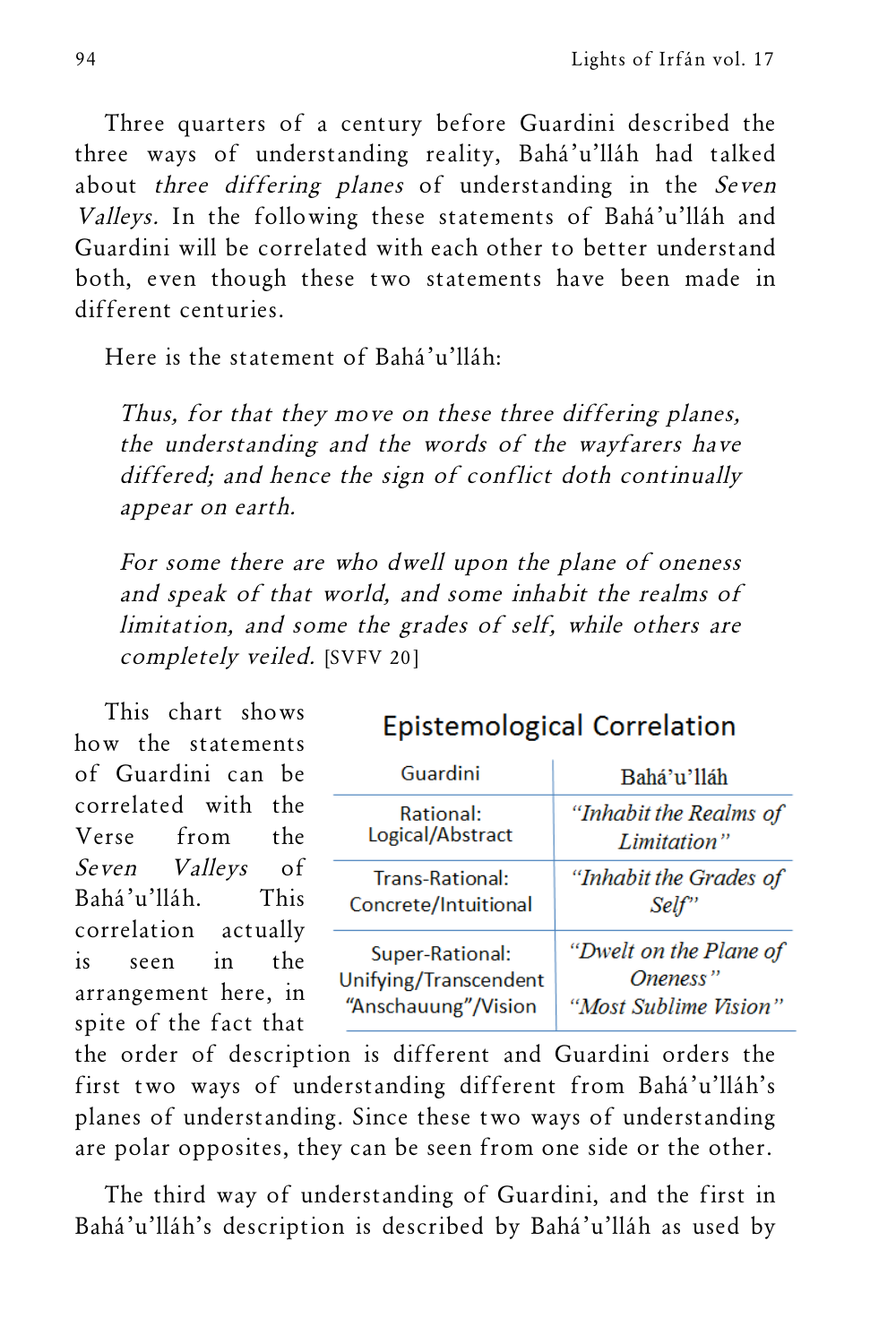those who dwell on the Plane of Oneness. According to the Bahá'í Faith, this oneness or unity is understood as 'Unity in Diversity' [WOB 41] and the better and deeper we understand this concept the more and deeper we are dwelling upon the <sup>p</sup>lane of oneness.

Finally, it is described by Bahá'u'lláh what this vision or this way of understanding actually produces, it sees the unity in the polar opposites so that this paragraph concludes in the statement: "Then what life have words, on such a plane, that 'first' and 'last' or other than these be seen or mentioned! In this realm, the first is the last itself, and the last is but the first." This can be correlated with what Guardini's epistemology describes as "Anschauung" or Vision.

The next not transcendent and more limited plane or mode of understanding is, according to Bahá'u'lláh, that "some inhabit the realms of limitation." This is the realm of rational and logical thinking, where understanding is based on abstractions from the concrete. Therefore, this understanding is limited; abstraction meaning limiting the understanding from the concrete to the less concrete and more abstract. Guardini calls this Rational Understanding; it is the rational understanding and the area of discursive logic.

Another plane described by Bahá'u'lláh is by "some [inhabit] the grades of self" including those who use concrete intuition of the reality, which is based on the understanding self and is not the full understanding of oneness. In Guardini's epistemology, this grade is similarly called Trans-Rational or Intuitional.

Not much has to be said about those who are "completely veiled." This would include the strict materialists, who ignore anything except the material that can be counted and used in mathematics. They do not see reality-as-it-is—material and spiritual—at all.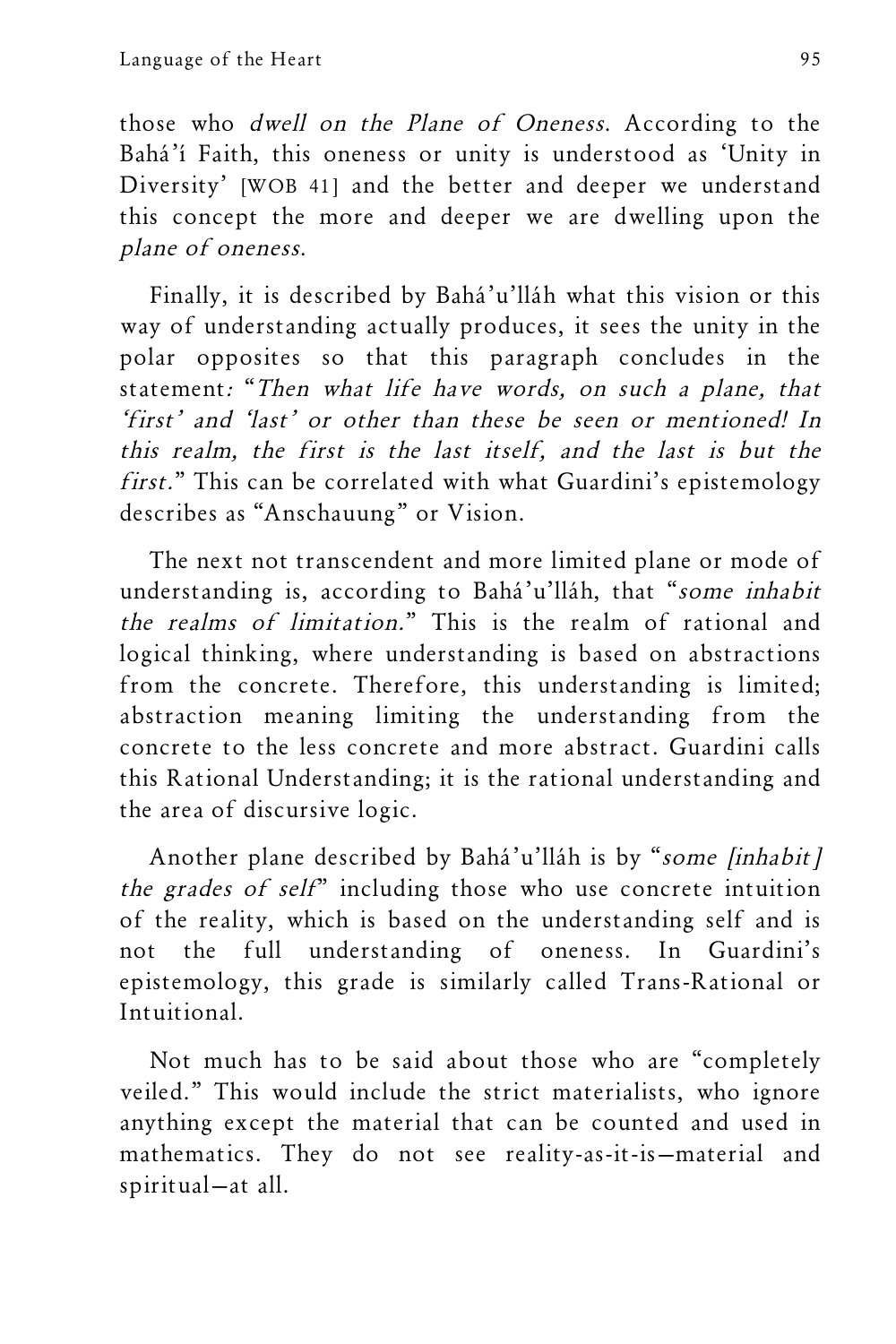It needs to be noted that this text from the Seven Valleys by Bahá'u'lláh was written almost hundred years before Guardini independently found a similar understanding in contemplating reality, seen in the light of Catholic Philosophical Theology. Nevertheless, the correlation is astonishing. It is important to consider that Bahá'u'lláh talks about three differing planes of understanding and Guardini calls all of them rational, even though he distinguishes between rational, trans-rational and super-rational, none of these ways of knowing are irrational and the rational faculty of man encompasses all three of these capabilities.

This Vision is necessary to understand the Revelation of Bahá'u'lláh; it is the understanding of Spirituality, of Unity and Oneness, as being revealed in the Writings of the Bahá'í Faith. In the following verse, Bahá'u'lláh is praying for his followers to acquire this vision, so they can understand His Revelation.

I beg of Thee, O my Lord, by Thine eye that sleepeth not, to guard mine eyes from beholding aught beside Thee. Strengthen, then, their vision that they may discern Thy signs, and behold the Horizon of Thy Revelation. [PM 263]

This adds a new understanding to these polar opposite concepts of Inwardness and Outwardness, as presented in the Seven Valleys of Bahá'u'lláh, [SVFV 27] an understanding that perceives these concepts from the point of Oneness and brings the Unity of these concepts to light. In this paragraph, more is said about the wayfarers who find this new understanding of reality. In any logical description and graphical presentation of this unity in diversity, this essential unity is not shown and has to be introduced by the observer, because the opposite terms are in and through each other, are in unity and not separated.

The wayfarers observing this situation are described by Bahá'u'lláh as "those personages who in a single step have passed over the world of the relative and the limited, and dwelt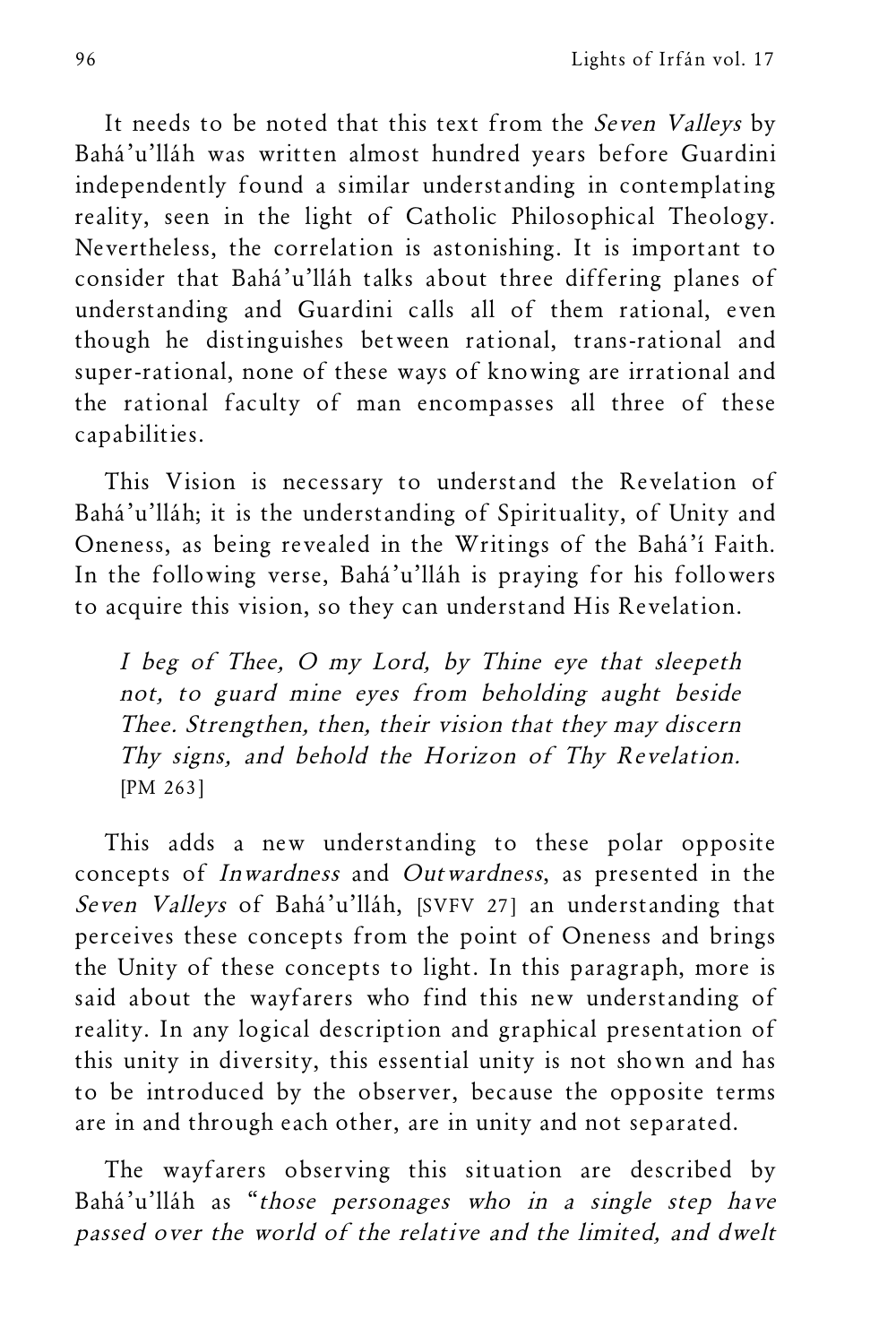on the fair plane of the Absolute, and pitched their tent in the worlds of authority and command." Here the transcendence of this understanding is stressed from the relative and limited, logical and rational understanding to the understanding of the absolute and to an understanding that is based on authority and command. This seems to indicate the authority of the Revelation and the command of the Manifestation.

The process of this endeavor is described by Bahá'u'lláh as having "burned away these relativities with a single spark, and blotted out these words with a drop of dew" [SVFV 27]. In fact, this process of violently burning away something is contrasted in the next picture of blotting it out with a drop of dew, a rather quiet and insignificant activity, so we can conclude that Bahá'u'lláh indicates that this process is mild and insignificant as well as violent and drastic, a polar opposite of processes directing our intention into a higher level of action, a level that can be called mystical or spiritual, which transcends the polar oppositeness of burning versus blotting out with a drop of dew.

In this context, it needs to be noted that even Guardini in similar ways mentioned that this vision requires a special effort, when he states that this "is possible only in the tension, and in respect of the mystery, which requires discipline and selfcontrol."

Bahá'u'lláh further asserts, that "they swim in the sea of the spirit, and soar in the holy air of light" [SVFV 27]. This clearly indicates that this approach to knowing is a spiritual effort and presupposes an understanding of the spiritual aspect of reality, which is expressed in the vision of unity of the polar concepts of Inwardness versus Outwardness.

Whenever this concept is mentioned this transcendent understanding, this vision of unity of the modes of understanding, needs to be always kept in mind. When the polar opposite concepts that form this structure are considered in this way, their unity is actually the spiritual understanding of reality.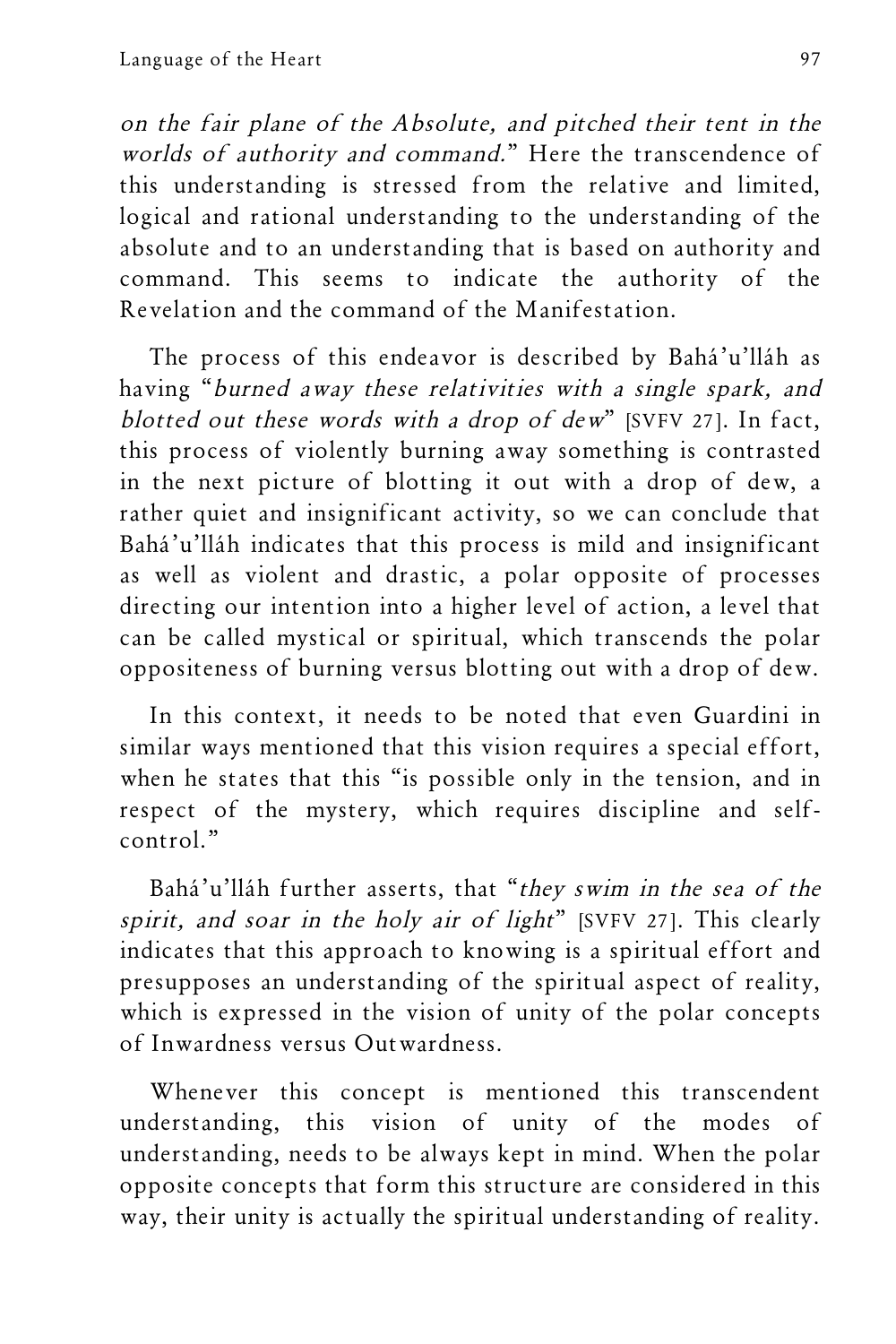Depending on how we look at the self, we see different and opposing aspects, which have to be understood as potential aspects of the one reality, or modes of how reality can be perceived. The principal unity of this reality of the self or of the physical reality should never be overlooked and has always to be considered in order to see the whole. In other words, we cannot understand the whole of reality in our rational mind, we have to see these different modes and perceive them as complementary in order to see the whole, to see reality as it actually is. Similarly, Guardini said this vision takes discipline and self-control, and this process is compared by Bahá'u'lláh as burning away the differences and blotting out the oppositeness of created reality.

It needs to be considered that this approach is not irrational; it is super-rational as Guardini called it and it exists in the tension between the rational and trans-rational, i.e., between the abstracting rational mind and the intuitional concrete understanding of reality. It adds a third dimension to the human rationality, a dimension that is open to understanding the superrational, the ultimate reality, which is the mystery of the world. How the mind and the heart are involved in this process has been described above, so the Bahá'í understanding of the heart can be compared with the new science of neuroradiology and quantum mechanics, where a new correlation between these two understanding of the function of the heart are developed.

Bahá'u'lláh describes this primary process thinking of the heart as the thinking of unity or oneness, or the thinking of those who "swim in the sea of the spirit, and soar in the holy air of light" or the thinking of those who "have passed over the world of the relative and the limited, and dwelt on the fair plane of the Absolute" [SVFV 27]. Placing this kind of thinking into the heart makes good sense because the Writing of the Báb and of Bahá'u'lláh seem to do just that. In conclusion, it can be stated that the heart has a different way of thinking, as is known from our interpretation of dreams, but that dream thinking is only part of heart thinking, which includes the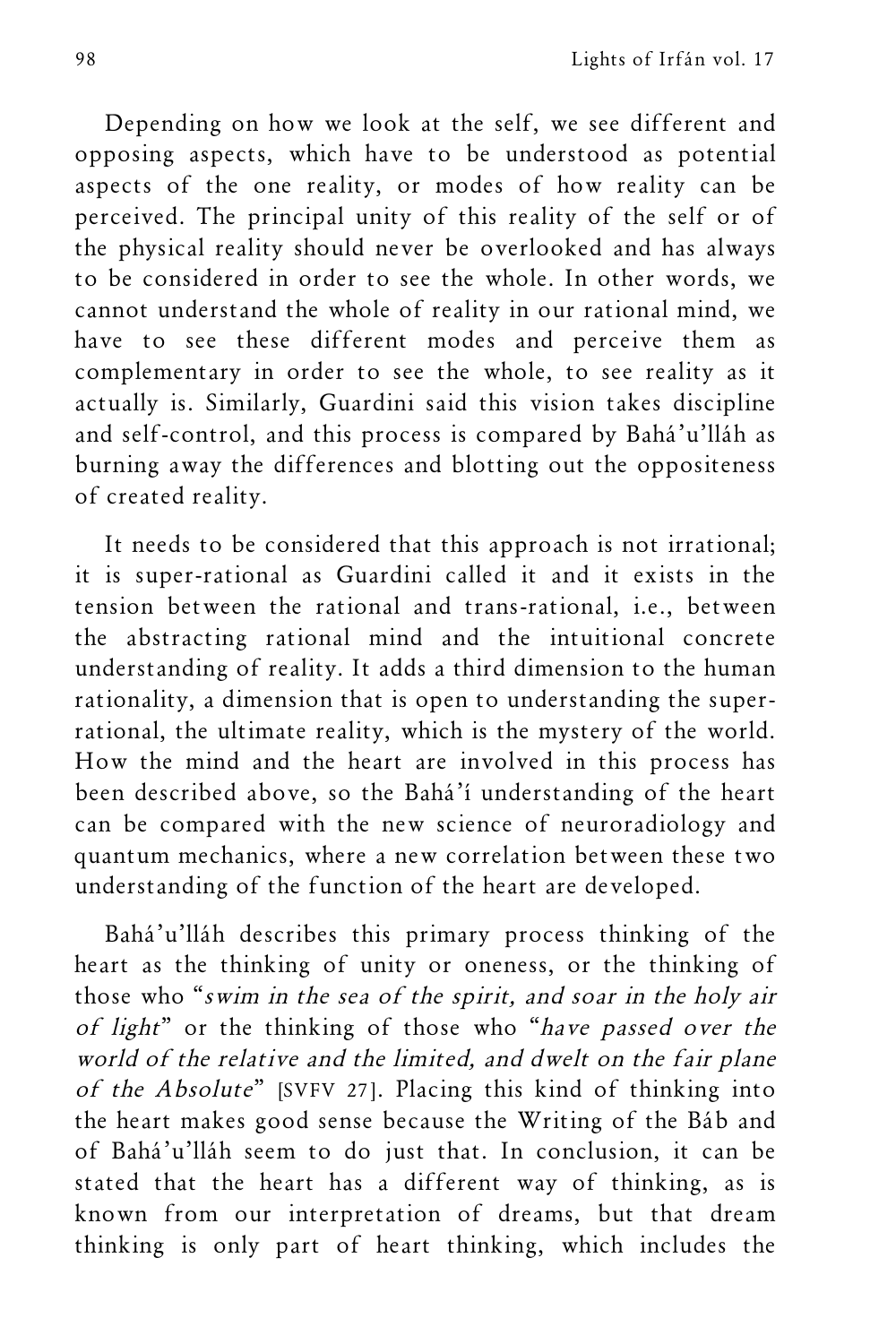thinking of oneness or of the spirit, as the Bahá'í Writings claim.

The two aspects of the spiritual and physical or the seen and unseen is the topic of several of Bahá'u'lláh statements like this.

I beseech Thee, by Thy Cause that hath encompassed the world of being, and by Thy Name wherewith Thou hast subjected the seen and unseen, to adorn the peoples of the earth with the light of Thy justice, and to illuminate their hearts with the brightness of Thy knowledge. [ESW 37]

First Bahá'u'lláh seems to state here that His Cause is encompassing the world of being, which he then describes as the seen and the unseen, and then he states that His believers have to illuminate their hearts with the brightness of Thy knowledge. This new knowledge of the Bahá'í Revelation seems to be this very new understanding of the world as seen and unseen, as spiritual and material.

As mentioned before, the Báb proposes how such conflicting, yet complementary attributes of the same thing or idea are to be unified only in the heart when He said:

Such conclusive truth hath been revealed through the gaze of the heart, and not that of intellect. For intellect conceives not save limited things.

Verily, bound by the realm of limitation, men are unable to gaze upon things simultaneously in their manifold aspects. This it is perplexing for them to comprehend that lofty station.

No one can recognize the truth of the Middle Way between the two extreme poles except after attaining unto the gate of the heart and beholding the realities of the worlds, visible and unseen. (translated by Saiedi, ibid.)<sup>17</sup>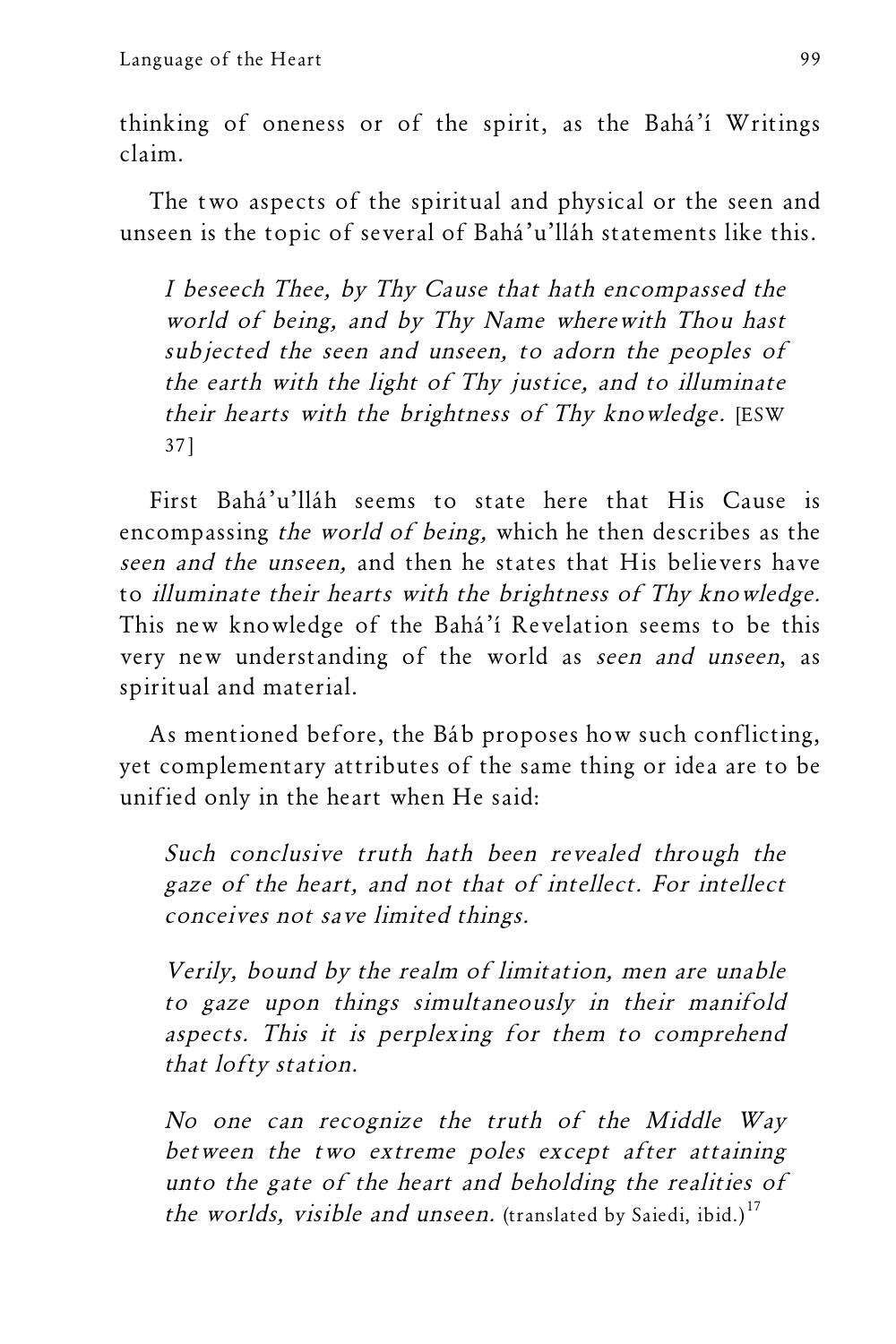What the Báb calls here the middle way of understanding is called the understanding of oneness by Bahá'u'lláh and this vision of reality needs to be placed in the heart according to the Báb. This is expressed by Bahá'u'lláh as the heart being the seat of the Revelation. In our thinking of the language of the heart we have to add another consideration.

As the rational process in the heart is without awareness, we only know about this process if we become aware of it in the thinking, which is based on the brain. In other words, this vision of the unity of reality is unconscious and has to become conscious in the brain on the level of the rational and intuitional thinking process; therefore, it takes effort and experience to do this, in fact the ongoing reading of the Bahá'í Revelation will produce this effect, as this Revelation needs to be understood in the heart and will eventually become aware in the brain in a logical and discursive manner.

It seems to be the specific ability of the heart to see the unity in any oppositional statements. There is an interesting consequence to all these considerations. The importance of the heart over the brain, which seems to be expressed in the Bahá'í Writings, is based on the fact that both are necessary but emotionally and spiritually the heart—when pure and under the influence of the Divine Spirit—is the seat of the Revelation of Bahá'u'lláh:

Unlock, O people, the gates of the hearts of men with the keys of the remembrance of Him Who is the Remembrance of God and the Source of wisdom amongst you. He hath chosen out of the whole world the hearts of His servants, and made them each a seat for the revelation of His glory. [GWB 296-297]

It must be understood here that the language of the heart is not the same as the language of the brain and needs translation to be understood. This means several things. Poetry, for example, is originated in the heart and then translated into the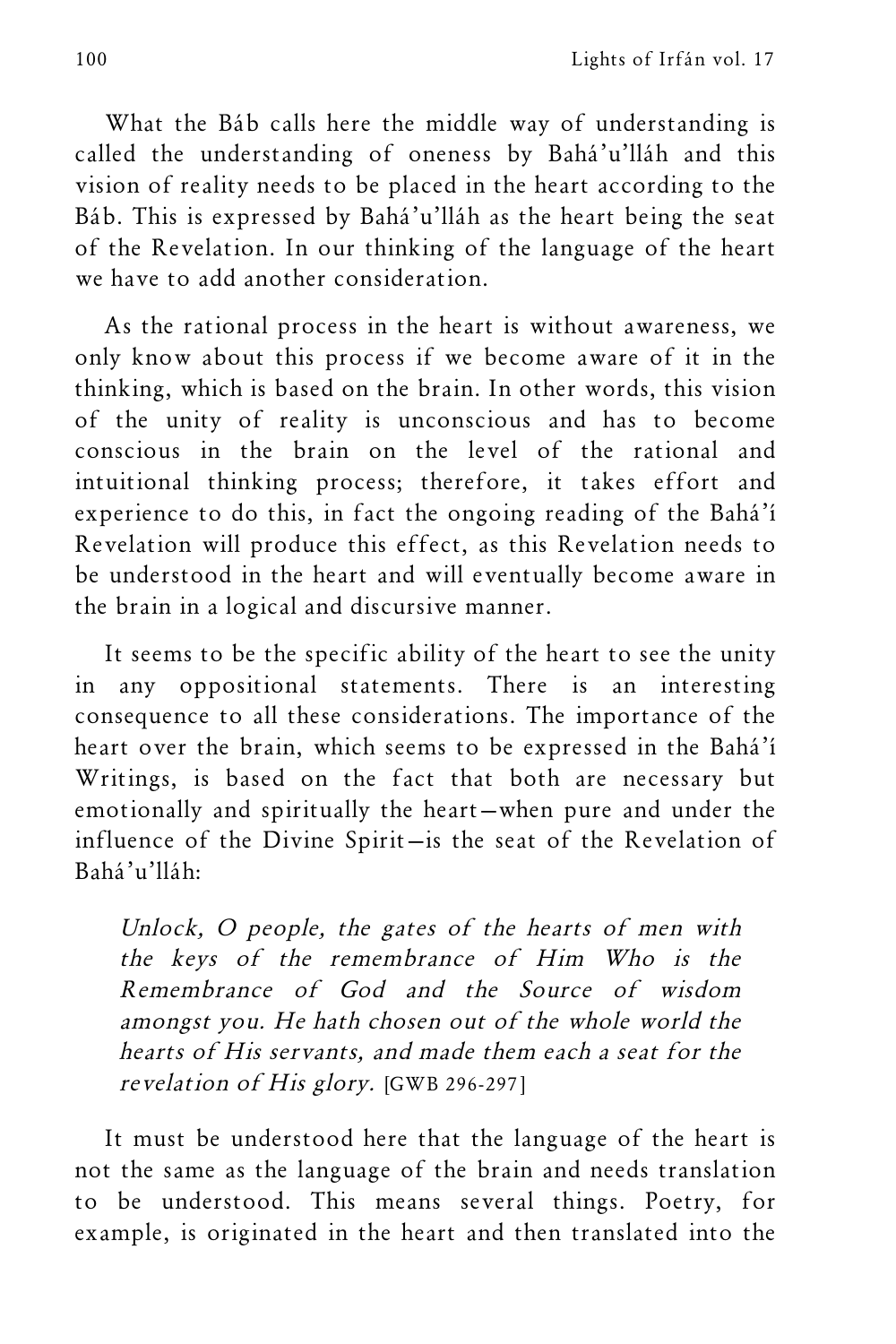brain language, which makes it an art and, therefore, it speaks to the heart of the reader. The same process underlies the poetic aspect of the revelation; hence the special language of any revelation has this poetic style and needs to be understood by the heart. It speaks directly to the heart but needs to be understood by the brain; or rather, it needs to be internally translated to the logical and intuitional ability of the human brain to be fully understood.

This is a process that can be observed in anybody that at first is presented by the Bahá'í Revelation. When I became a Bahá'í at first I could not really understand what it meant, but enjoyed the poetic style and was convinced of its truth. Only when I became more deepened in the Writings, the meaning and structure became apparent, a process that does not end so that new meaning is forthcoming, whenever a text of the Revelation is read again or a new text is approached.

It is not easy to describe this process, but most Bahá'ís go through this development. The fact that Bahá'u'lláh asks us to daily read his Writings is based on this need to practice this process, to learn more and more how to translate from the heart to the mind and ever deeper step into the Ocean of His Revelation.

Interpreting the biblical concept of the New Heaven and New Earth Bahá'u'lláh revealed that here heaven means the Divine Revelation and earth the Understanding of man of this Revelation.

And I saw a new heaven and a new earth: for the first heaven and the first earth were passed away; and there was no more sea. [Revelation 21:1]

In the following verse, He speaks of the earth of the heart of the believer, indicating that their hearts understand His Revelation and its divine knowledge and wisdom.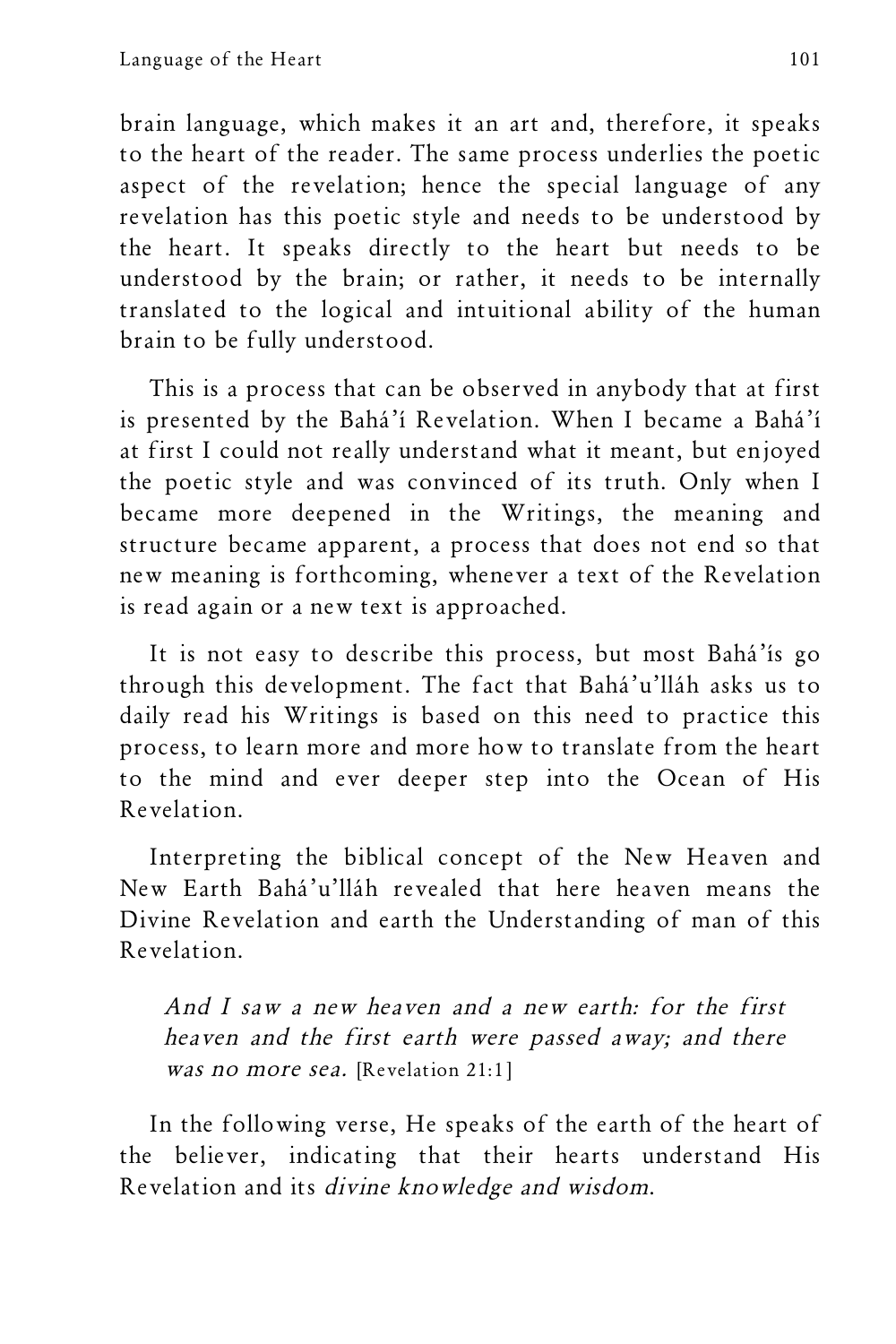Know thou, that upon whatever hearts the bountiful showers of mercy, raining from the "heaven" of divine Revelation, have fallen, the earth of those hearts hath verily been changed into the earth of divine knowledge and wisdom. [KI 45]

The process of translating the language of the heart into the language of the brain is used frequently when interpreting dreams. In a letter 'Abdu'l-Bahá gives an example of dream interpretation.

O thou handmaid of God! In this day, to thank God for His bounties consisteth in possessing a radiant heart, and a soul open to the promptings of the spirit....

As for that mighty solar orb which thou didst behold in thy dream, that was the Promised One, and its spreading rays were His bounties, and the translucent surface of the mass of water signifieth hearts that are undefiled and pure, while the surging waves denote the great excitement of those hearts and the fact that they were shaken and deeply moved, that is, the waves are the stirrings of the spirit and holy intimations of the soul. Praise thou God that in the world of the dream thou hast witnessed such disclosures. [SWAB 179]

In the introduction, he remarks that the writer of the letter to him is a person with a radiant heart and a soul open to the prompting of the spirit. This is allowing interpreting the dream and finding the mystical meaning of this dream.

We can conclude that what in brain thinking is called opposition, or conditional thinking, is seen by heart as thinking in unity or in spiritual unification. This appears to be a Gegensatz in the sense of Guardini, or the specific way of human thinking that always includes sides, the brain-thinking and the heart-thinking, with the emphasis on thinking when awake on the brain, and in dream thinking on the heart, because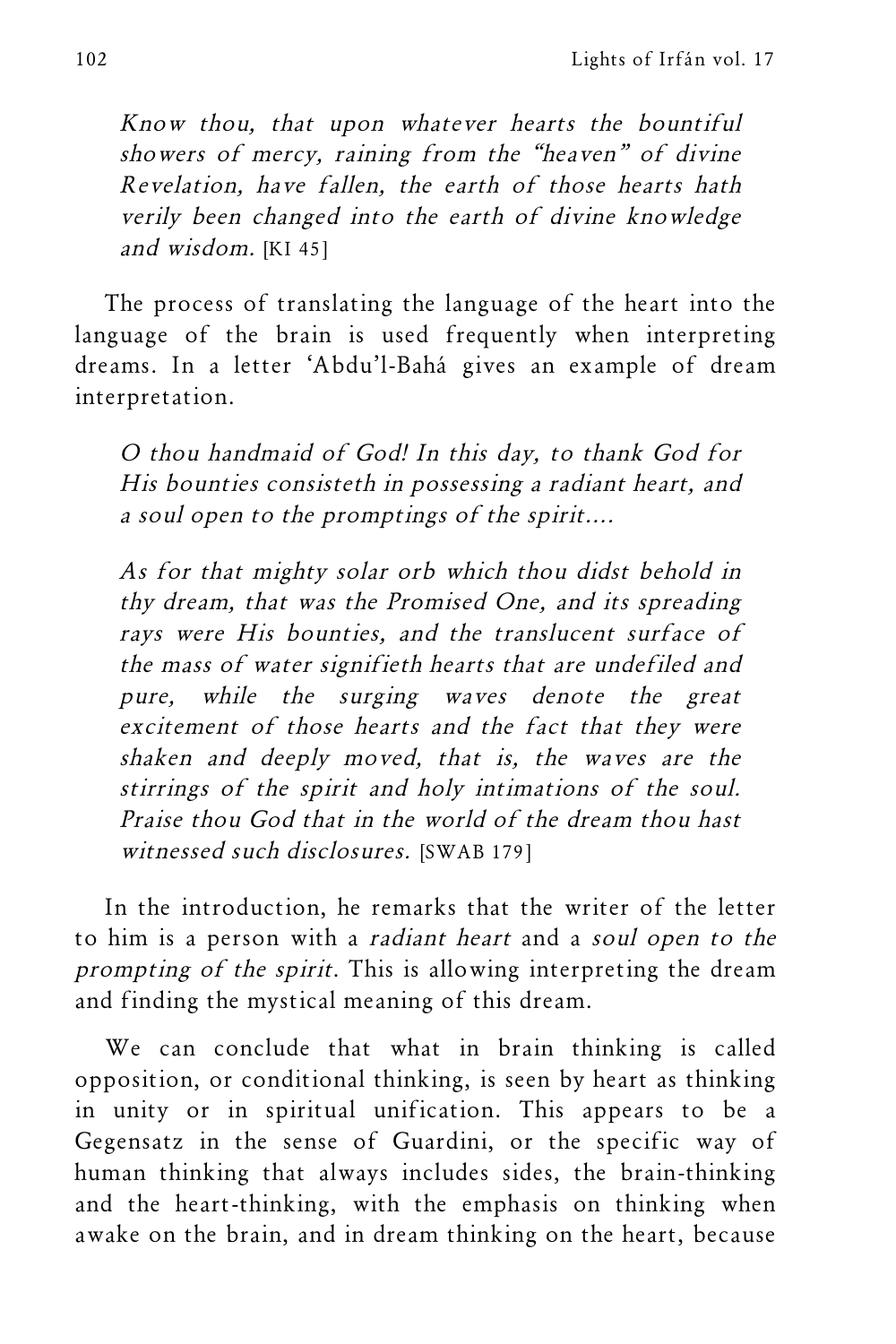the brain is asleep. This seems to be what distinguishes human thinking from the work of the computer, were only the logical thinking of the brain is introduced into the machine. In the human mind, there is always the Gegensatz, the polar opposition of brain and heart present, in a more or less intensive connection. Only in the dream, when the brain is excluded by sleep, the heart thinking is present, but, when we wake up, that kind of thinking has to be translated by the brain into the normal style of thinking to become aware and to be possibly understood.

When it is understood that the human rational understanding of reality is a limited understanding, it becomes clear that there must be another understanding that transcends this understanding and is more adequate to understand reality. This higher understanding is described by Bahá'u'lláh as the Dwelling on the Plane of Oneness and they swim in the sea of the spirit, and soar in the holy air of light. The correlation of this statement with the idea of vision, as presented by Guardini, seems to expand what Guardini said and helps us to understand the vision of oneness as is presented in the above quoted verse.

These considerations are based on the understanding of the Bahá'í Writings that the mind or the soul, with its rational faculty, is using the body, in this case the brain and the heart, as instruments of their action. When the mind is active, most of the time both, the brain and the heart are used as instruments, yet, not all what is in the mind can be in the brain or heart, like for example a typewriter has all the letters of the writing and brings them to paper, without having any understanding of what the writings communicate.

The fact that in all rational thought both, the primary process thinking of the heart and the logical discursive thinking of the brain are involved makes reason essentially different from computer logic of a machine. Using Guardini's epistemology as correlated with the Bahá'í Writings, we find that the brain thinking consists in a polar opposite between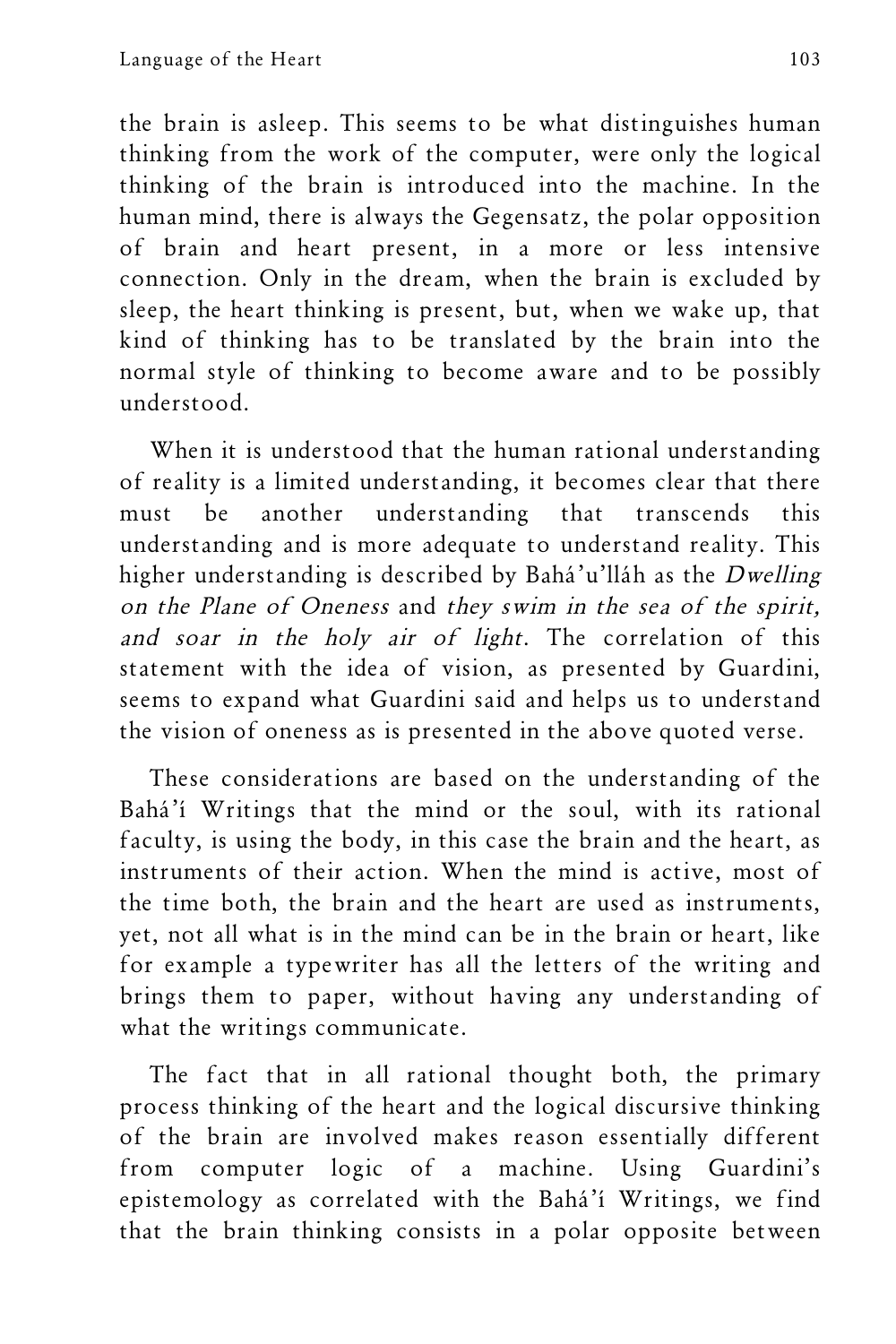rational and intuitive thinking. Transcending this way of thinking of the brain is the thinking of the heart, which is expressed in primary process thinking, which we called vision.

Rationalism, therefore, must always be understood as open to the different way of thinking of the heart. Both of these two ways of thinking, the one that uses the brain i.e. rationalism and the other that uses the heart as an instrument, we can call mysticism, must be open and interpreted by the rational brain. The problems involved into this relationship have activated the history of philosophy and it could be conceived that placing the mystical or primary process thinking into the heart, as the Bahá'í Writings seem to do, could be a new and heuristic valuable way of seeing this issue of the human rational faculty, which is usually understood under the concept of the human mind using the brain.

The respective quotes from the Bahá'í Writing will follow here. It is clearly stated that both the heart and the brain must work together to find the truth, especially the truth about religion.

And among the teachings of Bahá'u'lláh is that religion must be in conformity with science and reason, so that it may influence the hearts of men. The foundation must be solid and must not consist of imitations. [SWAB 299]

One of the most distinguishing differences between the brain and the heart is the fact that the brain is divided into a right and left hemisphere and how they work together in logical and discursive though is not yet fully understood. In opposition to this is the fact that the little brain of the heart does not have this distinction or separation and seems to be undivided as expressed in this statement by Bahá'u'lláh. This has ethical or moral consequences, which are important to notice especially when considering the understanding of the Divine Revelation.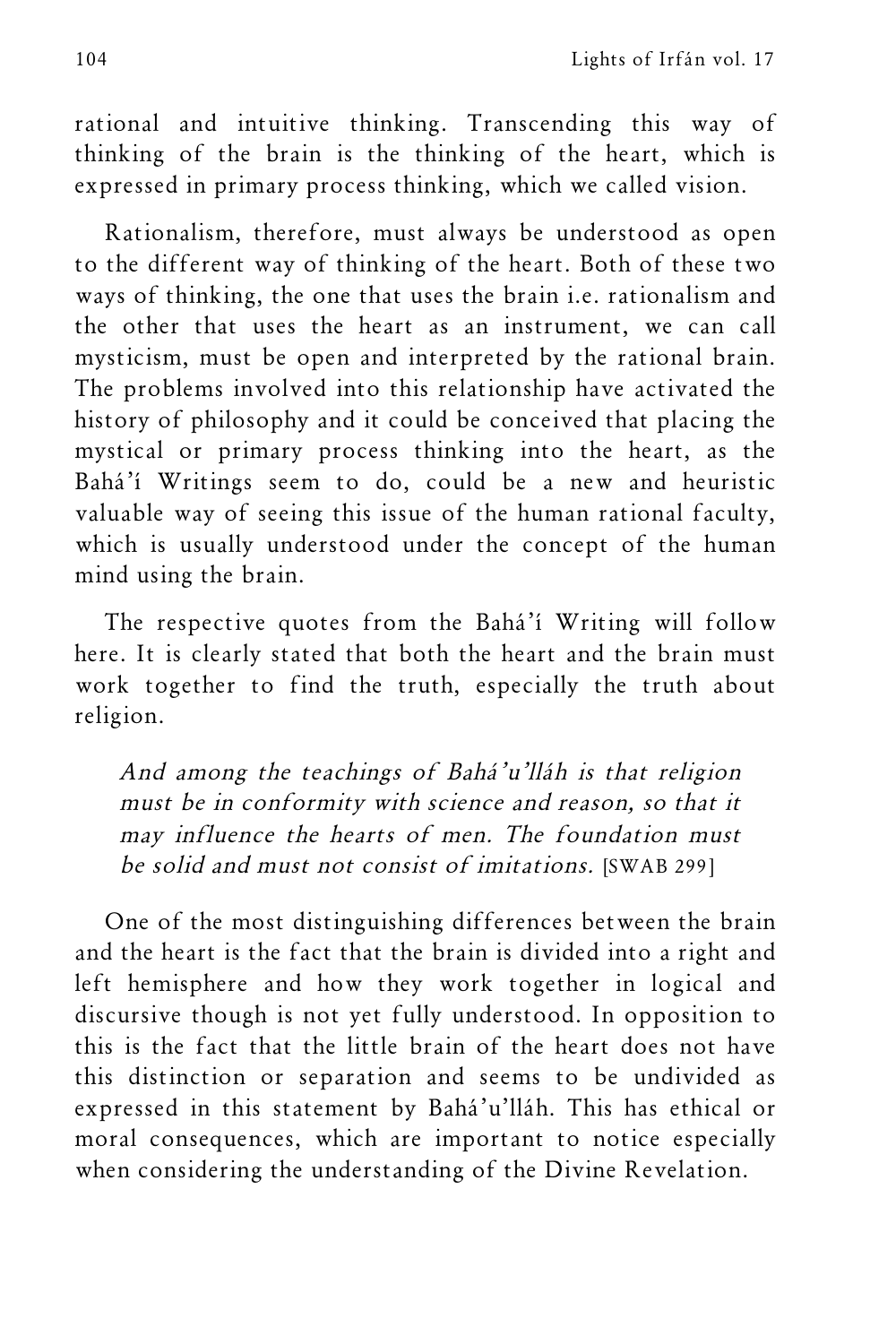And as the human heart, as fashioned by God, is one and undivided, it behoveth thee to take heed that its affections be, also, one and undivided. Cleave thou, therefore, with the whole affection of thine heart, unto His love, and withdraw it from the love of any one besides Him, that He may aid thee to immerse thyself in the ocean of His unity, and enable thee to become a true upholder of His oneness. [PB 52]

This issue needs much further investigation, but is here mentioned because it opens up the issue of consciousness and of different ways of thinking that underlie some of the understanding of the Bahá'í Revelation.

As mentioned before, the Báb proposes how such conflicting, yet complementary attributes of the same thing or idea are to be unified only in the heart. It seems to be the specific ability of the heart, or better, of the mind using the heart as his instrument of expression to be able to see the unity in any oppositional statements. There is an interesting consequence to all these considerations. The importance of the heart over the brain which seems to be expressed in the Bahá'í Writings is based on the fact that both are necessary but emotionally and spiritually the heart—when pure and under the influence of the Divine Spirit—is what gives peace and certitude to human understanding as stated here by Bahá'u'lláh and as has been found in the study of the heart by the HeartMath Institute.

God shall bestow upon his heart a divine tranquillity and cause him to be of them that are at peace with themselves. [GDM 23]

Another conclusion of this paper is the understanding that the revelatory writings of all religions are actually speaking to the heart more than to the brain. Nevertheless, the brain is not neglected either because it must be used in order to make the language of the heart come to awareness in the brain and be interpreted in the logical way of the brain. To approach any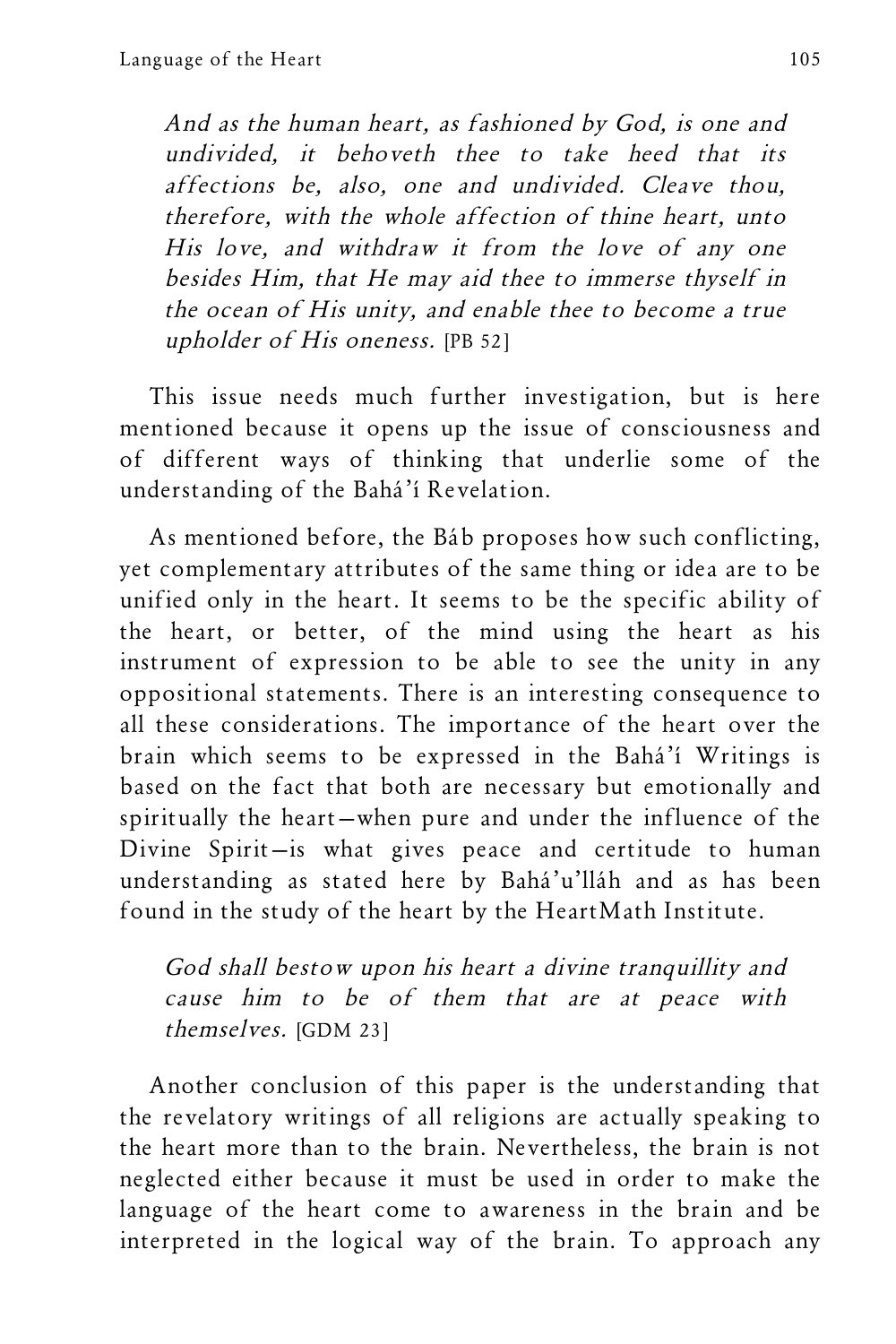Revelation with this understanding can explain the specific style of all revelatory scriptures and will further explain, why it is difficult to understand these writings in the beginning, until the mind gets used to this approach and learns to use the heart in the process of understanding. It explains further, how these writings can be misunderstood and called irrational and not meaningful by persons, who do not use their heart or by people who have a morally corrupted heart and do not want to understand.

That the heart has an important function in understanding Divine Revelation is stressed by Bahá'u'lláh who insists that to understand revelation the heart must be pure. Further He frequently states that the heart is the seat of revelation and that His words have to be pondered in the heart.

Do thou ponder these momentous happenings in thy heart, so that thou mayest apprehend the greatness of this Revelation, and perceive its stupendous glory. [KI 236]

The affinity revelatory writings have with poetry and the fact that some of them even take the form of poetry can be explained by the fact that poetry speaks primarily to the heart and only secondarily can be understood by the brain. This is true also for revelations, they are understood by the heart and only after that are scrutinized and evaluated by the logical mind. It could be said that the language of the heart is not only the language of dreams but also the language of poesy; it is how spiritual values and understandings are expressed. Ultimately, it can be stated that the language of the heart is the language of Divine Revelation.

The difficulty of this way of distinguishing between language of the heart and of the brain is in the fact that we can understand the language of the heart only with the mind, using the logical brain for this process, so we always have to do with a translation from the heart to the brain and have no awareness in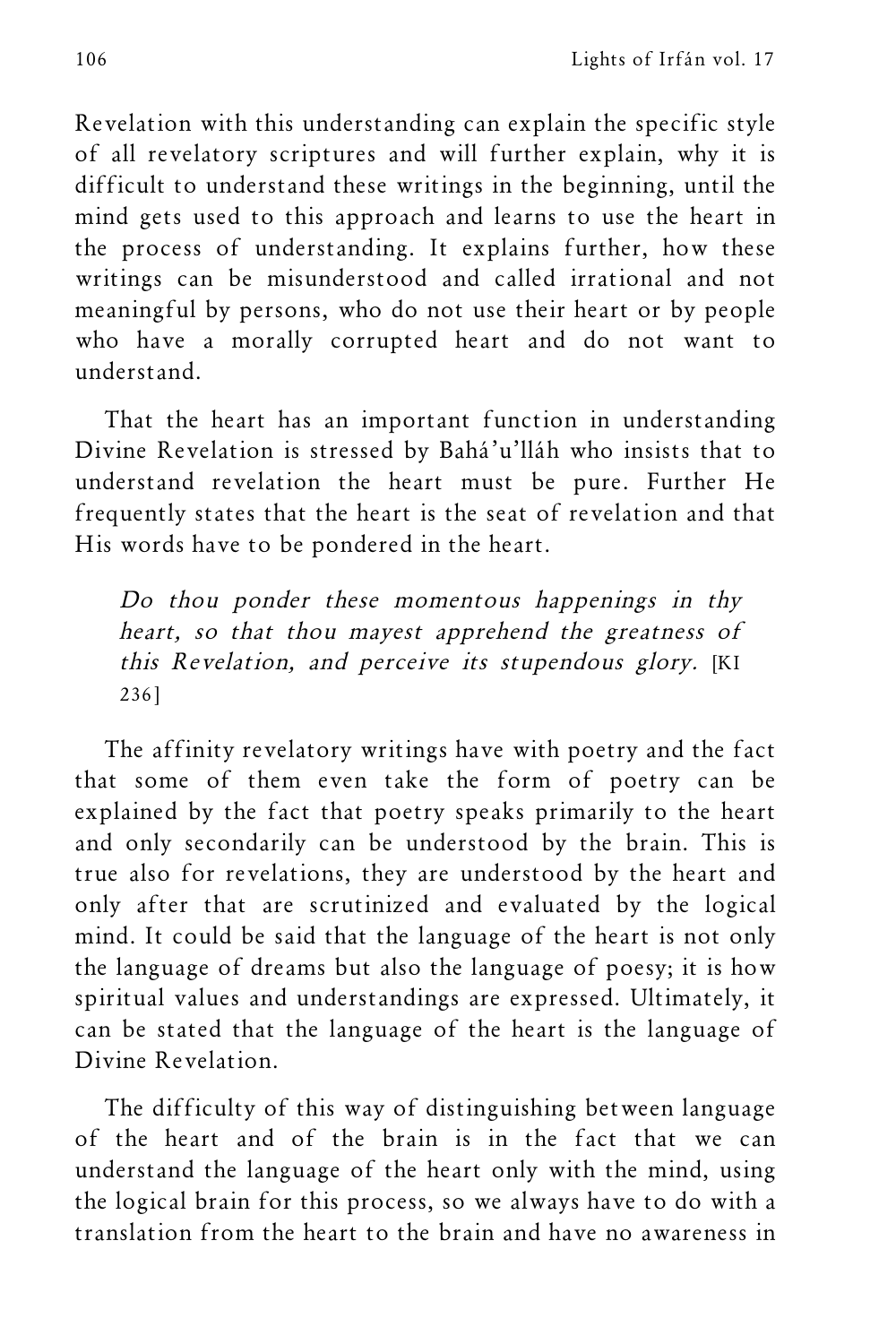the heart itself, except its feelings, to become aware of what goes on in the heart, we can only use the logical mind.

The awareness of the heart is in its feelings, in other words, when the heart responds, there are responding feelings of which we are aware. That might be the reason why 'Abdu'l-Bahá often asked Bahá'ís, "are you happy?" which happiness would be indicating the positive response of the heart.

Most Westerners are well trained in using the brain and have little access to their understanding heart. They have to overcome this brain training in order to understand better the writings of revelation. This can only be done when one immerses oneself into these writings and slowly learns to understand them.

In conclusion, the following can be stated:

- 1. There are three ways of seeing reality, according to Guardini and as revealed more deeply before by Bahá'u'lláh in the Seven Valleys.
- 2. The first is the abstract and limited logical thinking; the second is the intuitive and concrete thinking, which both always are present as polar opposites of thinking.
- 3. There is a third ways of understanding reality, which was called 'vision' (Anschauung) by Guardini and thinking on the plane of oneness by Bahá'u'lláh, which can be called the mystical way of understanding reality.
- 4. This third way of thinking seems to be happening in the "little brain of the heart" and follows the rules of "primary process" thinking as described in psychoanalysis.
- 5. Since there is no awareness in the heart, heart language must be interpreted by the brain in order to become aware to the self of the person experiencing it, be it in dreams or in vision.
- 6. The same problem is present in the understanding of revelation. The part of the revelation, which is speaking to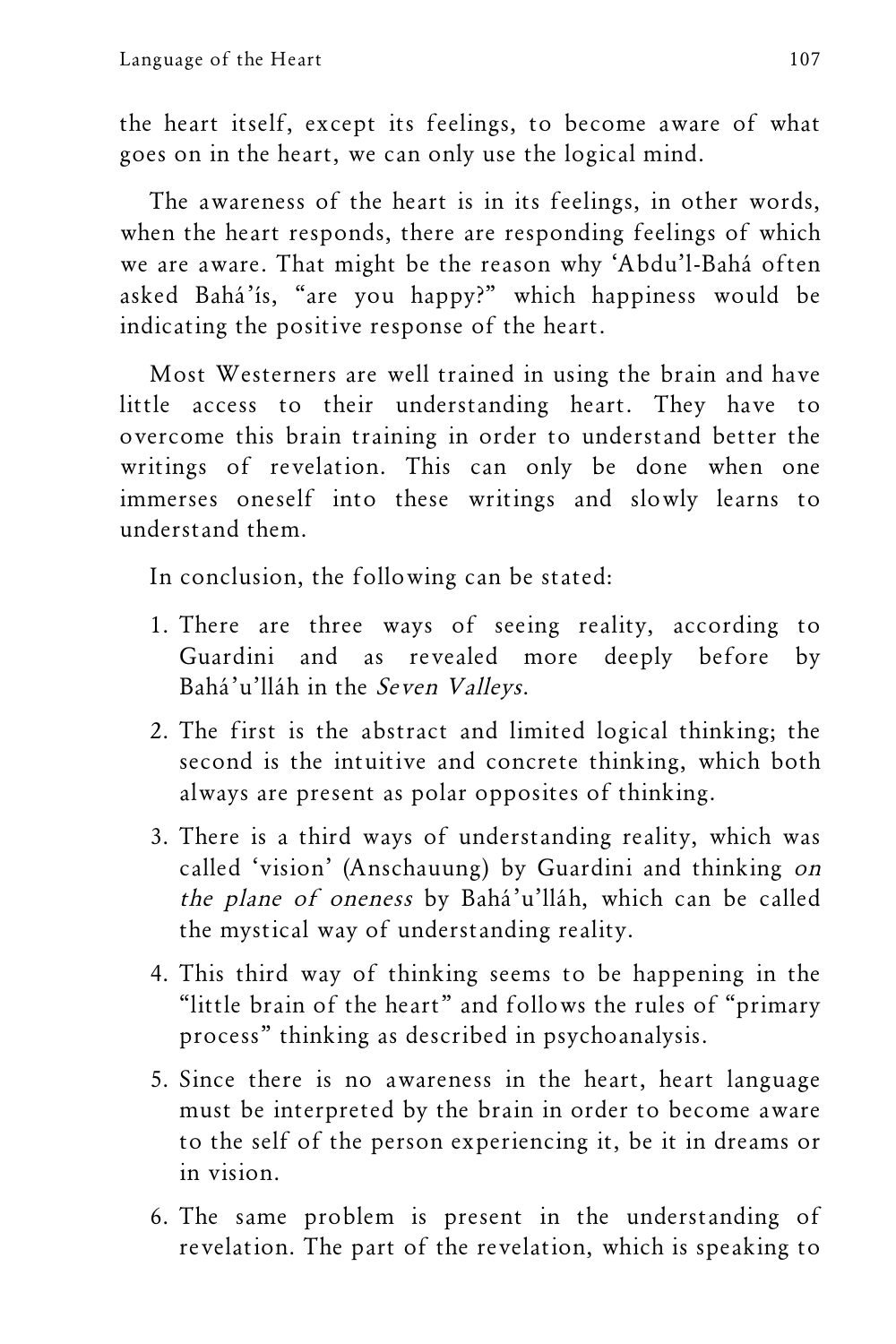the heart must be interpreted and translated from "heart language" to "brain language", from primary process thinking to secondary process thinking, in order to become aware to the thinker.

- 7. All Divine Revelations can only be fully understood when the third way of thinking is used, therefore, they are often written in poetic or mystical language and speak primarily to the heart.
- 8. This process of translating mystical or heart language into rational or brain language or thinking is needed to understand revelatory writings.
- 9. Only a pure heart as Bahá'u'lláh stated or as it is said in the Gospel of Matthew [5:8] "Blessed are the pure in heart: for they shall see God" is able to understand this, which becomes an issue of the ethical behavior of the reader, and which is a precondition of understanding the Word of God in any revelation.

These conclusions shed light on some issues of revelation and personal communication between people. It is the need to consider the language of the heart and the requirement of the heart to be pure in order to see God and understand His revelation. This ethical requirement for the acceptance of a revelation needs to be further explored, especially as it affects the heart and the ability to develop a vision that can understand revelation.

It appears that one must get seriously involved in the writings of any revelation to understand them; especially modern man who is trained only in the rational understanding and often has lost the ability to understand mystical writings that speak to the heart. The moral condition that the heart must be pure to understand such writings is a prerequisite, which needs to be considered in any deeper understanding of truth, truth that is revealed by a Manifestation of God, or even is revealed between people in fully understanding each other. The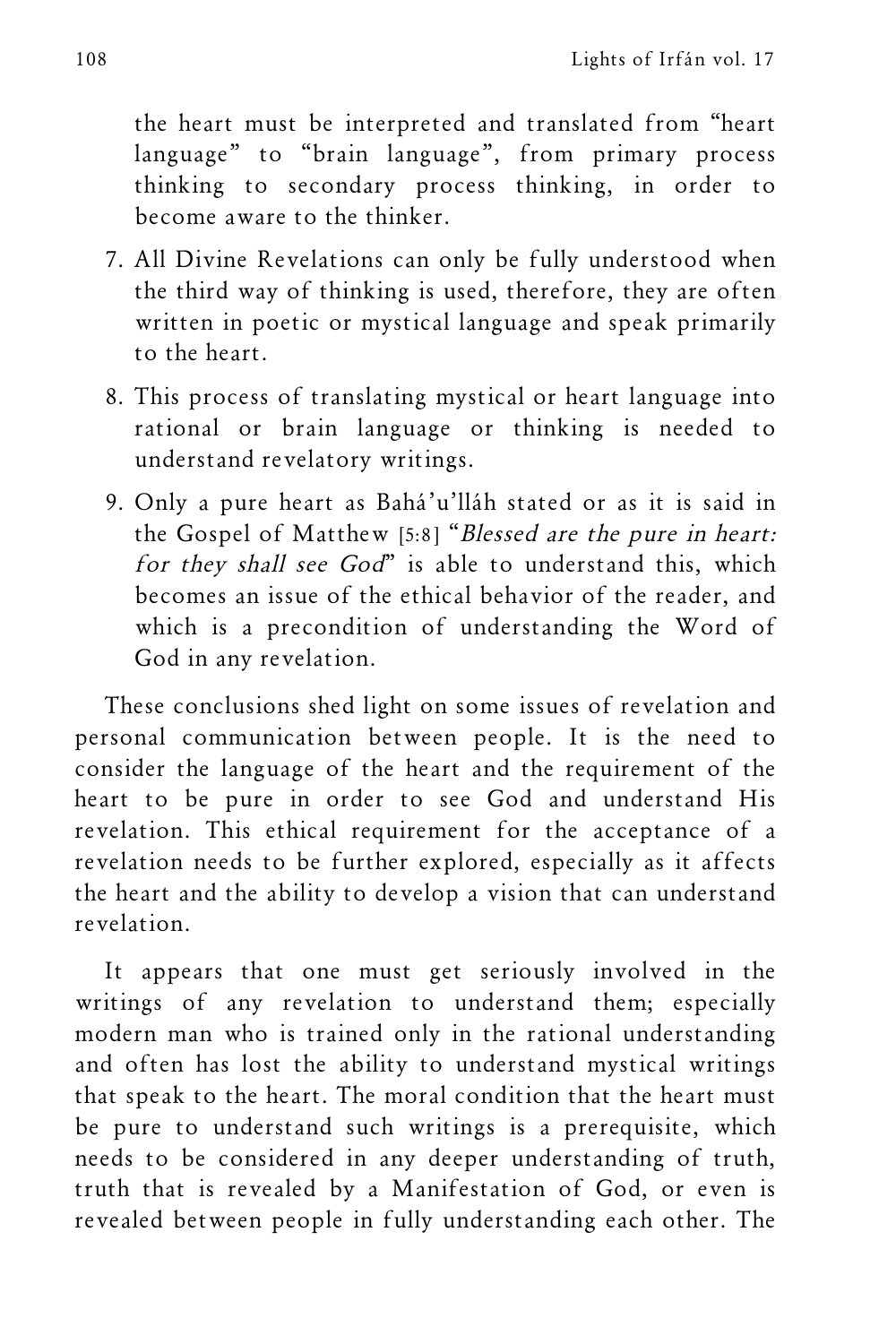psychological condition of the state of a pure heart could be a special topic for further investigations.

This condition was stated by Bahá'u'lláh in His Arabic Hidden Words:

#### 1. O SON OF SPIRIT!

My first counsel is this: Possess a pure, kindly and radiant heart, that thine may be a sovereignty ancient, imperishable and everlasting. [HW Ar. #1]

### **NOTES**

l

- <sup>1</sup> The Universal House of Justice, 1997 July 20, "Scholarship and Related Subjects"
- $2$  Rollin McCray, Ph.D. and Doc Childre, The Appreciative Heart, The Psychophysiology of Positive Emotions and Optimal Functioning, Published by the Institute of HeartMath, Boulder Creek, CA, www.HeartMath.org
- <sup>3</sup> Michael Robins, "Another Look at Dreaming: Disentangling Freud's Primary and Secondary Process Theories, in Journal of American Psychoanalytic Association, 2004, 52, pp.361-362
- <sup>4</sup> Nader Saiedi, provisional translation in *Gate of the Heart, Understanding* the Writings of the Báb, Association for Bahá'í Studies and Wilfrid Laurier University Press, Canada 2008, p. 177
- $5$  Pierre Teilhard de Chardin, *Christianity and Evolution* A Harvest Book, Harcourt Brace & Company, San Diego, 1969, pp. 107-108
- $6$  Star of the West X:7, 13 July 1919, page 115
- <sup>7</sup> This e-text is based on Tablets of Abdul-Bahá Abbas (Bahá'í Publishing Committee, New York, 1930), p. 308—a provisional translation.
- $8$  Evan Harris Walker "The Physics of Consciousness, The O uantum Mind and the Meaning of Life" Basic Books, Perseus Books Group, New York 200 p. 237. Compare Wolfgang A. Klebel, Revelation of Unity, Unity of Revelation, Bahá'u'lláh's Most Sublime Vision, 'Irfán Colloquia Publications 2009, where the ideas of Walker are explained more thoroughly.
- <sup>9</sup> Thomas Taaffe, in *Cross Currents*, Fall 95, Vo. 45, Issue 3, "Education of the Heart" p. 380-392, It needs to be stressed that Taaffe in his article